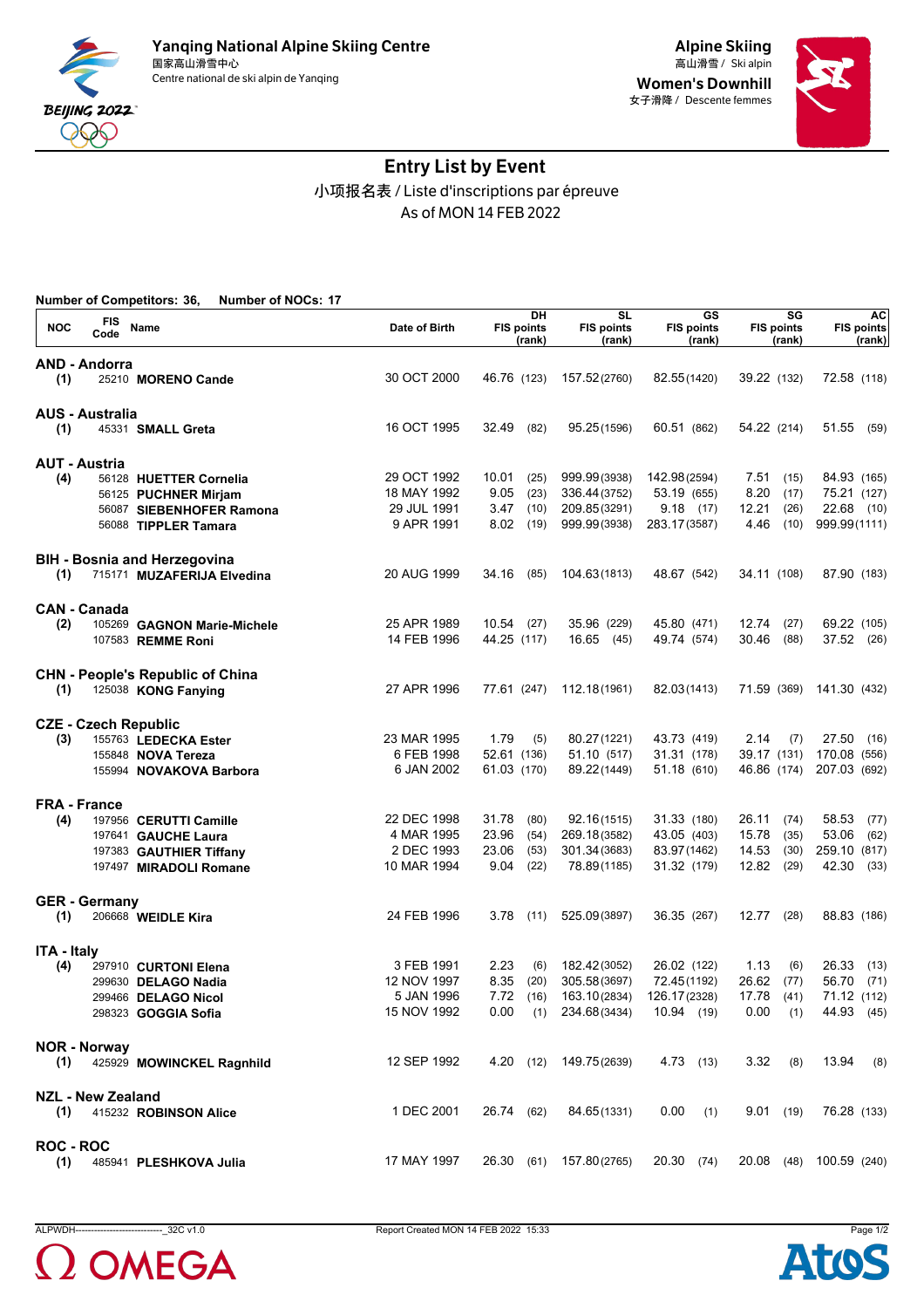

Women's Downhill 女子滑降 / Descente femmes



# Entry List by Event 小项报名表 / Liste d'inscriptions par épreuve As of MON 14 FEB 2022

|                     | <b>Number of Competitors: 36,</b><br><b>Number of NOCs: 17</b> |               |                                   |                                          |                                   |                                   |                                   |
|---------------------|----------------------------------------------------------------|---------------|-----------------------------------|------------------------------------------|-----------------------------------|-----------------------------------|-----------------------------------|
| <b>NOC</b>          | FIS<br>Name<br>Code                                            | Date of Birth | DH<br><b>FIS points</b><br>(rank) | <b>SL</b><br><b>FIS points</b><br>(rank) | GS<br><b>FIS points</b><br>(rank) | SG<br><b>FIS points</b><br>(rank) | <b>AC</b><br>FIS points<br>(rank) |
|                     | <b>SLO - Slovenia</b>                                          |               |                                   |                                          |                                   |                                   |                                   |
| (2)                 | 565320 FERK SAIONI Marusa                                      | 27 SEP 1988   | 29.56<br>(70)                     | 20.05<br>(71)                            | 27.30 (133)                       | 18.24<br>(45)                     | 33.88<br>(21)                     |
|                     | 565360 STUHEC IIka                                             | 26 OCT 1990   | 8.36<br>(21)                      | 59.67 (704)                              | 45.06 (442)                       | 25.93<br>(73)                     | 42.90<br>(36)                     |
| <b>SRB - Serbia</b> |                                                                |               |                                   |                                          |                                   |                                   |                                   |
| (1)                 | 315187 IGNJATOVIC Nevena                                       | 28 DEC 1990   | 53.23 (142)                       | 24.60 (102)                              | 24.53 (105)                       | 34.88 (111)                       | 45.40<br>(46)                     |
|                     | <b>SUI - Switzerland</b>                                       |               |                                   |                                          |                                   |                                   |                                   |
| (4)                 | 516248 FLURY Jasmine                                           | 16 SEP 1993   | 10.49<br>(26)                     | 999.99(3938)                             | 75.47(1259)                       | 4.49<br>(11)                      | 206.36 (690)                      |
|                     | 516138 GUT-BEHRAMI Lara                                        | 27 APR 1991   | 0.00<br>(1)                       | 179.82(3029)                             | 1.04<br>(7)                       | 0.00<br>(1)                       | 94.70 (209)                       |
|                     | 516185 HAEHLEN Joana                                           | 23 JAN 1992   | 11.29<br>(29)                     | 627.09(3917)                             | 149.43(2688)                      | 9.18<br>(21)                      | 178.44 (589)                      |
|                     | 516319 SUTER Corinne                                           | 28 SEP 1994   | 0.00<br>(1)                       | 999.99(3938)                             | 28.27 (145)                       | 0.21<br>(4)                       | 120.75 (326)                      |
|                     | <b>USA - United States of America</b>                          |               |                                   |                                          |                                   |                                   |                                   |
| (4)                 | 6536213 CASHMAN Keely                                          | 4 APR 1999    | 19.95<br>(45)                     | 21.34<br>(76)                            | 19.98<br>(71)                     | 18.20<br>(44)                     | 68.09<br>(101)                    |
|                     | 6535237 SHIFFRIN Mikaela                                       | 13 MAR 1995   | 0.74<br>(4)                       | 0.00<br>(1)                              | 0.00<br>(1)                       | 1.06<br>(5)                       | 1.00<br>(3)                       |
|                     | 539536 WILES Jacqueline                                        | 13 JUL 1992   | 22.68<br>(52)                     | 166.55(2869)                             | 238.29(3442)                      | 33.77 (107)                       | 139.62 (422)                      |
|                     | 6536396 WILKINSON Alix                                         | 2 AUG 2000    | 27.73<br>(65)                     | 48.71 (453)                              | 33.22 (211)                       | 34.94 (112)                       | 181.65 (603)                      |

| Legend:        |                                              |           |                 |                                      |          |    |              |          |
|----------------|----------------------------------------------|-----------|-----------------|--------------------------------------|----------|----|--------------|----------|
| $\blacksquare$ | No points                                    | AC        | Alpine Combined | DH                                   | Downhill | GS | Giant Slalom |          |
| SG             | Super-G                                      | <b>SL</b> | Slalom          |                                      |          |    |              |          |
|                | ALPWDH----------------------------- 32C v1.0 |           |                 | Report Created MON 14 FEB 2022 15:33 |          |    |              | Page 2/2 |
|                | 1 OMEGA                                      |           |                 |                                      |          |    |              |          |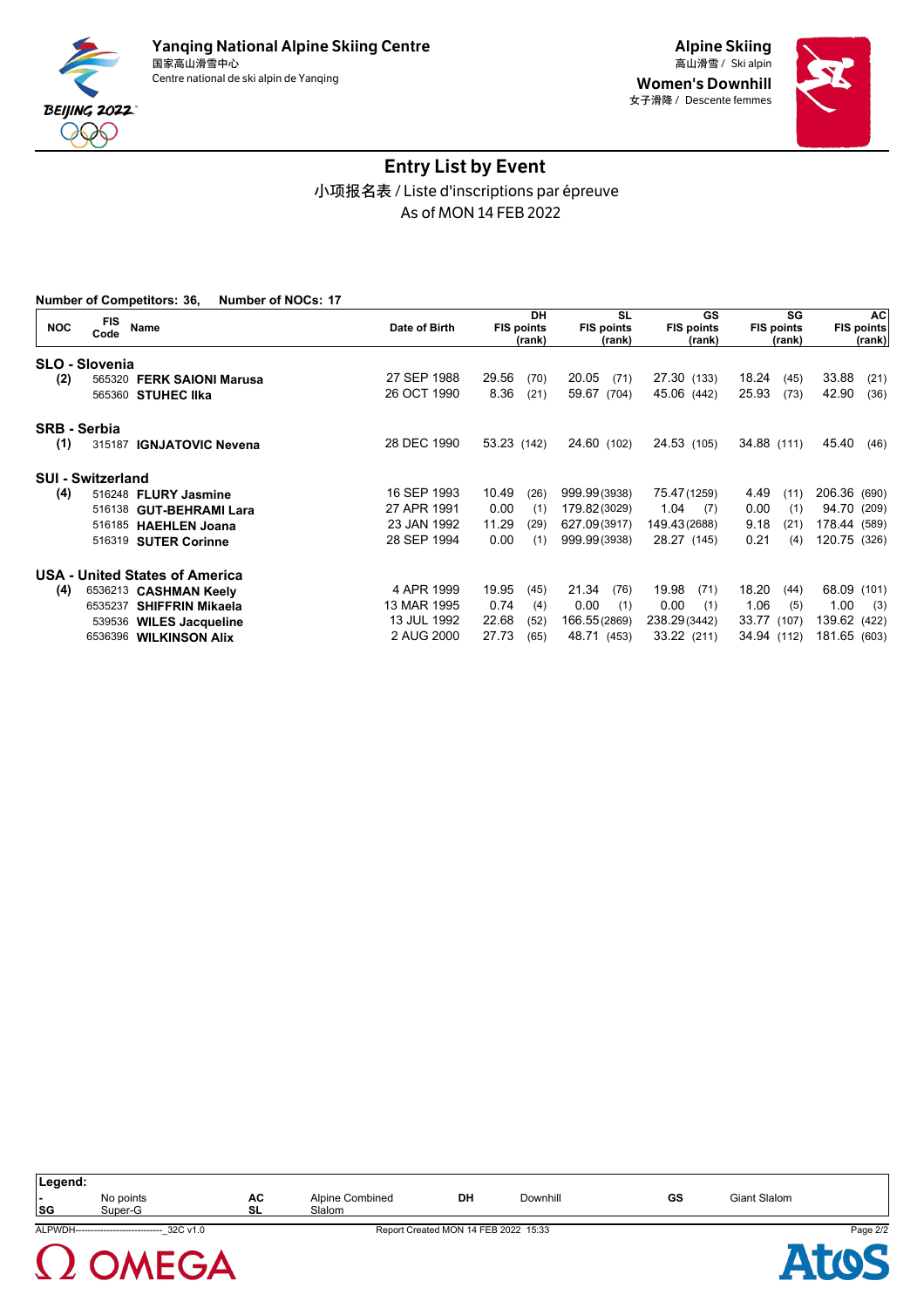

Yanqing National Alpine Skiing Centre<br><sub>国家高山滑雪中心</sub> 国家高山滑雪中心 Ski alpin 高山滑雪 /

Centre national de ski alpin de Yanqing

Start Time 11:00 TUE 15 FEB 2022

Alpine Skiing Women's Downhill 女子滑降 / Descente femmes



# Draw List

抽签名单 / Liste de tirage au sort

|             | <b>Number of Competitors: 36,</b> | <b>Number of NOCs: 17</b>   |                    |                          |      |                          | Rank 120 in the FIS List: PICHLER Karoline |               |       |  |  |
|-------------|-----------------------------------|-----------------------------|--------------------|--------------------------|------|--------------------------|--------------------------------------------|---------------|-------|--|--|
| No.         | <b>FIS</b><br>Code                | Name                        | <b>NOC</b><br>Code | <b>WCSL-DH</b>           |      | WCSL-O                   |                                            | <b>FIS DH</b> |       |  |  |
| 1           | 298323                            | <b>GOGGIA Sofia</b>         | ITA                | 592                      | (1)  | 1029                     | (5)                                        | 0.00          | (1)   |  |  |
| $\mathbf 2$ | 516319                            | <b>SUTER Corinne</b>        | SUI                | 535                      | (2)  | 882                      | (7)                                        | 0.00          | (1)   |  |  |
| 3           | 56087                             | <b>SIEBENHOFER Ramona</b>   | <b>AUT</b>         | 374                      | (4)  | 755                      | (9)                                        | 3.47          | (10)  |  |  |
| 4           | 206668                            | <b>WEIDLE Kira</b>          | <b>GER</b>         | 356                      | (5)  | 465                      | (19)                                       | 3.78          | (11)  |  |  |
| 5           | 516138                            | <b>GUT-BEHRAMI Lara</b>     | <b>SUI</b>         | 328                      | (6)  | 1096                     | (4)                                        | 0.00          | (1)   |  |  |
| 6           | 56125                             | <b>PUCHNER Mirjam</b>       | <b>AUT</b>         | 286                      | (7)  | 562                      | (16)                                       | 9.05          | (23)  |  |  |
| 7           | 299630                            | <b>DELAGO Nadia</b>         | <b>ITA</b>         | 262                      | (8)  | 280                      | (31)                                       | 8.35          | (20)  |  |  |
| 8           | 155763                            | <b>LEDECKA Ester</b>        | CZE                | 225                      | (9)  | 443                      | (21)                                       | 1.79          | (5)   |  |  |
| 9           | 516248                            | <b>FLURY Jasmine</b>        | SUI                | 216                      | (10) | 377                      | (25)                                       | 10.49         | (26)  |  |  |
| 10          | 297910                            | <b>CURTONI Elena</b>        | <b>ITA</b>         | 204                      | (11) | 724                      | (10)                                       | 2.23          | (6)   |  |  |
| 11          | 565360                            | <b>STUHEC IIka</b>          | <b>SLO</b>         | 180                      | (12) | 183                      | (45)                                       | 8.36          | (21)  |  |  |
| 12          | 105269                            | <b>GAGNON Marie-Michele</b> | CAN                | 180                      | (12) | 302                      | (27)                                       | 10.54         | (27)  |  |  |
| 13          | 56128                             | <b>HUETTER Cornelia</b>     | <b>AUT</b>         | 177                      | (14) | 389                      | (23)                                       | 10.01         | (25)  |  |  |
| 14          | 56088                             | <b>TIPPLER Tamara</b>       | <b>AUT</b>         | 170                      | (16) | 541                      | (17)                                       | 8.02          | (19)  |  |  |
| 15          | 425929                            | <b>MOWINCKEL Ragnhild</b>   | <b>NOR</b>         | 143                      | (18) | 669                      | (13)                                       | 4.20          | (12)  |  |  |
| 16          | +500 6535237                      | <b>SHIFFRIN Mikaela</b>     | <b>USA</b>         | 5                        | (49) | 1460                     | (2)                                        | 0.74          | (4)   |  |  |
| 17          | 197497                            | <b>MIRADOLI Romane</b>      | <b>FRA</b>         | 103                      | (23) | 279                      | (32)                                       | 9.04          | (22)  |  |  |
| 18          | 299466                            | <b>DELAGO Nicol</b>         | ITA                | 102                      | (24) | 156                      | (48)                                       | 7.72          | (16)  |  |  |
| 19          | 516185                            | <b>HAEHLEN Joana</b>        | <b>SUI</b>         | 92                       | (27) | 221                      | (40)                                       | 11.29         | (29)  |  |  |
| 20          | 197641                            | <b>GAUCHE Laura</b>         | <b>FRA</b>         | 60                       | (32) | 196                      | (43)                                       | 23.96         | (54)  |  |  |
| 21          | 539536                            | <b>WILES Jacqueline</b>     | <b>USA</b>         | 51                       | (35) | 52                       | (84)                                       | 22.68         | (52)  |  |  |
| 22          | 485941                            | <b>PLESHKOVA Julia</b>      | <b>ROC</b>         | 27                       | (39) | 73                       | (75)                                       | 26.30         | (61)  |  |  |
| 23          | 6536396                           | <b>WILKINSON Alix</b>       | <b>USA</b>         | 20                       | (43) | 20                       | (109)                                      | 27.73         | (65)  |  |  |
| 24          | 197383                            | <b>GAUTHIER Tiffany</b>     | <b>FRA</b>         | 17                       | (45) | 90                       | (70)                                       | 23.06         | (53)  |  |  |
| 25          | 6536213                           | <b>CASHMAN Keely</b>        | <b>USA</b>         | 12                       | (46) | 30                       | (95)                                       | 19.95         | (45)  |  |  |
| 26          | 565320                            | <b>FERK SAIONI Marusa</b>   | <b>SLO</b>         | 9                        | (47) | 59                       | (79)                                       | 29.56         | (70)  |  |  |
| 27          | 715171                            | <b>MUZAFERIJA Elvedina</b>  | <b>BIH</b>         | 4                        | (52) | 17                       | (113)                                      | 34.16         | (85)  |  |  |
| 28          | 197956                            | <b>CERUTTI Camille</b>      | <b>FRA</b>         | 3                        | (54) | 28                       | (99)                                       | 31.78         | (80)  |  |  |
| 29          | 415232                            | <b>ROBINSON Alice</b>       | <b>NZL</b>         | ÷,                       |      | 282                      | (29)                                       | 26.74         | (62)  |  |  |
| 30          | 45331                             | <b>SMALL Greta</b>          | <b>AUS</b>         | $\overline{a}$           |      | 16                       | (115)                                      | 32.49         | (82)  |  |  |
| 31          | 107583                            | <b>REMME Roni</b>           | CAN                | $\overline{\phantom{a}}$ |      | 18                       | (112)                                      | 44.25         | (117) |  |  |
| 32          | 25210                             | <b>MORENO Cande</b>         | AND                | $\overline{a}$           |      | $\overline{\phantom{a}}$ |                                            | >46.76        | (123) |  |  |
| 33          | 155848                            | <b>NOVA Tereza</b>          | <b>CZE</b>         | ÷,                       |      |                          |                                            | >52.61        | (136) |  |  |
| 34          | 315187                            | <b>IGNJATOVIC Nevena</b>    | <b>SRB</b>         |                          |      |                          |                                            | >53.23        | (142) |  |  |
| 35          | 155994                            | <b>NOVAKOVA Barbora</b>     | CZE                |                          |      |                          |                                            | >61.03        | (170) |  |  |
| 36          | 125038                            | <b>KONG Fanying</b>         | <b>CHN</b>         |                          |      | $\overline{a}$           |                                            | >77.61        | (247) |  |  |

| Legend: |                                                                      |        |                                                                    |               |                                                             |
|---------|----------------------------------------------------------------------|--------|--------------------------------------------------------------------|---------------|-------------------------------------------------------------|
|         | No points                                                            | $+500$ | At least 500 points on WCSL-O after 15th place or after 30th place |               |                                                             |
| 1>      | Greater than 120th rank in the FIS points list                       |        |                                                                    | <b>FIS DH</b> | FIS points for Downhill (15th FIS points list 2021/2022)    |
|         |                                                                      | No.    | <b>Control Number</b>                                              |               | <b>WCSL-DH</b> FIS World Cup Start List points for Downhill |
| WCSL-O  | Overall FIS World Cup Start List points                              |        |                                                                    |               |                                                             |
|         | THE 15 EEB 2022 / Vanging National Alpine Skiing Centre (CHN) / 5204 |        |                                                                    |               |                                                             |

TUE 15 FEB 2022 / Yanqing National Alpine Skiing Centre (CHN) / 5204



ALPWDH----------------------------\_45 v1.0 Report Created MON 14 FEB 2022 16:32 Page 1/1

At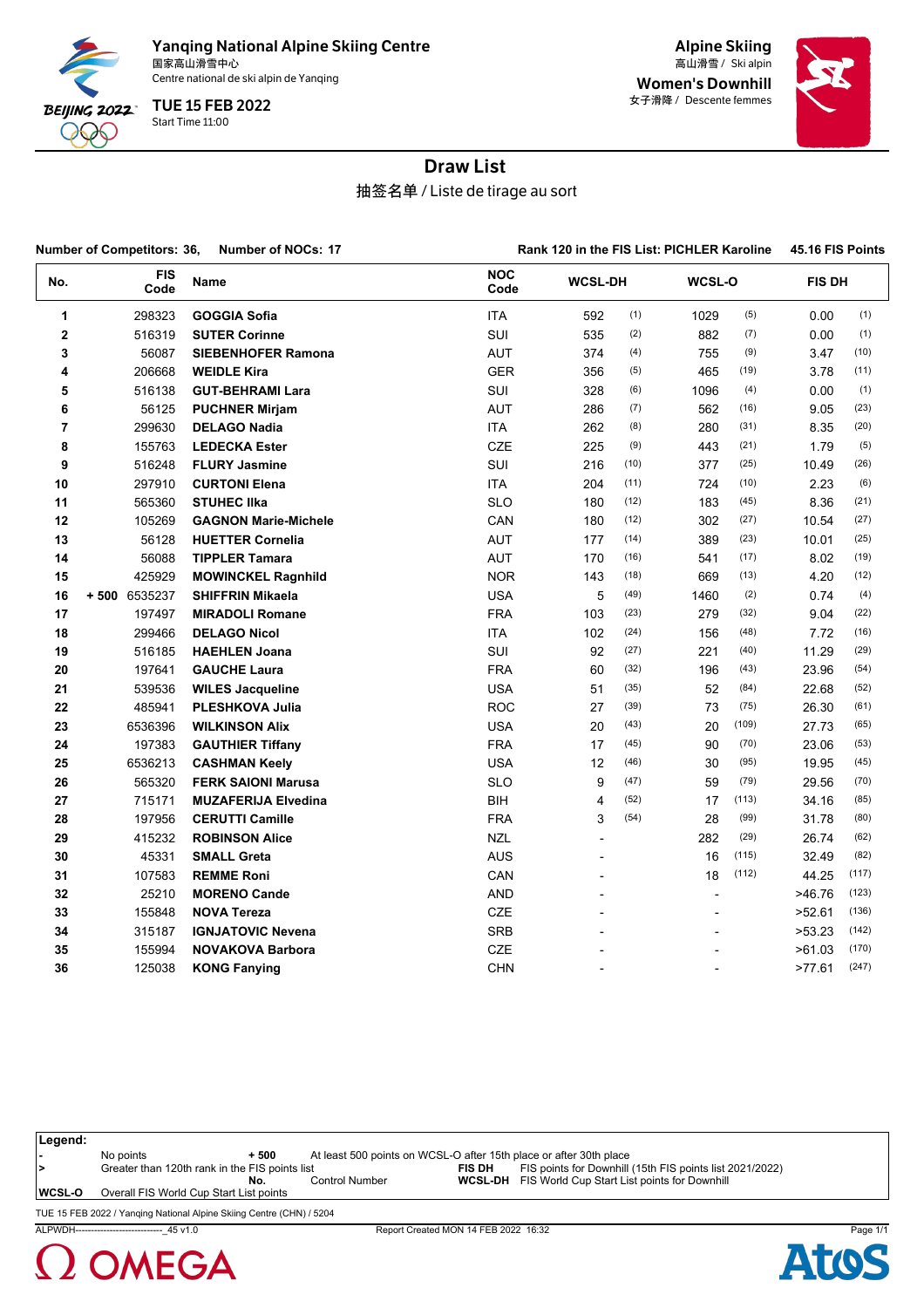

Yanqing National Alpine Skiing Centre<br><sub>国家高山滑雪中心</sub> 国家高山滑雪中心 Ski alpin 高山滑雪 / Centre national de ski alpin de Yanqing

Start Time 11:30 TUE 15 FEB 2022

Alpine Skiing Women's Downhill 女子滑降 / Descente femmes



# Start List

# 出发名单 / Liste de départ

|                |                    | Number of Competitors: 36, Number of NOCs:      | 17                                               |                      |      |
|----------------|--------------------|-------------------------------------------------|--------------------------------------------------|----------------------|------|
| <b>Bib</b>     | <b>FIS</b><br>Code | <b>Name</b>                                     | <b>YB</b>                                        | <b>NOC</b><br>Code   | Time |
| 1              |                    | 297910 CURTONI Elena                            | 1991                                             | ITA                  |      |
| $\overline{2}$ |                    | 197497 MIRADOLI Romane                          |                                                  | 1994 FRA             |      |
| 3              |                    | 516248 FLURY Jasmine                            | 1993 SUI                                         |                      |      |
| 4              |                    | 516185 HAEHLEN Joana                            | 1992 SUI                                         |                      |      |
| 5              |                    | 155763 LEDECKA Ester                            | 1995 CZE                                         |                      |      |
| 6              |                    | 425929 MOWINCKEL Ragnhild                       |                                                  | 1992 NOR             |      |
| 7              |                    | 56087 SIEBENHOFER Ramona                        |                                                  | 1991 AUT             |      |
| 8              |                    | 105269 GAGNON Marie-Michele                     |                                                  | 1989 CAN             |      |
| 9              |                    | 56125 PUCHNER Mirjam                            |                                                  | 1992 AUT             |      |
| 10             |                    | 299466 DELAGO Nicol                             | 1996 ITA                                         |                      |      |
| 11             |                    | 299630 DELAGO Nadia                             | ------------------------------------<br>1997 ITA |                      |      |
| 12             |                    | 6535237 SHIFFRIN Mikaela                        |                                                  | 1995 USA             |      |
| 13             |                    | 298323 <b>GOGGIA Sofia</b>                      | 1992 ITA                                         |                      |      |
| 14             |                    | 565360 STUHEC IIka                              | 1990 SLO                                         |                      |      |
| 15             |                    | 516319 SUTER Corinne                            | 1994 SUI                                         |                      |      |
| 16             |                    | 197641 GAUCHE Laura                             |                                                  | 1995 FRA             |      |
| 17             |                    | 206668 <b>WEIDLE Kira</b>                       |                                                  | 1996 GER             |      |
| 18             |                    | 56128 HUETTER Cornelia                          |                                                  | 1992 AUT             |      |
| 19             |                    | 516138 GUT-BEHRAMI Lara                         | 1991 SUI                                         |                      |      |
| 20             |                    | 56088 TIPPLER Tamara                            | 1991 AUT                                         |                      |      |
|                |                    |                                                 |                                                  |                      |      |
| 21             |                    | 6536396 WILKINSON Alix                          |                                                  | 2000 USA             |      |
| 22             |                    | 197383 GAUTHIER Tiffany                         |                                                  | 1993 FRA             |      |
| 23             |                    | 415232 ROBINSON Alice                           | 2001 NZL                                         |                      |      |
| 24             |                    | 715171 MUZAFERIJA Elvedina                      | 1999 BIH                                         |                      |      |
| 25             |                    | 485941 PLESHKOVA Julia                          |                                                  | 1997 ROC             |      |
| 26<br>27       |                    | 6536213 CASHMAN Keelv<br>197956 CERUTTI Camille |                                                  | 1999 USA             |      |
| 28             |                    | 45331 SMALL Greta                               |                                                  | 1998 FRA<br>1995 AUS |      |
| 29             |                    | 565320 FERK SAIONI Marusa                       |                                                  | 1988 SLO             |      |
| 30             |                    | 539536 WILES Jacqueline                         |                                                  | 1992 USA             |      |
|                |                    |                                                 |                                                  |                      |      |
| 31             |                    | 107583 REMME Roni                               |                                                  | 1996 CAN             |      |
| 32             |                    | 25210 MORENO Cande                              |                                                  | 2000 AND             |      |
| 33             |                    | 155848 NOVA Tereza                              | 1998 CZE                                         |                      |      |
| 34             |                    | 315187 IGNJATOVIC Nevena                        |                                                  | 1990 SRB             |      |
| 35             |                    | 155994 NOVAKOVA Barbora                         | 2002 CZE                                         |                      |      |
| 36             |                    | 125038 KONG Fanying                             |                                                  | 1996 CHN             |      |
|                |                    |                                                 |                                                  |                      |      |

| Jury                          |                              |            | Technical Data             |            |                       |             |
|-------------------------------|------------------------------|------------|----------------------------|------------|-----------------------|-------------|
| <b>FIS Technical Delegate</b> | PILZ Hans Peter              | AUT        | <b>Course Name</b>         |            |                       | Rock        |
| Referee                       | <b>GERDOL Peter</b>          | <b>FIS</b> | <b>Start Altitude</b>      |            |                       | 2050m       |
| <b>Assistant Referee</b>      | <b>VULLIET Jean Philippe</b> | <b>FIS</b> | <b>Finish Altitude</b>     |            |                       | 1285m       |
| <b>Chief of Race</b>          | AN Linbo                     | <b>CHN</b> | <b>Vertical Drop</b>       |            |                       | 765m        |
| <b>Start Referee</b>          | <b>LYNAM Brian</b>           | CAN        | <b>Course Length</b>       |            |                       | 2704m       |
| <b>Finish Referee</b>         | <b>ENSTAD Anne</b>           | <b>NOR</b> | <b>Homologation Number</b> |            |                       | 13377/11/19 |
| <b>Video Controller</b>       | <b>SULLIVAN Laura</b>        | <b>USA</b> |                            |            |                       |             |
| <b>Race Information</b>       |                              |            |                            |            |                       |             |
| <b>Course Setter</b>          | <b>VULLIET Jean Philippe</b> | <b>FIS</b> |                            |            |                       |             |
| Gates                         | 37                           |            |                            |            |                       |             |
| <b>Start Time</b>             | 11:30                        |            |                            |            |                       |             |
| Forerunners:                  |                              |            |                            |            |                       |             |
|                               | A - FILIPPI Davide           | ITA.       | <b>B - KLINGLER Felix</b>  | <b>GER</b> | C - HOFER Nicolas Leo | <b>AUT</b>  |
|                               | D - KIEN Lukas               | AUT        |                            |            |                       |             |
|                               |                              |            |                            |            |                       |             |

TUE 15 FEB 2022 / Yanqing National Alpine Skiing Centre (CHN) / 5204



ALPWDH----------------FNL-000100--\_51A v2.0 Report Created TUE 15 FEB 2022 10:41 Page 1/2

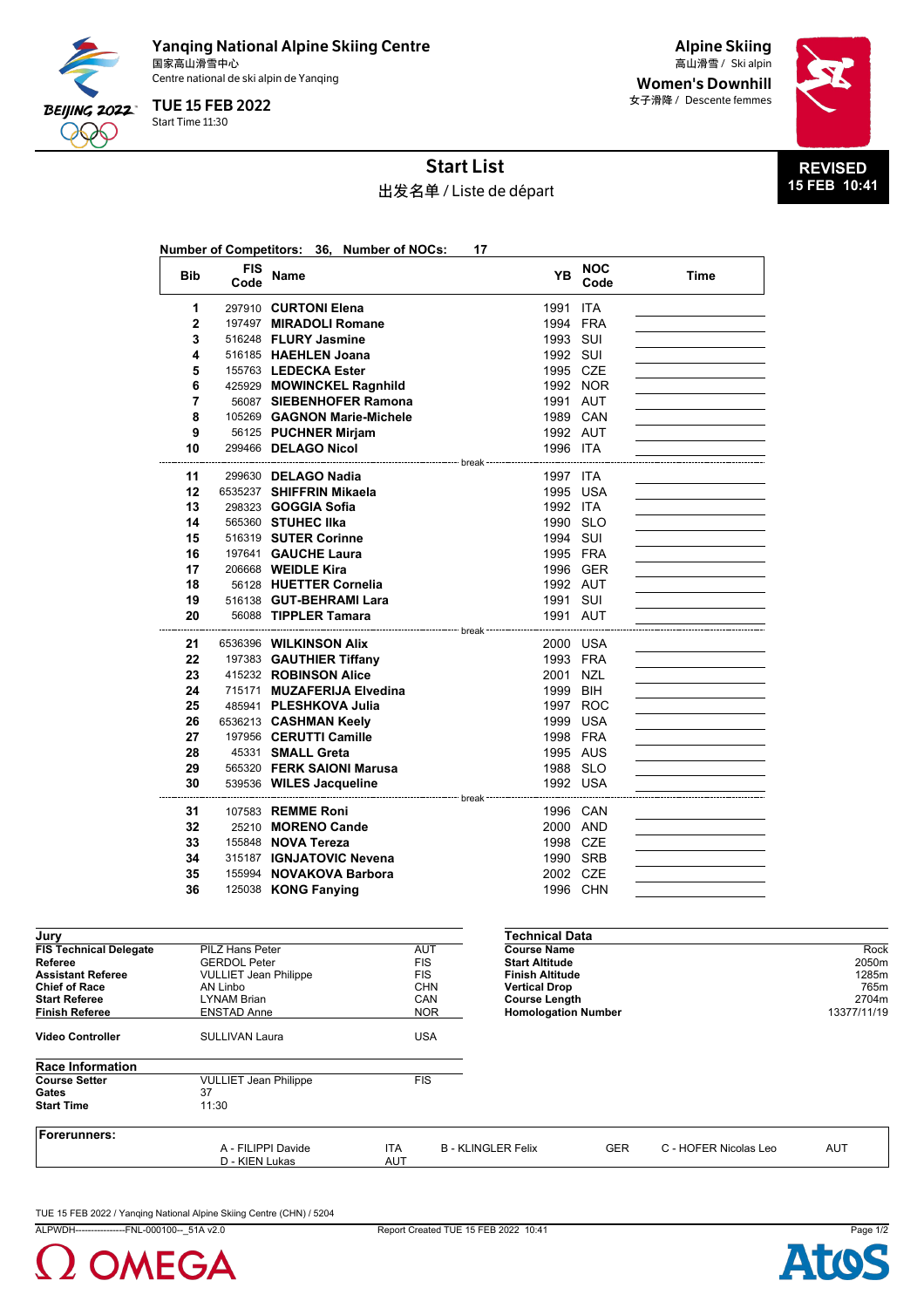

Yanqing National Alpine Skiing Centre<br><sub>国家高山滑雪中心</sub> 国家高山滑雪中心 Ski alpin 高山滑雪 / Centre national de ski alpin de Yanqing

Start Time 11:30 TUE 15 FEB 2022

Alpine Skiing Women's Downhill 女子滑降 / Descente femmes



Start List 出发名单 / Liste de départ

Legend:<br>YB

Year of Birth

**The race has been rescheduled REVISED**

TUE 15 FEB 2022 / Yanqing National Alpine Skiing Centre (CHN) / 5204

2 OMEGA

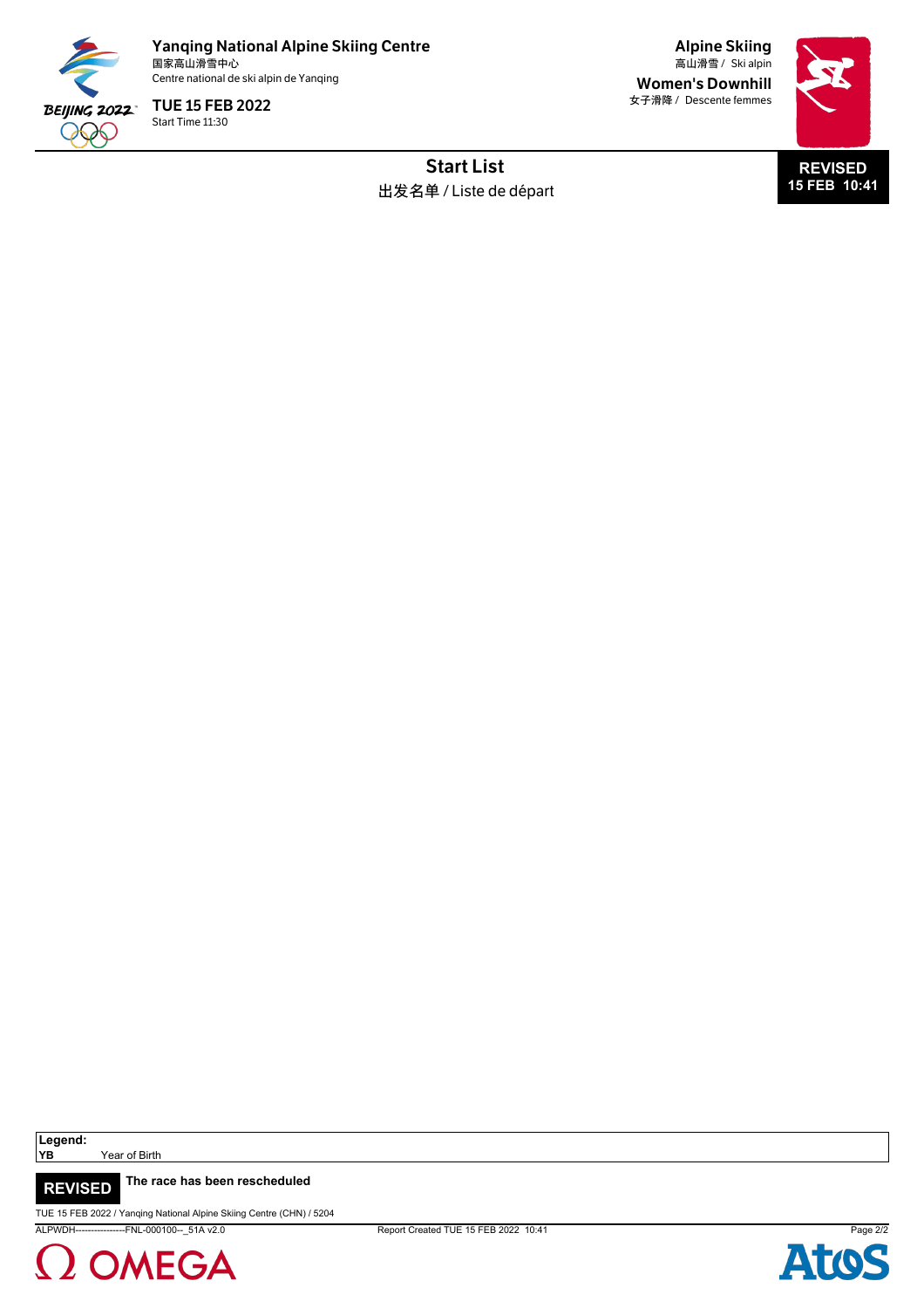

Yanqing National Alpine Skiing Centre<br><sub>国家高山滑雪中心</sub> 国家高山滑雪中心 Ski alpin 高山滑雪 /

Centre national de ski alpin de Yanqing

Start Time 11:30 TUE 15 FEB 2022

Alpine Skiing Women's Downhill 女子滑降 / Descente femmes



# Results

成绩 / Résultats

#### **Number of Competitors: 36, Number of NOCs: <sup>17</sup> Penalty applied: 0.00**

| <b>Bib</b><br>Rank |                | <b>FIS</b>                           |                             | <b>YB</b> | <b>NOC</b> |         | <b>Difference</b> | <b>Distance</b> | Race          |  |
|--------------------|----------------|--------------------------------------|-----------------------------|-----------|------------|---------|-------------------|-----------------|---------------|--|
|                    |                | Code                                 | <b>Name</b>                 |           | Code       | Time    |                   | (m)             | <b>Points</b> |  |
| 1                  | 15             | 516319                               | <b>SUTER Corinne</b>        | 1994      | SUI        | 1:31.87 |                   |                 | 0.00          |  |
| $\overline{2}$     | 13             | 298323                               | <b>GOGGIA Sofia</b>         | 1992      | <b>ITA</b> | 1:32.03 | 0.16              | 4.70            | 2.18          |  |
| 3                  | 11             | 299630                               | <b>DELAGO Nadia</b>         | 1997      | <b>ITA</b> | 1:32.44 | 0.57              | 16.67           | 7.76          |  |
| 4                  | 17             | 206668                               | <b>WEIDLE Kira</b>          | 1996      | <b>GER</b> | 1:32.58 | 0.71              | 20.74           | 9.66          |  |
| 5                  | $\mathbf{1}$   | 297910                               | <b>CURTONI Elena</b>        | 1991      | <b>ITA</b> | 1:32.87 | 1.00              | 29.12           | 13.61         |  |
| 6                  | 4              | 516185                               | <b>HAEHLEN Joana</b>        | 1992      | SUI        | 1:33.16 | 1.29              | 37.44           | 17.55         |  |
| $\overline{7}$     | 18             | 56128                                | <b>HUETTER Cornelia</b>     | 1992      | <b>AUT</b> | 1:33.35 | 1.48              | 42.87           | 20.14         |  |
| 8                  | 9              | 56125                                | <b>PUCHNER Mirjam</b>       | 1992      | <b>AUT</b> | 1:33.45 | 1.58              | 45.72           | 21.50         |  |
| 8                  | 8              | 105269                               | <b>GAGNON Marie-Michele</b> | 1989      | CAN        | 1:33.45 | 1.58              | 45.72           | 21.50         |  |
| 10                 | 16             | 197641                               | <b>GAUCHE Laura</b>         | 1995      | <b>FRA</b> | 1:33.47 | 1.60              | 46.29           | 21.77         |  |
| 11                 | 10             | 299466                               | <b>DELAGO Nicol</b>         | 1996      | <b>ITA</b> | 1:33.69 | 1.82              | 52.53           | 24.76         |  |
| 12                 | $\overline{7}$ | 56087                                | <b>SIEBENHOFER Ramona</b>   | 1991      | <b>AUT</b> | 1:33.81 | 1.94              | 55.92           | 26.40         |  |
| 13                 | 2              | 197497                               | <b>MIRADOLI Romane</b>      | 1994      | <b>FRA</b> | 1:33.93 | 2.06              | 59.30           | 28.03         |  |
| 14                 | 6              | 425929                               | <b>MOWINCKEL Ragnhild</b>   | 1992      | <b>NOR</b> | 1:33.97 | 2.10              | 60.43           | 28.57         |  |
| 15                 | 3              | 516248                               | <b>FLURY Jasmine</b>        | 1993      | SUI        | 1:34.00 | 2.13              | 61.27           | 28.98         |  |
| 16                 | 19             | 516138                               | <b>GUT-BEHRAMI Lara</b>     | 1991      | SUI        | 1.34.03 | 2.16              | 62.11           | 29.39         |  |
| 17                 | 26             | 6536213                              | <b>CASHMAN Keely</b>        | 1999      | <b>USA</b> | 1:34.13 | 2.26              | 64.92           | 30.75         |  |
| 18                 | 12             | 6535237                              | <b>SHIFFRIN Mikaela</b>     | 1995      | <b>USA</b> | 1:34.36 | 2.49              | 71.35           | 33.88         |  |
| 19                 | 20             | 56088                                | <b>TIPPLER Tamara</b>       | 1991      | <b>AUT</b> | 1:34.39 | 2.52              | 72.19           | 34.29         |  |
| 20                 | 25             | 485941                               | PLESHKOVA Julia             | 1997      | <b>ROC</b> | 1:34.48 | 2.61              | 74.70           | 35.51         |  |
| 21                 | 30             | 539536                               | <b>WILES Jacqueline</b>     | 1992      | <b>USA</b> | 1:34.60 | 2.73              | 78.03           | 37.14         |  |
| 22                 | 14             | 565360                               | <b>STUHEC IIka</b>          | 1990      | <b>SLO</b> | 1:34.88 | 3.01              | 85.78           | 40.95         |  |
| 23                 | 29             | 565320                               | <b>FERK SAIONI Marusa</b>   | 1988      | <b>SLO</b> | 1:34.99 | 3.12              | 88.81           | 42.45         |  |
| 24                 | 31             | 107583                               | <b>REMME Roni</b>           | 1996      | CAN        | 1:35.36 | 3.49              | 98.96           | 47.49         |  |
| 25                 | 23             | 415232                               | <b>ROBINSON Alice</b>       | 2001      | <b>NZL</b> | 1:35.57 | 3.70              | 104.69          | 50.34         |  |
| 26                 | 28             | 45331                                | <b>SMALL Greta</b>          | 1995      | <b>AUS</b> | 1:36.53 | 4.66              | 130.54          | 63.40         |  |
| 27                 | 5              | 155763                               | <b>LEDECKA Ester</b>        | 1995      | <b>CZE</b> | 1:38.18 | 6.31              | 173.79          | 85.86         |  |
| 28                 | 33             | 155848                               | <b>NOVA Tereza</b>          | 1998      | <b>CZE</b> | 1:39.38 | 7.51              | 204.34          | 102.18        |  |
| 29                 | 35             | 155994                               | <b>NOVAKOVA Barbora</b>     | 2002      | <b>CZE</b> | 1:39.50 | 7.63              | 207.35          | 103.82        |  |
| 30                 | 34             | 315187                               | <b>IGNJATOVIC Nevena</b>    | 1990      | <b>SRB</b> | 1:40.73 | 8.86              | 237.84          | 120.55        |  |
| 31                 | 36             | 125038                               | <b>KONG Fanying</b>         | 1996      | <b>CHN</b> | 1.44.53 | 12.66             | 327.49          | 172.25        |  |
|                    |                | <b>DID NOT FINISH: 5 competitors</b> |                             |           |            |         |                   |                 |               |  |
|                    | 21             | 6536396                              | <b>WILKINSON Alix</b>       | 2000      | <b>USA</b> |         |                   |                 |               |  |
|                    | 22             | 197383                               | <b>GAUTHIER Tiffany</b>     | 1993      | <b>FRA</b> |         |                   |                 |               |  |
|                    | 24             | 715171                               | <b>MUZAFERIJA Elvedina</b>  | 1999      | BIH        |         |                   |                 |               |  |
|                    | 27             | 197956                               | <b>CERUTTI Camille</b>      | 1998      | <b>FRA</b> |         |                   |                 |               |  |
|                    | 32             | 25210                                | <b>MORENO Cande</b>         | 2000      | <b>AND</b> |         |                   |                 |               |  |



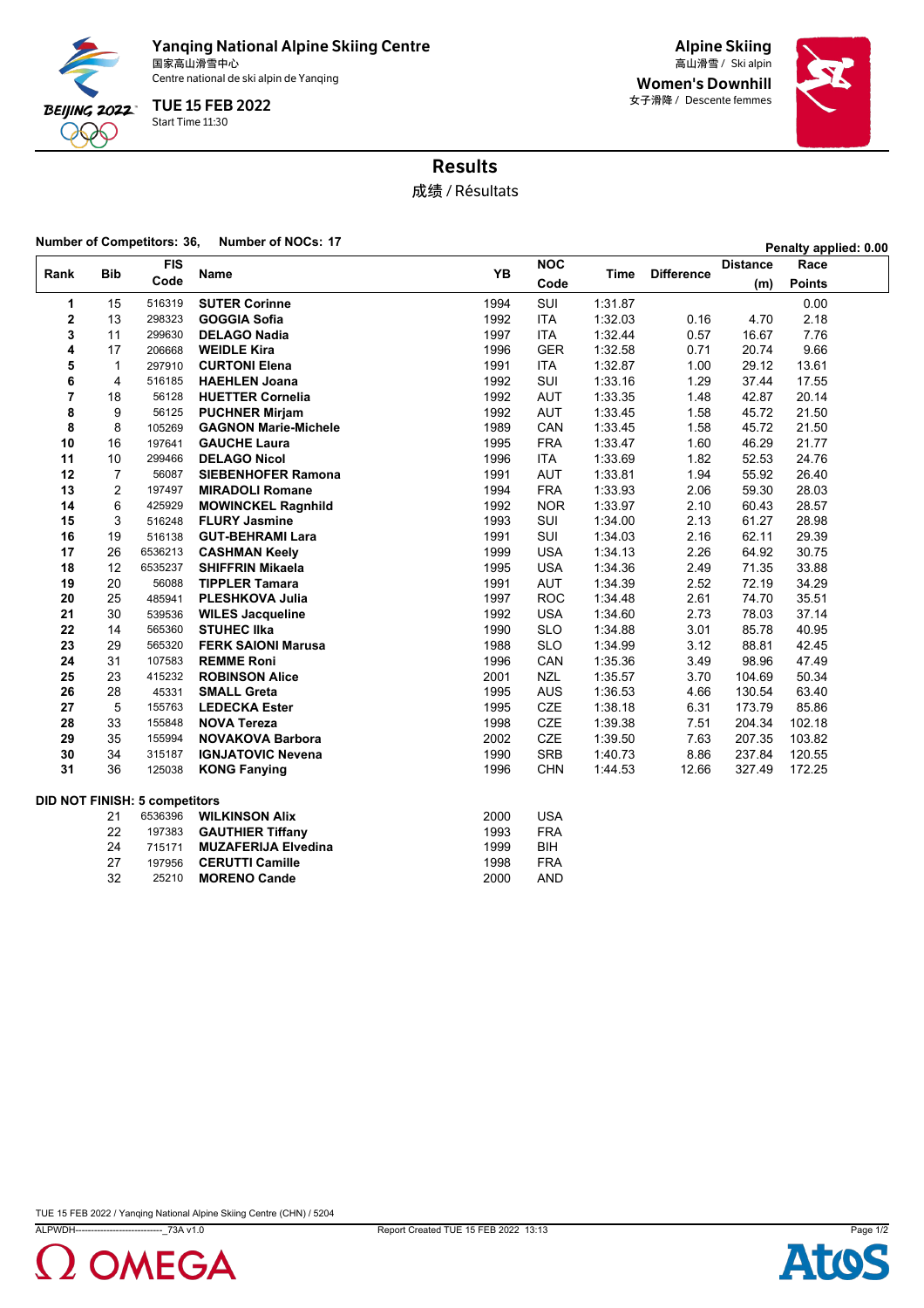

Yanqing National Alpine Skiing Centre<br><sub>国家高山滑雪中心</sub> 国家高山滑雪中心 Ski alpin 高山滑雪 / Centre national de ski alpin de Yanqing

Start Time 11:30 TUE 15 FEB 2022

Alpine Skiing Women's Downhill 女子滑降 / Descente femmes



# Results

成绩 / Résultats

#### **Number of Competitors: 36,** Number of NOCs: 17

|      |            |          |              |     |            |      |      |      | <b>Γ σπαιιν αυυπσ</b> α. υ.νν |  |
|------|------------|----------|--------------|-----|------------|------|------|------|-------------------------------|--|
| Rank | <b>Bib</b> | ΕЮ<br>10 | <b>اRame</b> | VE  | <b>NOC</b> | Tim⊾ |      | ınc∈ | Race                          |  |
|      |            | Code     |              | . . | ;ode       |      | енсе | (M   | Points                        |  |

| Jury                          |               |                       |                              |            |            |                           | Technical Data                     |                       |                                   |
|-------------------------------|---------------|-----------------------|------------------------------|------------|------------|---------------------------|------------------------------------|-----------------------|-----------------------------------|
| <b>FIS Technical Delegate</b> |               | PILZ Hans Peter       |                              |            | <b>AUT</b> | <b>Course Name</b>        |                                    |                       | Rock                              |
| Referee                       |               | <b>GERDOL Peter</b>   |                              |            | <b>FIS</b> | <b>Start Altitude</b>     |                                    |                       | 2050m                             |
| <b>Assistant Referee</b>      |               |                       | <b>VULLIET Jean Philippe</b> |            | <b>FIS</b> | <b>Finish Altitude</b>    |                                    |                       | 1285m                             |
| <b>Chief of Race</b>          |               | AN Linbo              |                              |            | <b>CHN</b> | <b>Vertical Drop</b>      |                                    |                       | 765m                              |
| <b>Start Referee</b>          |               | LYNAM Brian           |                              |            | CAN        | <b>Course Length</b>      |                                    |                       | 2704m                             |
| <b>Finish Referee</b>         |               | <b>ENSTAD Anne</b>    |                              |            | <b>NOR</b> |                           | <b>Homologation Number</b>         |                       | 13377/11/19                       |
| <b>Video Controller</b>       |               | <b>SULLIVAN Laura</b> |                              |            | <b>USA</b> |                           |                                    |                       |                                   |
| <b>Race Information</b>       |               |                       |                              |            |            |                           |                                    |                       |                                   |
| <b>Course Setter</b>          |               |                       | <b>VULLIET Jean Philippe</b> |            | <b>FIS</b> |                           |                                    |                       |                                   |
| Gates                         |               | 37                    |                              |            |            |                           |                                    |                       |                                   |
| <b>Start Time</b>             |               | 11:30                 |                              |            |            |                           |                                    |                       |                                   |
| Forerunners:                  |               |                       |                              |            |            |                           |                                    |                       |                                   |
|                               |               |                       | A - FILIPPI Davide           | <b>ITA</b> |            | <b>B - KLINGLER Felix</b> | <b>GER</b>                         | C - HOFER Nicolas Leo | <b>AUT</b>                        |
|                               |               |                       | D - KIEN Lukas               | <b>AUT</b> |            |                           |                                    |                       |                                   |
| <b>Conditions on course:</b>  |               |                       |                              |            |            |                           |                                    |                       |                                   |
| <b>SNOW</b>                   |               | Snow:                 | <b>HARD PACKED</b>           |            |            | Temperature - Start:      | $-21.6^{\circ}$ C / $-7^{\circ}$ F | Temperature - Finish: | $-15.1^{\circ}$ C / $5^{\circ}$ F |
| Legend:                       |               |                       |                              |            |            |                           |                                    |                       |                                   |
| YB                            | Year of Birth |                       |                              |            |            |                           |                                    |                       |                                   |

TUE 15 FEB 2022 / Yanqing National Alpine Skiing Centre (CHN) / 5204

ALPWDH----------------------------\_73A v1.0 Report Created TUE 15 FEB 2022 13:13 Page 2/2

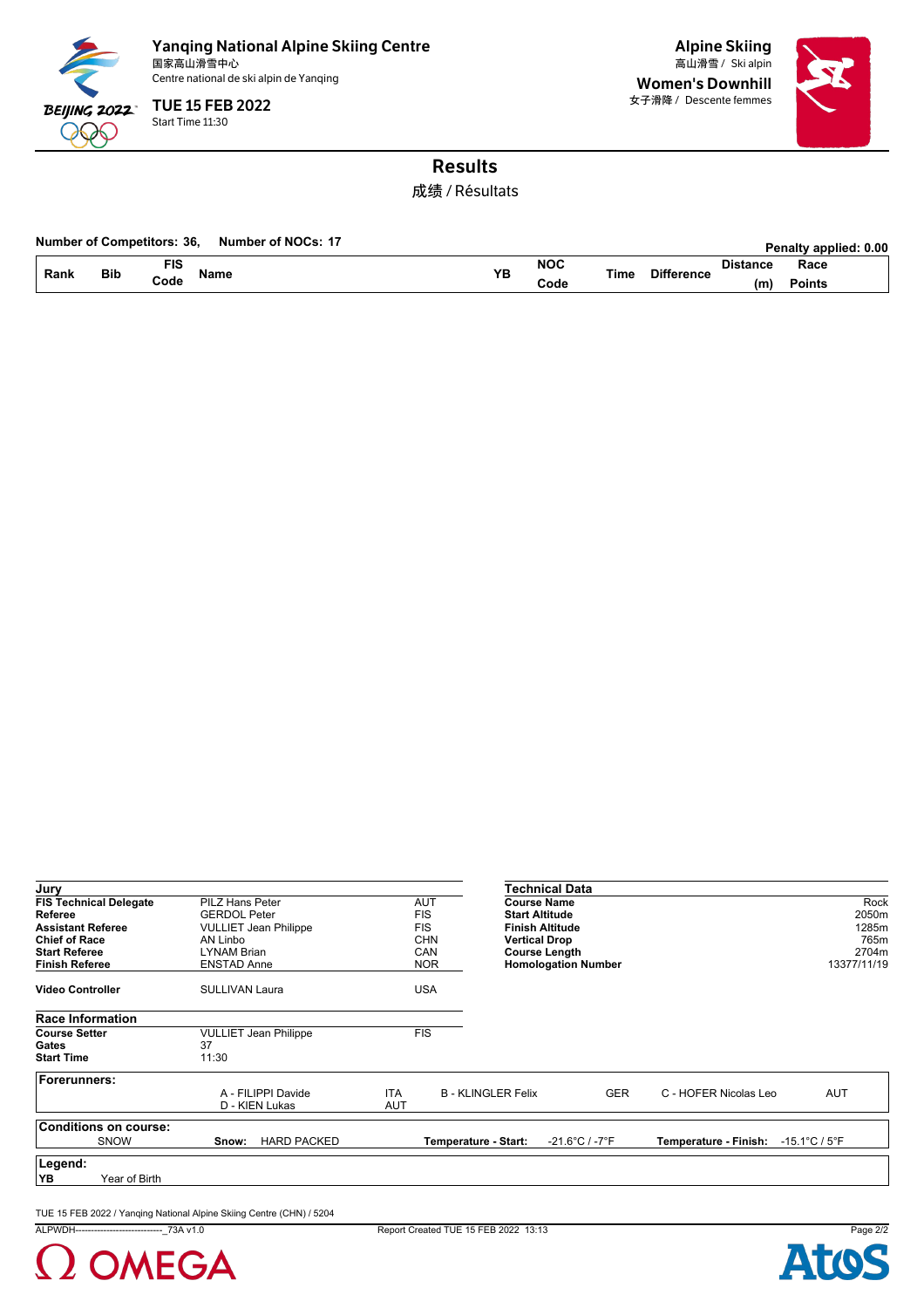

Alpine Skiing Women's Downhill 女子滑降 / Descente femmes



# Penalty Calculation

判罚分计算 / Calcul de la pénalité

#### **Best 10 at Finish F-factor:** 1250

|                |            | <b>FIS</b> |                             | <b>NOC</b> | <b>FIS</b>    |               | Race          |
|----------------|------------|------------|-----------------------------|------------|---------------|---------------|---------------|
| Rank           | <b>Bib</b> | Code       | Name                        | Code       | <b>Points</b> | <b>Best 5</b> | <b>Points</b> |
|                | 15         |            | 516319 SUTER Corinne        | SUI        | 0.00          | 0.00          | 0.00          |
| $\overline{2}$ | 13         |            | 298323 GOGGIA Sofia         | <b>ITA</b> | 0.00          | 0.00          | 2.18          |
| 3              | 11         |            | 299630 DELAGO Nadia         | <b>ITA</b> | 8.35          | 8.35          | 7.76          |
| 4              | 17         |            | 206668 WEIDLE Kira          | <b>GER</b> | 3.78          | 3.78          | 9.66          |
| 5              |            |            | 297910 CURTONI Elena        | <b>ITA</b> | 2.23          | 2.23          | 13.61         |
| 6              |            |            | 516185 HAEHLEN Joana        | SUI        | 11.29         |               |               |
| 7              | 18         |            | 56128 HUETTER Cornelia      | <b>AUT</b> | 10.01         |               |               |
| 8              | 9          |            | 56125 PUCHNER Mirjam        | <b>AUT</b> | 9.05          |               |               |
| 8              | 8          |            | 105269 GAGNON Marie-Michele | <b>CAN</b> | 10.54         |               |               |
| 10             | 16         |            | 197641 GAUCHE Laura         | <b>FRA</b> | 23.96         |               |               |

#### **Best 5 FIS Points Started**

| Rank           |            | <b>FIS</b> | <b>Name</b>                 | <b>NOC</b> | <b>FIS</b>    |
|----------------|------------|------------|-----------------------------|------------|---------------|
|                | <b>Bib</b> | Code       |                             | Code       | <b>Points</b> |
|                | 15         |            | 516319 SUTER Corinne        | SUI        | 0.00          |
| $\overline{2}$ | 13         |            | 298323 <b>GOGGIA Sofia</b>  | <b>ITA</b> | 0.00          |
| 16             | 19         |            | 516138 GUT-BEHRAMI Lara     | SUI        | 0.00          |
| 18             |            |            | 12 6535237 SHIFFRIN Mikaela | <b>USA</b> | 0.74          |
| 27             | 5.         |            | 155763 LEDECKA Ester        | <b>CZE</b> | 1.79          |

#### **TOTALS:**

| FIS Points of Best 5 Started (B)             | 2.53     |       |       |
|----------------------------------------------|----------|-------|-------|
| FIS Points of Best 5 at Finish in Top 10 (A) |          | 14.36 |       |
| Race Points of Corresponding Competitors (C) |          |       | 33.21 |
| Calculated Penalty (A+B-C):10 =>             | $-1.632$ |       |       |
| <b>Rounded</b>                               | $-1.63$  |       |       |
| <b>Category Adder</b>                        | 0.00     |       |       |
| <b>Correction Value (Z)</b>                  | 0.00     |       |       |
| <b>Calculated Penalty</b>                    | $-1.63$  |       |       |
| <b>Penalty Applied</b>                       | 0.00     |       |       |

Ato

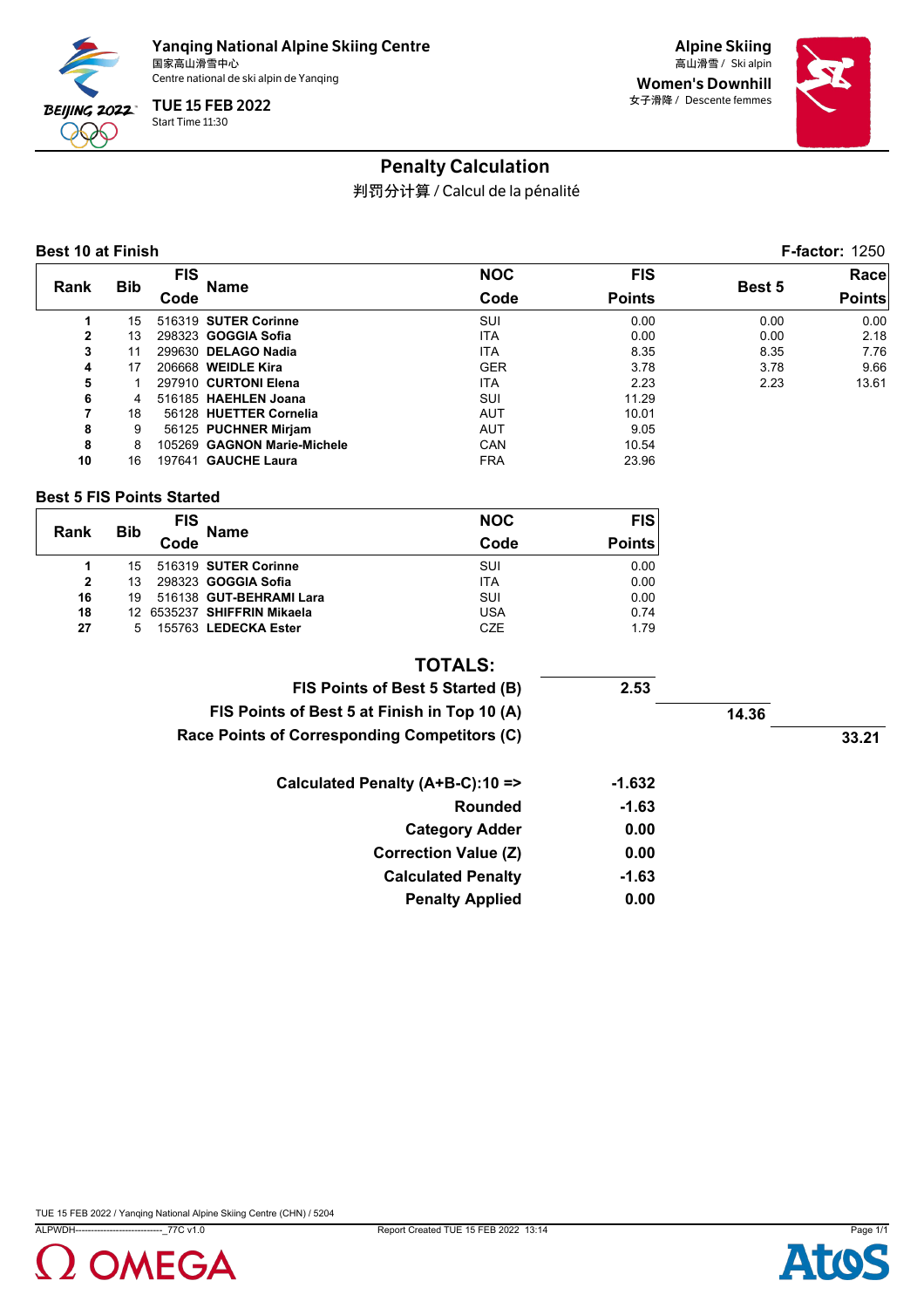

Alpine Skiing Women's Downhill 女子滑降 / Descente femmes



### Performance Analysis by Rank

成绩分析(按排名) / Analyses par rang

**Number of Competitors: 31 Number of NOCs: 15**

|              |                        | <b>NOC</b> |          | <b>Positions</b> |                      |                | <b>Partials</b> |      |      | <b>Difference</b>                        |                 | <b>Speed</b>      |      |
|--------------|------------------------|------------|----------|------------------|----------------------|----------------|-----------------|------|------|------------------------------------------|-----------------|-------------------|------|
|              | Rank Bib Name          | Code       | Pos      |                  | <b>Time Rank Pos</b> |                |                 |      |      | Time Rank Time Dist.(m) Pos. (km/h) Rank |                 |                   |      |
| $\mathbf 1$  | 15 SUTER Corinne       | SUI        | Int1:    | 18.16            |                      | $(2)$ 11-12:   | 19.10           | (1)  | 0.01 |                                          | Sp1             | 76.63             | (21) |
|              |                        |            | Int2:    | 37.26            | (1)                  | $12-13:$       | 20.30           | (2)  | 0.00 |                                          | Sp2             | 131.44            | (8)  |
|              |                        |            | Int3:    | 57.56            | (1)                  | $13-14:$       | 15.17           | (9)  | 0.00 |                                          | Sp3             | 122.75            | (5)  |
|              |                        |            | Int4:    | 1:12.73          |                      | $(2)$ 14-Fin:  | 19.14           | (1)  | 0.18 |                                          | Sp4             | 114.99            | (12) |
|              |                        |            | Fin:     | 1:31.87          | (1)                  |                |                 |      | 0.00 | 0.00                                     |                 | Avg: 105.96       |      |
| $\mathbf{2}$ | 13 GOGGIA Sofia        | <b>ITA</b> | Int1:    | 18.22            |                      | $(9)$ 11-12:   | 19.13           | (3)  | 0.07 |                                          | Sp1             | 77.48             | (18) |
|              |                        |            | Int2:    | 37.35            | (2)                  | $12-13:$       | 20.29           | (1)  | 0.09 |                                          | Sp2             | 134.14            | (1)  |
|              |                        |            | Int3:    | 57.64            | (2)                  | $13-14:$       | 14.91           | (3)  | 0.08 |                                          | Sp3             | 121.52            | (10) |
|              |                        |            | Int4:    | 1:12.55          |                      | $(1)$ 14-Fin:  | 19.48           | (3)  | 0.00 |                                          | Sp4             | 116.64            | (7)  |
|              |                        |            | Fin:     | 1:32.03          | (2)                  |                |                 |      | 0.16 | 4.70                                     |                 | Avg: 105.77       |      |
| 3            | 11 DELAGO Nadia        | <b>ITA</b> | Int1:    | 18.24            |                      | $(10)$ 11-12:  | 19.52           | (16) | 0.09 |                                          | Sp1             | 80.28             | (8)  |
|              |                        |            | Int2:    | 37.76            | (15)                 | $12-13:$       | 20.48           | (4)  | 0.50 |                                          | Sp2             | 132.06            | (6)  |
|              |                        |            | Int3:    | 58.24            | (4)                  | $13-14:$       | 15.01           | (5)  | 0.68 |                                          | Sp3             | 123.59            | (2)  |
|              |                        |            | Int4:    | 1:13.25          |                      | $(6)$ 14-Fin:  | 19.19           | (2)  | 0.70 |                                          | Sp4             | 118.86            | (1)  |
|              |                        |            | Fin:     | 1:32.44          | (3)                  |                |                 |      | 0.57 | 16.67                                    |                 | Avg: 105.31       |      |
| 4            | 17 WEIDLE Kira         | <b>GER</b> | Int1:    | 18.15            |                      | $(1)$ 11-12:   | 19.32           | (6)  | 0.00 |                                          | Sp1             | 79.87             | (10) |
|              |                        |            | Int2:    | 37.47            | (4)                  | $12-13:$       | 20.37           | (3)  | 0.21 |                                          | Sp <sub>2</sub> | 133.27            | (3)  |
|              |                        |            | Int3:    | 57.84            | (3)                  | $13-14$ :      | 15.12           | (7)  | 0.28 |                                          | Sp3             | 121.16            | (12) |
|              |                        |            | Int4:    | 1:12.96          |                      | $(3)$ 14-Fin:  | 19.62           | (7)  | 0.41 |                                          | Sp4             | 117.81            | (2)  |
|              |                        |            | Fin:     | 1:32.58          | (4)                  |                |                 |      | 0.71 | 20.74                                    |                 | Avg: 105.15       |      |
| 5            | 1 CURTONI Elena        | <b>ITA</b> | Int1:    | 18.21            |                      | $(7)$ 11-12:   | 19.49           | (15) | 0.06 |                                          | Sp1             | 79.41             | (11) |
|              |                        |            | Int2:    | 37.70            | (11)                 | $12-13:$       | 20.77           | (10) | 0.44 |                                          | Sp2             | 130.89            | (11) |
|              |                        |            | Int3:    | 58.47            |                      | $(10)$ 13-14:  | 14.74           | (1)  | 0.91 |                                          | Sp3             | 120.75            | (13) |
|              |                        |            | Int4:    | 1:13.21          |                      | $(5)$ 14-Fin:  | 19.66           | (8)  | 0.66 |                                          | Sp4             | 115.96            | (8)  |
|              |                        |            | Fin:     | 1:32.87          | (5)                  |                |                 |      | 1.00 | 29.12                                    |                 | Avg: 104.82       |      |
| 6            | 4 HAEHLEN Joana        | SUI        | Int1:    | 18.24            |                      | $(10)$ 11-12:  | 19.11           | (2)  | 0.09 |                                          | Sp1             | 80.72             | (7)  |
|              |                        |            | Int2:    | 37.35            |                      | $(2)$ 12-13:   | 20.96           | (17) | 0.09 |                                          | Sp2             | 129.44            | (20) |
|              |                        |            | Int3:    | 58.31            | (6)                  | $13-14:$       | 14.89           | (2)  | 0.75 |                                          | Sp3             | 119.89            | (21) |
|              |                        |            | Int4:    | 1:13.20          |                      | $(4)$ 14-Fin:  | 19.96           | (16) | 0.65 |                                          | Sp4             | 114.07            | (16) |
|              |                        |            | Fin:     | 1:33.16          | (6)                  |                |                 |      | 1.29 | 37.44                                    |                 | Avg: 104.49       |      |
| 7            | 18 HUETTER Cornelia    | <b>AUT</b> | Int1:    | 18.19            |                      | $(4)$ 11-12:   | 19.55           | (19) | 0.04 |                                          | Sp1             | 76.70             | (20) |
|              |                        |            | $Int2$ : | 37.74            |                      | $(14)$ 12-13:  | 20.66           | (7)  | 0.48 |                                          | Sp <sub>2</sub> | 131.42            | (9)  |
|              |                        |            | Int3:    | 58.40            |                      | $(7)$ 13-14:   | 15.22           | (11) | 0.84 |                                          | Sp3             | 122.89            | (4)  |
|              |                        |            | Int4:    | 1:13.62          |                      | $(7)$ 14-Fin:  | 19.73           | (10) | 1.07 |                                          | Sp4             | 112.93            | (19) |
|              |                        |            | Fin:     | 1:33.35          | (7)                  |                |                 |      | 1.48 | 42.87                                    |                 | Avg: 104.28       |      |
| 8            | 9 PUCHNER Mirjam       | <b>AUT</b> | Int1:    | 18.19            |                      | $(4)$ 11-12:   | 19.52           | (16) | 0.04 |                                          | Sp1             | 81.28             | (3)  |
|              |                        |            | $Int2$ : | 37.71            |                      | $(12)$ 12-13:  | 20.74           | (8)  | 0.45 |                                          | Sp2             | 132.74            | (4)  |
|              |                        |            | Int3:    | 58.45            |                      | $(9)$ 13-14:   | 15.45           | (21) | 0.89 |                                          | Sp3             | 123.34            | (3)  |
|              |                        |            | Int4:    | 1:13.90          |                      | $(14)$ 14-Fin: | 19.55           | (5)  | 1.35 |                                          |                 | Sp4 115.46        | (9)  |
|              |                        |            | Fin:     | 1:33.45          | (8)                  |                |                 |      | 1.58 |                                          |                 | 45.72 Avg: 104.17 |      |
| 8            | 8 GAGNON Marie-Michele | CAN        | Int1:    | 18.21            |                      | $(7)$ 11-12:   | 19.46           | (14) | 0.06 |                                          | Sp1             | 77.90             | (16) |
|              |                        |            | Int2:    | 37.67            |                      | $(9)$ 12-13:   | 20.82           | (12) | 0.41 |                                          | Sp2             | 130.97            | (10) |
|              |                        |            | Int3:    | 58.49            |                      | $(11)$ 13-14:  | 15.19           | (10) | 0.93 |                                          | Sp3             | 116.69            | (25) |
|              |                        |            | Int4:    | 1:13.68          |                      | $(9)$ 14-Fin:  | 19.77           | (12) | 1.13 |                                          |                 | Sp4 113.64        | (18) |
|              |                        |            | Fin:     | 1:33.45          | (8)                  |                |                 |      | 1.58 | 45.72                                    |                 | Avg: 104.17       |      |
| 10           | 16 GAUCHE Laura        | <b>FRA</b> | Int1:    | 18.41            |                      | $(17)$ 11-12:  | 19.28           | (5)  | 0.26 |                                          | Sp1             | 76.33             | (23) |
|              |                        |            | Int2:    | 37.69            |                      | $(10)$ 12-13:  | 20.90           | (16) | 0.43 |                                          |                 | Sp2 127.31        | (26) |
|              |                        |            | Int3:    | 58.59            |                      | $(12)$ 13-14:  | 15.10           | (6)  | 1.03 |                                          |                 | Sp3 119.97        | (19) |
|              |                        |            | Int4:    | 1:13.69          |                      | $(10)$ 14-Fin: | 19.78           | (13) | 1.14 |                                          |                 | Sp4 116.87        | (5)  |
|              |                        |            | Fin:     | 1:33.47          | (10)                 |                |                 |      | 1.60 | 46.29                                    |                 | Avg: 104.14       |      |



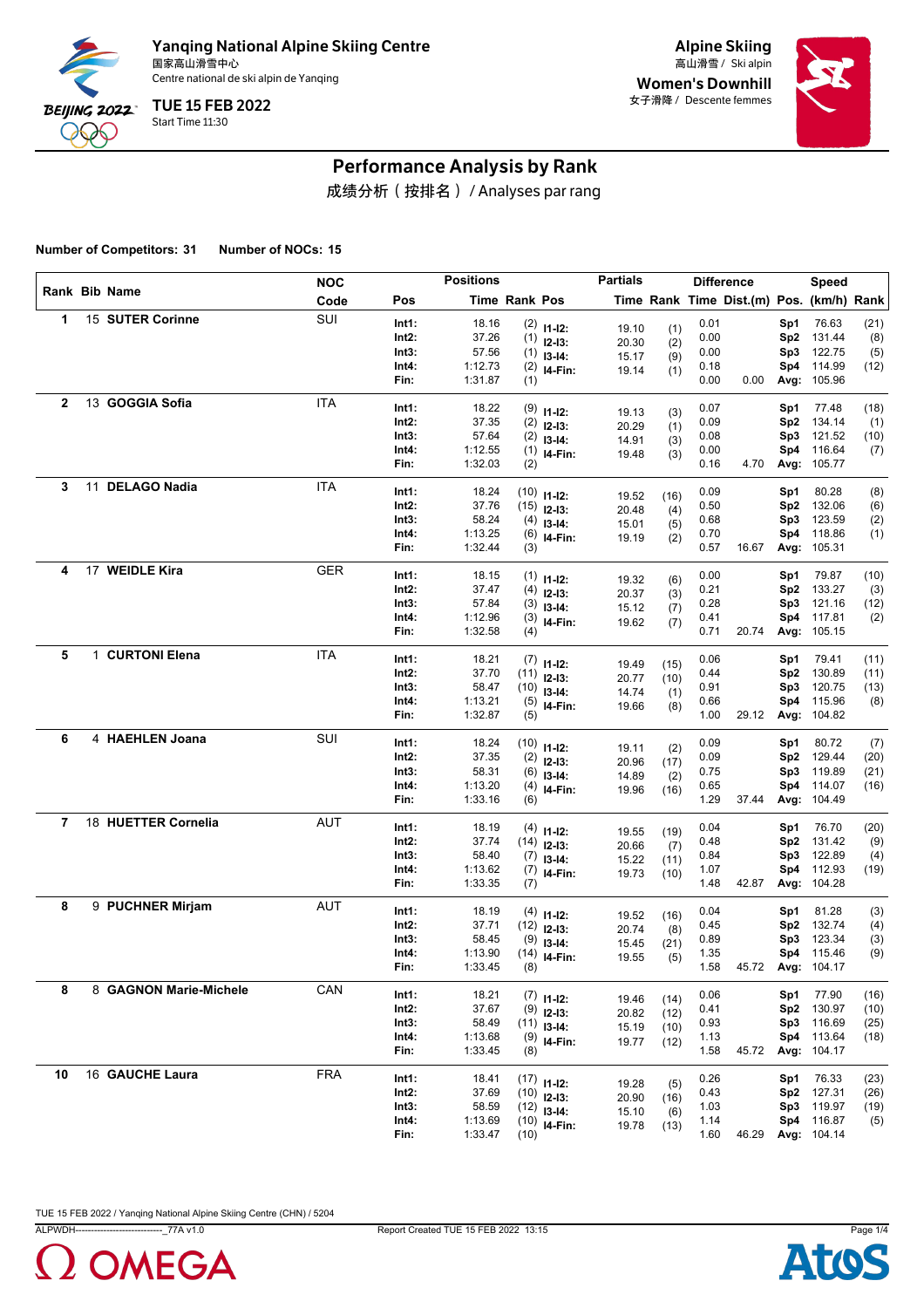

Alpine Skiing Women's Downhill 女子滑降 / Descente femmes



### Performance Analysis by Rank

成绩分析(按排名) / Analyses par rang

**Number of Competitors: 31 Number of NOCs: 15**

|    |                      | <b>NOC</b> |       | <b>Positions</b> |               |                           | <b>Partials</b> |      |      | <b>Difference</b>                        |                 | Speed             |      |
|----|----------------------|------------|-------|------------------|---------------|---------------------------|-----------------|------|------|------------------------------------------|-----------------|-------------------|------|
|    | Rank Bib Name        | Code       | Pos   |                  | Time Rank Pos |                           |                 |      |      | Time Rank Time Dist.(m) Pos. (km/h) Rank |                 |                   |      |
| 11 | 10 DELAGO Nicol      | <b>ITA</b> | Int1: | 18.48            |               | $(21)$ 11-12:             | 19.67           | (21) | 0.33 |                                          | Sp1             | 78.90             | (14) |
|    |                      |            | Int2: | 38.15            |               | $(22)$ 12-13:             | 20.60           | (5)  | 0.89 |                                          | Sp2             | 133.77            | (2)  |
|    |                      |            | Int3: | 58.75            |               | $(17)$ 13-14:             | 15.41           | (18) | 1.19 |                                          | Sp3             | 121.42            | (11) |
|    |                      |            | Int4: | 1:14.16          |               | $(16)$ 14-Fin:            | 19.53           | (4)  | 1.61 |                                          | Sp4             | 117.69            | (3)  |
|    |                      |            | Fin:  | 1:33.69          | (11)          |                           |                 |      | 1.82 | 52.53                                    | Avg:            | 103.90            |      |
| 12 | 7 SIEBENHOFER Ramona | <b>AUT</b> | Int1: | 18.20            |               | $(6)$ 11-12:              | 19.45           | (13) | 0.05 |                                          | Sp1             | 81.18             | (4)  |
|    |                      |            | Int2: | 37.65            |               | $(8)$ 12-13:              | 20.76           | (9)  | 0.39 |                                          | Sp2             | 129.52            | (17) |
|    |                      |            | Int3: | 58.41            |               | $(8)$ 13-14:              | 15.29           | (13) | 0.85 |                                          | Sp3             | 120.25            | (16) |
|    |                      |            | Int4: | 1:13.70          |               | $(11)$ 14-Fin:            | 20.11           | (18) | 1.15 |                                          | Sp4             | 112.34            | (21) |
|    |                      |            | Fin:  | 1:33.81          | (12)          |                           |                 |      | 1.94 | 55.92                                    | Avg:            | 103.77            |      |
| 13 | 2 MIRADOLI Romane    | <b>FRA</b> | Int1: | 18.16            |               | $(2)$ 11-12:              | 19.40           | (12) | 0.01 |                                          | Sp1             | 80.90             | (6)  |
|    |                      |            | Int2: | 37.56            |               | $(6)$ 12-13:              | 21.10           | (20) | 0.30 |                                          | Sp2             | 131.46            | (7)  |
|    |                      |            | Int3: | 58.66            |               | $(15)$ 13-14:             | 15.15           | (8)  | 1.10 |                                          | Sp3             | 122.65            | (6)  |
|    |                      |            | Int4: | 1:13.81          |               | $(12)$ 14-Fin:            | 20.12           | (19) | 1.26 |                                          | Sp4             | 114.07            | (16) |
|    |                      |            | Fin:  | 1:33.93          | (13)          |                           |                 |      | 2.06 | 59.30                                    | Avg:            | 103.63            |      |
| 14 | 6 MOWINCKEL Ragnhild | <b>NOR</b> | Int1: | 18.46            |               | $(20)$ 11-12:             | 19.37           | (9)  | 0.31 |                                          | Sp1             | 77.04             | (19) |
|    |                      |            | Int2: | 37.83            |               | $(17)$ 12-13:             | 20.89           | (15) | 0.57 |                                          | Sp <sub>2</sub> | 128.87            | (23) |
|    |                      |            | Int3: | 58.72            |               | $(16)$ 13-14:             | 14.93           | (4)  | 1.16 |                                          | Sp3             | 116.65            | (26) |
|    |                      |            | Int4: | 1:13.65          |               | $(8)$ 14-Fin:             | 20.32           | (25) | 1.10 |                                          | Sp4             | 117.63            | (4)  |
|    |                      |            | Fin:  | 1:33.97          | (14)          |                           |                 |      | 2.10 | 60.43                                    | Avg:            | 103.59            |      |
| 15 | 3 FLURY Jasmine      | SUI        | Int1: | 18.37            |               | $(16)$ 11-12:             | 19.34           | (7)  | 0.22 |                                          | Sp1             | 80.02             | (9)  |
|    |                      |            | Int2: | 37.71            |               | $(12)$ 12-13:             | 20.88           | (14) | 0.45 |                                          | Sp2             | 132.46            | (5)  |
|    |                      |            | Int3: | 58.59            |               | $(12)$ 13-14:             | 15.27           | (12) | 1.03 |                                          | Sp3             | 119.66            | (22) |
|    |                      |            | Int4: | 1:13.86          |               | $(13)$ 14-Fin:            | 20.14           | (23) | 1.31 |                                          | Sp4             | 114.26            | (15) |
|    |                      |            | Fin:  | 1:34.00          | (15)          |                           |                 |      | 2.13 | 61.27                                    | Avg:            | 103.56            |      |
| 16 | 19 GUT-BEHRAMI Lara  | SUI        | Int1: | 18.24            |               | $(10)$ 11-12:             | 19.36           | (8)  | 0.09 |                                          | Sp1             | 76.23             | (24) |
|    |                      |            | Int2: | 37.60            |               | $(7)$ 12-13:              | 21.04           | (18) | 0.34 |                                          | Sp <sub>2</sub> | 128.61            | (24) |
|    |                      |            | Int3: | 58.64            |               | $(14)$ 13-14:             | 15.31           | (14) | 1.08 |                                          | Sp3             | 123.65            | (1)  |
|    |                      |            | Int4: | 1:13.95          |               | $(15)$ 14-Fin:            | 20.08           | (17) | 1.40 |                                          | Sp4             | 112.60            | (20) |
|    |                      |            | Fin:  | 1:34.03          | (16)          |                           |                 |      | 2.16 | 62.11                                    | Avg:            | 103.52            |      |
| 17 | 26 CASHMAN Keely     | <b>USA</b> | Int1: | 18.59            |               | $(24)$ 11-12:             | 19.52           | (16) | 0.44 |                                          | Sp1             | 75.87             | (25) |
|    |                      |            | Int2: | 38.11            |               | $(21)$ 12-13:             | 21.04           | (18) | 0.85 |                                          | Sp2             | 130.12            | (14) |
|    |                      |            | Int3: | 59.15            |               | $(22)$ 13-14:             | 15.43           | (19) | 1.59 |                                          | Sp3             | 121.70            | (9)  |
|    |                      |            | Int4: | 1:14.58          |               | $(19)$ 14-Fin:            | 19.55           | (5)  | 2.03 |                                          | Sp4             | 115.37            | (10) |
|    |                      |            | Fin:  | 1:34.13          | (17)          |                           |                 |      | 2.26 | 64.92                                    | Avg:            | 103.41            |      |
| 18 | 12 SHIFFRIN Mikaela  | <b>USA</b> | Int1: | 18.42            |               | $(18)$ 11-12:             | 19.39           | (10) | 0.27 |                                          | Sp1             | 78.91             | (13) |
|    |                      |            | Int2: | 37.81            |               | $(16)$ 12-13:             | 21.17           | (21) | 0.55 |                                          | Sp2             | 130.29            | (12) |
|    |                      |            | Int3: | 58.98            |               | $(18)$ 13-14:             | 15.43           | (19) | 1.42 |                                          | Sp3             | 114.75            | (30) |
|    |                      |            | Int4: | 1:14.41          |               | $(17)$ <sub>14-Fin:</sub> | 19.95           | (15) | 1.86 |                                          |                 | Sp4 112.23        | (24) |
|    |                      |            | Fin:  | 1:34.36          | (18)          |                           |                 |      | 2.49 |                                          |                 | 71.35 Avg: 103.16 |      |
| 19 | 20 TIPPLER Tamara    | <b>AUT</b> | Int1: | 18.52            |               | $(23)$ 11-12:             | 19.68           | (23) | 0.37 |                                          | Sp1             | 75.78             | (27) |
|    |                      |            | Int2: | 38.20            |               | $(23)$ 12-13:             | 20.83           | (13) | 0.94 |                                          | Sp2             | 129.24            | (21) |
|    |                      |            | Int3: | 59.03            |               | $(20)$ 13-14:             | 15.60           | (25) | 1.47 |                                          | Sp3             | 118.90            | (23) |
|    |                      |            | Int4: | 1:14.63          |               | $(20)$ 14-Fin:            | 19.76           | (11) | 2.08 |                                          |                 | Sp4 114.54        | (13) |
|    |                      |            | Fin:  | 1:34.39          | (19)          |                           |                 |      | 2.52 | 72.19                                    |                 | Avg: 103.13       |      |
| 20 | 25 PLESHKOVA Julia   | <b>ROC</b> | Int1: | 18.36            |               | $(15)$ 11-12:             | 19.71           | (24) | 0.21 |                                          | Sp1             | 77.81             | (17) |
|    |                      |            | Int2: | 38.07            |               | $(20)$ 12-13:             | 21.39           | (27) | 0.81 |                                          |                 | Sp2 128.15        | (25) |
|    |                      |            | Int3: | 59.46            |               | $(24)$ 13-14:             | 15.35           | (15) | 1.90 |                                          |                 | Sp3 121.97        | (8)  |
|    |                      |            | Int4: | 1:14.81          |               | $(21)$ 14-Fin:            | 19.67           | (9)  | 2.26 |                                          |                 | Sp4 111.30        | (26) |
|    |                      |            | Fin:  | 1:34.48          | (20)          |                           |                 |      | 2.61 | 74.70                                    |                 | Avg: 103.03       |      |



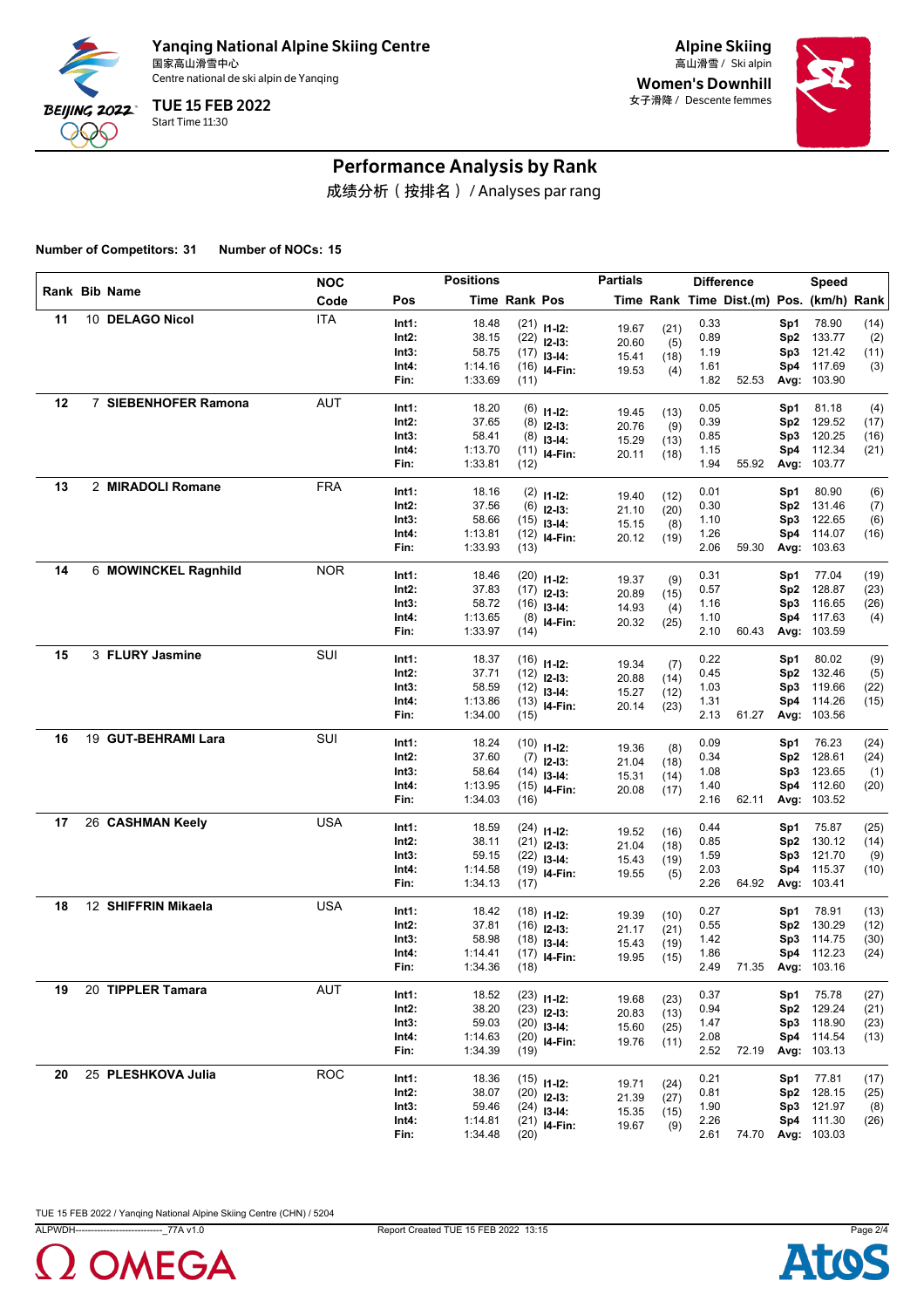

Alpine Skiing Women's Downhill 女子滑降 / Descente femmes



### Performance Analysis by Rank

成绩分析(按排名) / Analyses par rang

**Number of Competitors: 31 Number of NOCs: 15**

|    |                       | <b>NOC</b> |                | <b>Positions</b> |                      |                                 | <b>Partials</b> |              |              | <b>Difference</b>                        |            | Speed           |              |
|----|-----------------------|------------|----------------|------------------|----------------------|---------------------------------|-----------------|--------------|--------------|------------------------------------------|------------|-----------------|--------------|
|    | Rank Bib Name         | Code       | Pos            |                  | <b>Time Rank Pos</b> |                                 |                 |              |              | Time Rank Time Dist.(m) Pos. (km/h) Rank |            |                 |              |
| 21 | 30 WILES Jacqueline   | <b>USA</b> | Int1:          | 18.26            |                      | $(13)$ $11-12$ :                | 19.61           | (20)         | 0.11         |                                          | Sp1        | 78.33           | (15)         |
|    |                       |            | Int2:          | 37.87            |                      | $(18)$ 12-13:                   | 21.21           | (22)         | 0.61         |                                          | Sp2        | 130.12          | (14)         |
|    |                       |            | Int3:          | 59.08            |                      | $(21)$ 13-14:                   | 15.39           | (16)         | 1.52         |                                          | Sp3        | 120.04          | (18)         |
|    |                       |            | Int4:          | 1:14.47          |                      | $(18)$ 14-Fin:                  | 20.13           | (20)         | 1.92         |                                          | Sp4        | 116.84          | (6)          |
|    |                       |            | Fin:           | 1:34.60          | (21)                 |                                 |                 |              | 2.73         | 78.03                                    | Avg:       | 102.90          |              |
| 22 | 14 STUHEC IIka        | <b>SLO</b> | Int1:          | 18.64            |                      | $(25)$ 11-12:                   |                 |              | 0.49         |                                          | Sp1        | 75.80           | (26)         |
|    |                       |            | Int2:          | 38.37            |                      | $(26)$ 12-13:                   | 19.73<br>20.65  | (25)         | 1.11         |                                          | Sp2        | 129.81          | (16)         |
|    |                       |            | Int3:          | 59.02            |                      | $(19)$ 13-14:                   |                 | (6)          | 1.46         |                                          | Sp3        | 120.22          | (17)         |
|    |                       |            | Int4:          | 1:14.94          |                      | $(23)$ 14-Fin:                  | 15.92<br>19.94  | (27)<br>(14) | 2.39         |                                          | Sp4        | 112.32          | (22)         |
|    |                       |            | Fin:           | 1:34.88          | (22)                 |                                 |                 |              | 3.01         | 85.78                                    | Avg:       | 102.60          |              |
| 23 | 29 FERK SAIONI Marusa | <b>SLO</b> | Int1:          | 18.67            |                      | $(27)$ 11-12:                   |                 |              | 0.52         |                                          | Sp1        | 74.94           | (28)         |
|    |                       |            | Int2:          | 38.06            |                      | $(19)$ 12-13:                   | 19.39           | (10)         | 0.80         |                                          | Sp2        | 127.17          | (27)         |
|    |                       |            | Int3:          | 59.30            |                      | $(23)$ 13-14:                   | 21.24           | (24)         | 1.74         |                                          | Sp3        | 118.85          | (24)         |
|    |                       |            | Int4:          | 1:14.86          |                      | $(22)$ 14-Fin:                  | 15.56           | (23)         | 2.31         |                                          | Sp4        | 110.95          | (27)         |
|    |                       |            | Fin:           | 1:34.99          | (23)                 |                                 | 20.13           | (20)         | 3.12         | 88.81                                    | Avg:       | 102.48          |              |
| 24 | 31 REMME Roni         | CAN        | Int1:          | 18.64            |                      |                                 |                 |              | 0.49         |                                          | Sp1        | 76.51           | (22)         |
|    |                       |            | Int2:          | 38.31            |                      | $(25)$ 11-12:<br>$(25)$ 12-13:  | 19.67           | (21)         | 1.05         |                                          | Sp2        | 126.66          | (28)         |
|    |                       |            | Int3:          | 59.56            |                      | $(25)$ 13-14:                   | 21.25           | (25)         | 2.00         |                                          | Sp3        | 119.95          | (20)         |
|    |                       |            | Int4:          | 1:15.13          |                      | $(25)$ 14-Fin:                  | 15.57           | (24)         | 2.58         |                                          | Sp4        | 114.37          | (14)         |
|    |                       |            | Fin:           | 1:35.36          | (24)                 |                                 | 20.23           | (24)         | 3.49         | 98.96                                    | Avg:       | 102.08          |              |
| 25 | 23 ROBINSON Alice     | <b>NZL</b> |                |                  |                      |                                 |                 |              |              |                                          |            |                 |              |
|    |                       |            | Int1:<br>Int2: | 18.43<br>38.21   |                      | $(19)$ 11-12:                   | 19.78           | (26)         | 0.28<br>0.95 |                                          | Sp1<br>Sp2 | 79.08<br>129.47 | (12)<br>(18) |
|    |                       |            | Int3:          | 59.58            |                      | $(24)$ 12-13:                   | 21.37           | (26)         | 2.02         |                                          | Sp3        | 120.70          | (14)         |
|    |                       |            | Int4:          | 1:15.11          |                      | $(26)$ 13-14:<br>$(24)$ 14-Fin: | 15.53           | (22)         | 2.56         |                                          | Sp4        | 111.89          | (25)         |
|    |                       |            | Fin:           | 1:35.57          | (25)                 |                                 | 20.46           | (26)         |              | 3.70 104.69                              | Avg:       | 101.86          |              |
| 26 | 28 SMALL Greta        | <b>AUS</b> | Int1:          | 18.51            |                      |                                 |                 |              | 0.36         |                                          | Sp1        | 81.05           | (5)          |
|    |                       |            | Int2:          | 38.63            |                      | $(22)$ 11-12:                   | 20.12           | (27)         | 1.37         |                                          | Sp2        | 130.29          | (12)         |
|    |                       |            | Int3:          | 59.85            |                      | $(27)$ 12-13:<br>$(27)$ 13-14:  | 21.22           | (23)         | 2.29         |                                          | Sp3        | 120.29          | (15)         |
|    |                       |            | Int4:          | 1:15.24          |                      | $(26)$ 14-Fin:                  | 15.39           | (16)         | 2.69         |                                          | Sp4        | 112.29          | (23)         |
|    |                       |            | Fin:           | 1:36.53          | (26)                 |                                 | 21.29           | (27)         |              | 4.66 130.54                              | Avg:       | 100.84          |              |
| 27 | 5 LEDECKA Ester       | CZE        | Int1:          | 18.31            |                      |                                 |                 |              | 0.16         |                                          | Sp1        | 74.74           | (29)         |
|    |                       |            | Int2:          | 37.49            |                      | $(14)$ 11-12:<br>$(5)$ 12-13:   | 19.18           | (4)          | 0.23         |                                          | Sp2        | 129.10          | (22)         |
|    |                       |            | Int3:          | 58.28            |                      | $(5)$ 13-14:                    | 20.79           | (11)         | 0.72         |                                          | Sp3        | 122.06          | (7)          |
|    |                       |            | Int4:          | 1:18.05          |                      | $(29)$ 14-Fin:                  | 19.77<br>20.13  | (31)         | 5.50         |                                          | Sp4        | 115.31          | (11)         |
|    |                       |            | Fin:           | 1:38.18          | (27)                 |                                 |                 | (20)         |              | 6.31 173.79                              | Avg:       | 99.15           |              |
| 28 | 33 NOVA Tereza        | <b>CZE</b> | Int1:          | 19.16            |                      |                                 |                 |              | 1.01         |                                          | Sp1        | 82.23           | (2)          |
|    |                       |            | Int2:          | 40.32            |                      | $(29)$ 11-12:<br>$(30)$ 12-13:  | 21.16           | (30)         | 3.06         |                                          | Sp2        | 129.45          | (19)         |
|    |                       |            | Int3:          | 1:02.27          |                      | $(29)$ 13-14:                   | 21.95           | (28)         | 4.71         |                                          | Sp3        | 115.93          | (28)         |
|    |                       |            | Int4:          | 1:18.04          |                      | $(28)$ 14-Fin:                  | 15.77<br>21.34  | (26)<br>(28) | 5.49         |                                          |            | Sp4 110.49      | (28)         |
|    |                       |            | Fin:           | 1:39.38          | (28)                 |                                 |                 |              |              | 7.51 204.34 Avg: 97.95                   |            |                 |              |
| 29 | 35 NOVAKOVA Barbora   | CZE        | Int1:          | 18.81            |                      | $(28)$ 11-12:                   |                 |              | 0.66         |                                          | Sp1        | 70.76           | (31)         |
|    |                       |            | Int2:          | 39.65            |                      |                                 | 20.84           | (28)         | 2.39         |                                          | Sp2        | 123.65          | (30)         |
|    |                       |            | Int3:          | 1:01.95          |                      | $(28)$ 12-13:<br>$(28)$ 13-14:  | 22.30           | (29)         | 4.39         |                                          | Sp3        | 116.36          | (27)         |
|    |                       |            | Int4:          | 1:17.96          |                      | $(27)$ 14-Fin:                  | 16.01           | (28)         | 5.41         |                                          | Sp4        | 105.55          | (30)         |
|    |                       |            | Fin:           | 1:39.50          | (29)                 |                                 | 21.54           | (29)         |              | 7.63 207.35                              | Avg:       | 97.83           |              |
| 30 | 34 IGNJATOVIC Nevena  | <b>SRB</b> | Int1:          | 19.29            |                      |                                 |                 |              | 1.14         |                                          | Sp1        | 82.89           | (1)          |
|    |                       |            | Int2:          | 40.29            |                      | $(30)$ 11-12:<br>$(29)$ 12-13:  | 21.00           | (29)         | 3.03         |                                          | Sp2        | 124.26          | (29)         |
|    |                       |            | Int3:          | 1:02.75          |                      | $(30)$ 13-14:                   | 22.46           | (30)         | 5.19         |                                          | Sp3        | 115.02          | (29)         |
|    |                       |            | Int4:          | 1:18.84          |                      | $(30)$ 14-Fin:                  | 16.09           | (29)         | 6.29         |                                          | Sp4        | 110.47          | (29)         |
|    |                       |            | Fin:           | 1:40.73          | (30)                 |                                 | 21.89           | (30)         |              | 8.86 237.84                              | Avg:       | 96.64           |              |
|    |                       |            |                |                  |                      |                                 |                 |              |              |                                          |            |                 |              |



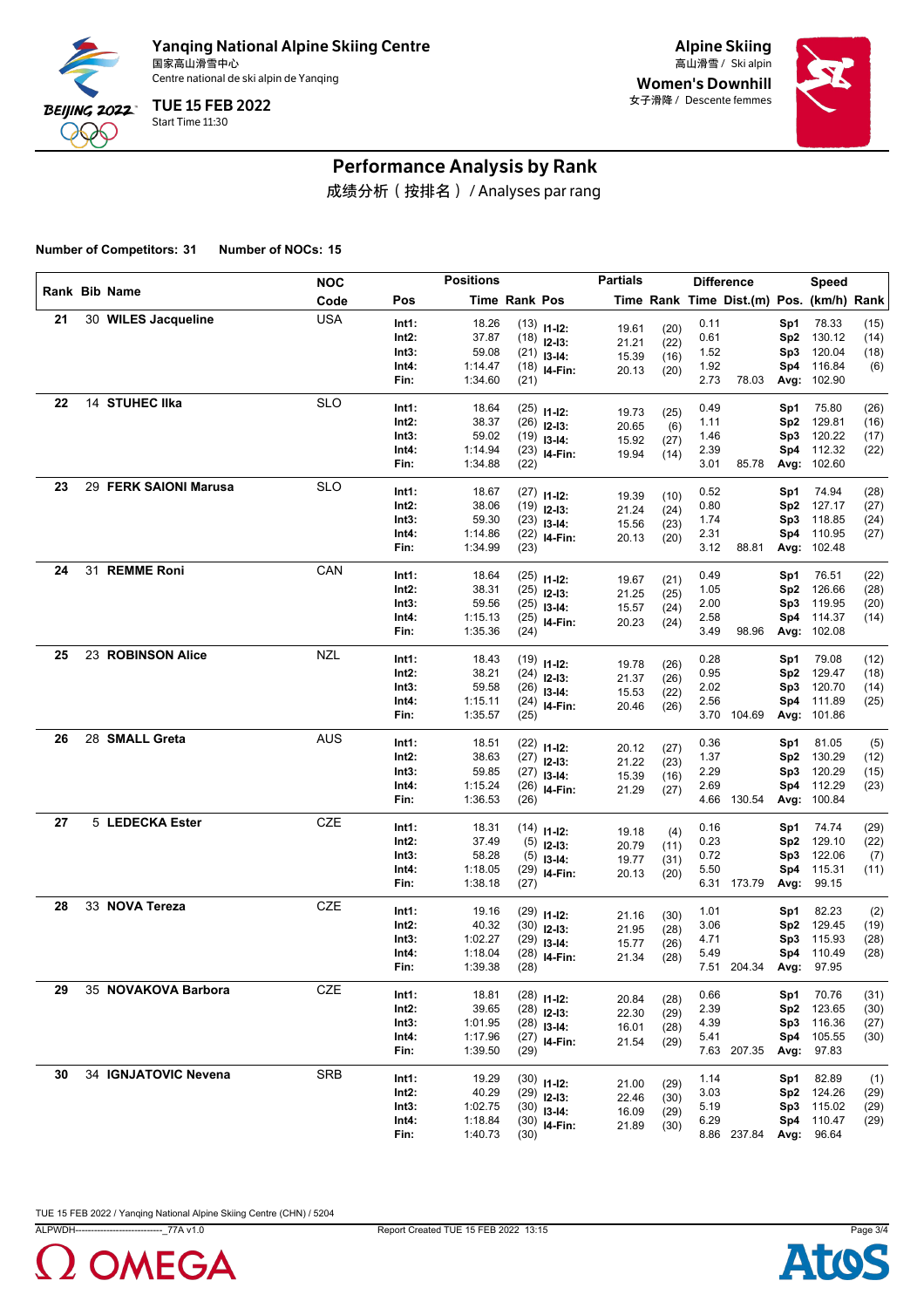

Alpine Skiing Women's Downhill 女子滑降 / Descente femmes



### Performance Analysis by Rank

成绩分析(按排名) / Analyses par rang

**Number of Competitors: 31 Number of NOCs: 15**

|    | Rank Bib Name |                 | <b>NOC</b> |                                          | <b>Positions</b>                                |                      |                                                                   | <b>Partials</b>                  |                              |                                       | <b>Difference</b>                        |                                   | Speed                                        |                              |
|----|---------------|-----------------|------------|------------------------------------------|-------------------------------------------------|----------------------|-------------------------------------------------------------------|----------------------------------|------------------------------|---------------------------------------|------------------------------------------|-----------------------------------|----------------------------------------------|------------------------------|
|    |               |                 | Code       | Pos                                      |                                                 | <b>Time Rank Pos</b> |                                                                   |                                  |                              |                                       | Time Rank Time Dist.(m) Pos. (km/h) Rank |                                   |                                              |                              |
| 31 |               | 36 KONG Fanying | <b>CHN</b> | Int1:<br>Int2:<br>Int3:<br>Int4:<br>Fin: | 20.32<br>42.16<br>1:05.39<br>1:22.42<br>1:44.53 | (31)                 | $(31)$ 11-12:<br>$(31)$ 12-13:<br>$(31)$ 13-14:<br>$(31)$ 14-Fin: | 21.84<br>23.23<br>17.03<br>22.11 | (31)<br>(31)<br>(30)<br>(31) | 2.17<br>4.90<br>7.83<br>9.87<br>12.66 | 327.49                                   | Sp1<br>Sp2<br>Sp3.<br>Sp4<br>Avg: | 70.84<br>120.51<br>106.36<br>101.83<br>93.13 | (30)<br>(31)<br>(31)<br>(31) |

| Intermediate Time Positions: | Int. $1 =$ Inter1<br>$Int. 4 = Inter4$ | Int. $2 =$ Inter2 | Int. $3 =$ Inter3 |
|------------------------------|----------------------------------------|-------------------|-------------------|
| Speed Measurement Positions: | $Sp 1 = Speed 1$<br>$Sp 4 = Speed 4$   | $Sp 2 = Speed 2$  | $Sp 3 = Speed 3$  |
| Legend:                      |                                        |                   |                   |

| .eaend:    |                |          |                                                |     |        |     |              |
|------------|----------------|----------|------------------------------------------------|-----|--------|-----|--------------|
| <b>Avg</b> | Average        | Dist.(m) | listance in metres                             | Fin | Finish | Int | Intermediate |
| Ιx         | Intermediate x | Pos.     | .<br>l position<br>or speed:<br>ntermediate or |     |        | Sp  | Speed trap   |
|            |                |          |                                                |     |        |     |              |

TUE 15 FEB 2022 / Yanqing National Alpine Skiing Centre (CHN) / 5204



ALPWDH----------------------------\_77A v1.0 Report Created TUE 15 FEB 2022 13:15 Page 4/4

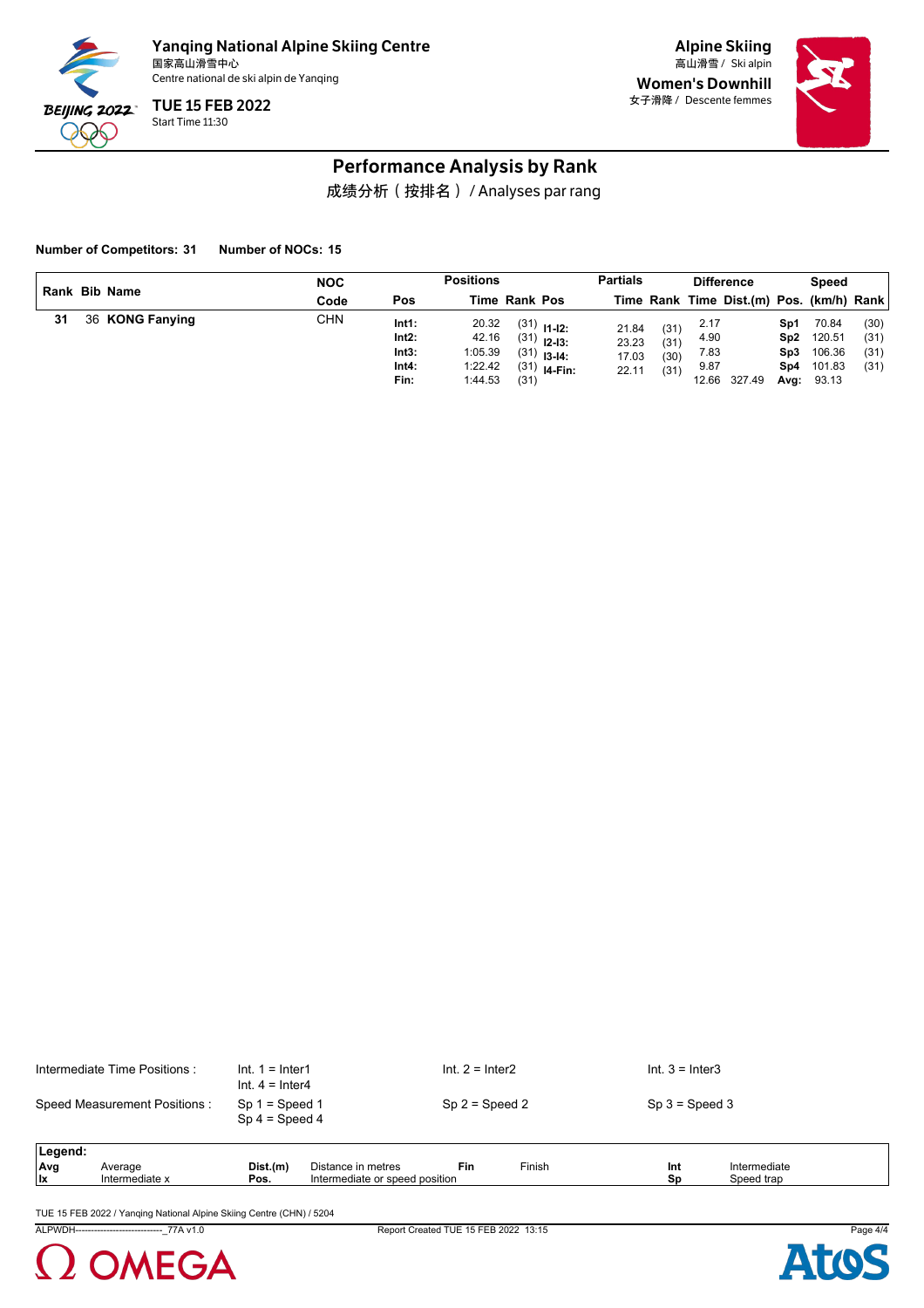

Alpine Skiing Women's Downhill 女子滑降 / Descente femmes



# Performance Analysis by Bib

成绩分析(按号码布) / Analyses par dossard

**Number of Competitors: 36 Number of NOCs: 17**

|              |                             | <b>NOC</b> |               | <b>Positions</b>   |               |                                | <b>Partials</b> |              | <b>Difference</b> |                                          |      | Speed                 |      |
|--------------|-----------------------------|------------|---------------|--------------------|---------------|--------------------------------|-----------------|--------------|-------------------|------------------------------------------|------|-----------------------|------|
| Bib          | Name                        | Code       | Pos           |                    | Time Rank Pos |                                |                 |              |                   | Time Rank Time Dist.(m) Pos. (km/h) Rank |      |                       |      |
| $\mathbf{1}$ | <b>CURTONI Elena</b>        | <b>ITA</b> | Int1:         | 18.21              |               | $(7)$ 11-12:                   | 19.49           | (16)         | 0.06              |                                          | Sp1  | 79.41                 | (14) |
|              |                             |            | Int2:         | 37.70              |               | $(11)$ 12-13:                  | 20.77           | (10)         | 0.44              |                                          | Sp2  | 130.89                | (11) |
|              |                             |            | Int3:         | 58.47              |               | $(10)$ 13-14:                  | 14.74           | (1)          | 0.91              |                                          | Sp3  | 120.75                | (13) |
|              |                             |            | Int4:         | 1:13.21<br>1:32.87 |               | $(5)$ 14-Fin:                  | 19.66           | (8)          | 0.66              |                                          | Sp4  | 115.96<br>Avg: 104.82 | (8)  |
|              |                             |            | Fin:          |                    | (5)           |                                |                 |              | 1.00              | 29.12                                    |      |                       |      |
| 2            | <b>MIRADOLI Romane</b>      | <b>FRA</b> | Int1:         | 18.16              |               | $(2)$ 11-12:                   | 19.40           | (13)         | 0.01              |                                          | Sp1  | 80.90                 | (9)  |
|              |                             |            | Int2:         | 37.56              | (6)           | $12-13:$                       | 21.10           | (21)         | 0.30              |                                          | Sp2  | 131.46                | (7)  |
|              |                             |            | Int3:         | 58.66              |               | $(15)$ 13-14:                  | 15.15           | (8)          | 1.10              |                                          | Sp3  | 122.65                | (6)  |
|              |                             |            | Int4:<br>Fin: | 1:13.81<br>1:33.93 | (13)          | $(12)$ 14-Fin:                 | 20.12           | (19)         | 1.26<br>2.06      | 59.30                                    | Sp4  | 114.07<br>Avg: 103.63 | (16) |
|              |                             |            |               |                    |               |                                |                 |              |                   |                                          |      |                       |      |
| 3            | <b>FLURY Jasmine</b>        | SUI        | Int1:         | 18.37              |               | $(16)$ 11-12:                  | 19.34           | (8)          | 0.22              |                                          | Sp1  | 80.02                 | (12) |
|              |                             |            | Int2:         | 37.71              |               | $(12)$ 12-13:                  | 20.88           | (14)         | 0.45              |                                          | Sp2  | 132.46                | (5)  |
|              |                             |            | Int3:         | 58.59              |               | $(12)$ 13-14:                  | 15.27           | (12)         | 1.03              |                                          | Sp3  | 119.66                | (23) |
|              |                             |            | Int4:         | 1:13.86            |               | $(13)$ 14-Fin:                 | 20.14           | (23)         | 1.31              |                                          | Sp4  | 114.26                | (15) |
|              |                             |            | Fin:          | 1:34.00            | (15)          |                                |                 |              | 2.13              | 61.27                                    |      | Avg: 103.56           |      |
| 4            | <b>HAEHLEN Joana</b>        | SUI        | Int1:         | 18.24              |               | $(10)$ 11-12:                  | 19.11           | (2)          | 0.09              |                                          | Sp1  | 80.72                 | (10) |
|              |                             |            | Int2:         | 37.35              |               | $(2)$ 12-13:                   | 20.96           | (17)         | 0.09              |                                          | Sp2  | 129.44                | (21) |
|              |                             |            | Int3:         | 58.31              |               | $(6)$ 13-14:                   | 14.89           | (2)          | 0.75              |                                          | Sp3  | 119.89                | (22) |
|              |                             |            | Int4:         | 1:13.20            |               | $(4)$ 14-Fin:                  | 19.96           | (16)         | 0.65              |                                          | Sp4  | 114.07                | (16) |
|              |                             |            | Fin:          | 1:33.16            | (6)           |                                |                 |              | 1.29              | 37.44                                    |      | Avg: 104.49           |      |
| 5            | <b>LEDECKA Ester</b>        | CZE        | Int1:         | 18.31              |               | $(14)$ 11-12:                  |                 |              | 0.16              |                                          | Sp1  | 74.74                 | (34) |
|              |                             |            | Int2:         | 37.49              |               | $(5)$ 12-13:                   | 19.18<br>20.79  | (4)<br>(11)  | 0.23              |                                          | Sp2  | 129.10                | (23) |
|              |                             |            | Int3:         | 58.28              |               | $(5)$ 13-14:                   | 19.77           | (31)         | 0.72              |                                          | Sp3  | 122.06                | (7)  |
|              |                             |            | Int4:         | 1:18.05            |               | $(29)$ 14-Fin:                 | 20.13           | (20)         | 5.50              |                                          | Sp4  | 115.31                | (11) |
|              |                             |            | Fin:          | 1:38.18            | (27)          |                                |                 |              |                   | 6.31 173.79                              | Avg: | 99.15                 |      |
| 6            | <b>MOWINCKEL Ragnhild</b>   | <b>NOR</b> | Int1:         | 18.46              |               | $(21)$ 11-12:                  |                 |              | 0.31              |                                          | Sp1  | 77.04                 | (23) |
|              |                             |            | Int2:         | 37.83              |               | $(17)$ 12-13:                  | 19.37<br>20.89  | (10)<br>(15) | 0.57              |                                          | Sp2  | 128.87                | (24) |
|              |                             |            | Int3:         | 58.72              |               | $(16)$ 13-14:                  | 14.93           | (4)          | 1.16              |                                          | Sp3  | 116.65                | (27) |
|              |                             |            | Int4:         | 1:13.65            |               | $(8)$ 14-Fin:                  | 20.32           | (25)         | 1.10              |                                          | Sp4  | 117.63                | (4)  |
|              |                             |            | Fin:          | 1:33.97            | (14)          |                                |                 |              | 2.10              | 60.43                                    |      | Avg: 103.59           |      |
| $7^{\circ}$  | <b>SIEBENHOFER Ramona</b>   | <b>AUT</b> | Int1:         | 18.20              |               | $(6)$ 11-12:                   |                 |              | 0.05              |                                          | Sp1  | 81.18                 | (6)  |
|              |                             |            | Int2:         | 37.65              | (8)           | $12-13:$                       | 19.45<br>20.76  | (14)<br>(9)  | 0.39              |                                          | Sp2  | 129.52                | (18) |
|              |                             |            | Int3:         | 58.41              |               | $(8)$ 13-14:                   | 15.29           | (13)         | 0.85              |                                          | Sp3  | 120.25                | (16) |
|              |                             |            | Int4:         | 1:13.70            |               | $(11)$ 14-Fin:                 | 20.11           | (18)         | 1.15              |                                          | Sp4  | 112.34                | (21) |
|              |                             |            | Fin:          | 1:33.81            | (12)          |                                |                 |              | 1.94              | 55.92                                    |      | Avg: 103.77           |      |
| 8            | <b>GAGNON Marie-Michele</b> | CAN        | Int1:         | 18.21              |               | $(7)$ 11-12:                   |                 |              | 0.06              |                                          | Sp1  | 77.90                 | (19) |
|              |                             |            | Int2:         | 37.67              | (9)           | $12-13:$                       | 19.46<br>20.82  | (15)<br>(12) | 0.41              |                                          | Sp2  | 130.97                | (10) |
|              |                             |            | Int3:         | 58.49              |               | $(11)$ 13-14:                  | 15.19           | (10)         | 0.93              |                                          | Sp3  | 116.69                | (26) |
|              |                             |            | Int4:         | 1:13.68            |               | $(9)$ 14-Fin:                  | 19.77           | (12)         | 1.13              |                                          |      | Sp4 113.64            | (18) |
|              |                             |            | Fin:          | 1:33.45            | (8)           |                                |                 |              | 1.58              |                                          |      | 45.72 Avg: 104.17     |      |
| 9            | <b>PUCHNER Mirjam</b>       | <b>AUT</b> | Int1:         | 18.19              |               | $(4)$ 11-12:                   |                 |              | 0.04              |                                          | Sp1  | 81.28                 | (5)  |
|              |                             |            | Int2:         | 37.71              |               | $(12)$ 12-13:                  | 19.52           | (17)         | 0.45              |                                          | Sp2  | 132.74                | (4)  |
|              |                             |            | Int3:         | 58.45              |               | $(9)$ 13-14:                   | 20.74<br>15.45  | (8)<br>(21)  | 0.89              |                                          | Sp3  | 123.34                | (3)  |
|              |                             |            | Int4:         | 1:13.90            |               | $(14)$ 14-Fin:                 | 19.55           | (5)          | 1.35              |                                          |      | Sp4 115.46            | (9)  |
|              |                             |            | Fin:          | 1:33.45            | (8)           |                                |                 |              | 1.58              | 45.72                                    |      | Avg: 104.17           |      |
| 10           | <b>DELAGO Nicol</b>         | ITA        | Int1:         | 18.48              |               |                                |                 |              | 0.33              |                                          | Sp1  | 78.90                 | (17) |
|              |                             |            | Int2:         | 38.15              |               | $(22)$ 11-12:<br>$(23)$ 12-13: | 19.67           | (22)         | 0.89              |                                          | Sp2  | 133.77                | (2)  |
|              |                             |            | Int3:         | 58.75              |               | $(17)$ 13-14:                  | 20.60           | (5)          | 1.19              |                                          | Sp3  | 121.42                | (11) |
|              |                             |            | Int4:         | 1:14.16            |               | $(16)$ 14-Fin:                 | 15.41<br>19.53  | (18)<br>(4)  | 1.61              |                                          |      | Sp4 117.69            | (3)  |
|              |                             |            | Fin:          | 1:33.69            | (11)          |                                |                 |              | 1.82              | 52.53                                    |      | Avg: 103.90           |      |



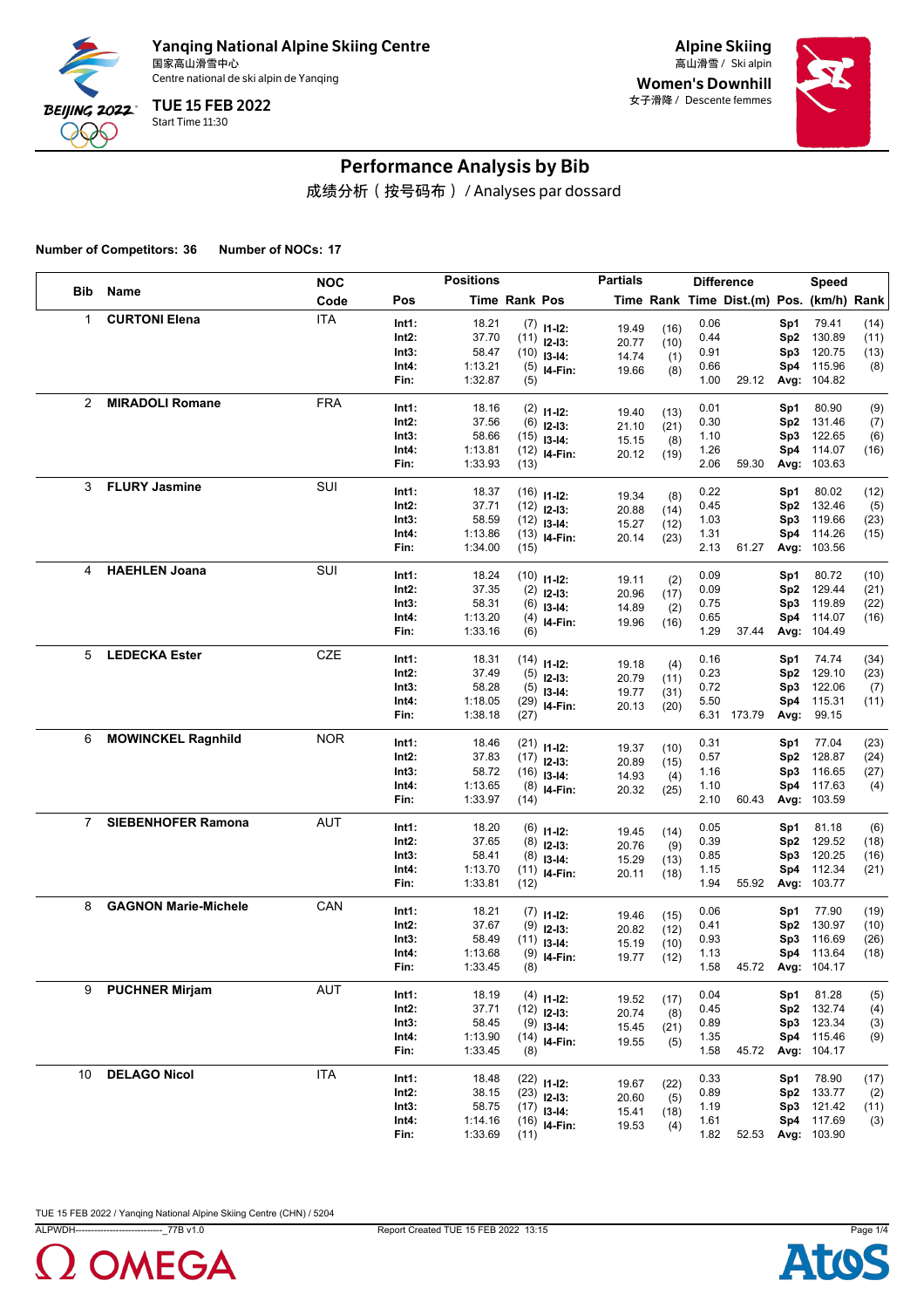

Alpine Skiing Women's Downhill 女子滑降 / Descente femmes



# Performance Analysis by Bib

成绩分析(按号码布) / Analyses par dossard

**Number of Competitors: 36 Number of NOCs: 17**

|     |                         | <b>NOC</b> |       | <b>Positions</b> |      |                  | <b>Partials</b> |      |      | <b>Difference</b>                        |     | Speed              |      |
|-----|-------------------------|------------|-------|------------------|------|------------------|-----------------|------|------|------------------------------------------|-----|--------------------|------|
| Bib | Name                    | Code       | Pos   | Time Rank Pos    |      |                  |                 |      |      | Time Rank Time Dist.(m) Pos. (km/h) Rank |     |                    |      |
| 11  | <b>DELAGO Nadia</b>     | <b>ITA</b> | Int1: | 18.24            |      | $(10)$ 11-12:    | 19.52           | (17) | 0.09 |                                          | Sp1 | 80.28              | (11) |
|     |                         |            | Int2: | 37.76            |      | $(15)$ 12-13:    | 20.48           | (4)  | 0.50 |                                          | Sp2 | 132.06             | (6)  |
|     |                         |            | Int3: | 58.24            |      | $(4)$ 13-14:     | 15.01           | (5)  | 0.68 |                                          | Sp3 | 123.59             | (2)  |
|     |                         |            | Int4: | 1:13.25          |      | $(6)$ 14-Fin:    | 19.19           | (2)  | 0.70 |                                          | Sp4 | 118.86             | (1)  |
|     |                         |            | Fin:  | 1:32.44          | (3)  |                  |                 |      | 0.57 | 16.67                                    |     | Avg: 105.31        |      |
| 12  | <b>SHIFFRIN Mikaela</b> | <b>USA</b> | Int1: | 18.42            |      | $(19)$ $11-12$ : | 19.39           | (11) | 0.27 |                                          | Sp1 | 78.91              | (16) |
|     |                         |            | Int2: | 37.81            |      | $(16)$ 12-13:    | 21.17           | (22) | 0.55 |                                          | Sp2 | 130.29             | (13) |
|     |                         |            | Int3: | 58.98            |      | $(18)$ 13-14:    | 15.43           | (19) | 1.42 |                                          | Sp3 | 114.75             | (32) |
|     |                         |            | Int4: | 1:14.41          |      | $(17)$ 14-Fin:   | 19.95           | (15) | 1.86 |                                          | Sp4 | 112.23             | (24) |
|     |                         |            | Fin:  | 1:34.36          | (18) |                  |                 |      | 2.49 | 71.35                                    |     | Avg: 103.16        |      |
| 13  | <b>GOGGIA Sofia</b>     | <b>ITA</b> | Int1: | 18.22            |      | $(9)$ 11-12:     | 19.13           | (3)  | 0.07 |                                          | Sp1 | 77.48              | (22) |
|     |                         |            | Int2: | 37.35            |      | $(2)$ 12-13:     | 20.29           | (1)  | 0.09 |                                          | Sp2 | 134.14             | (1)  |
|     |                         |            | Int3: | 57.64            |      | $(2)$ 13-14:     | 14.91           | (3)  | 0.08 |                                          | Sp3 | 121.52             | (10) |
|     |                         |            | Int4: | 1:12.55          |      | $(1)$ 14-Fin:    | 19.48           | (3)  | 0.00 |                                          | Sp4 | 116.64             | (7)  |
|     |                         |            | Fin:  | 1:32.03          | (2)  |                  |                 |      | 0.16 | 4.70                                     |     | Avg: 105.77        |      |
| 14  | <b>STUHEC IIka</b>      | <b>SLO</b> | Int1: | 18.64            |      | $(29)$ 11-12:    | 19.73           | (27) | 0.49 |                                          | Sp1 | 75.80              | (31) |
|     |                         |            | Int2: | 38.37            |      | $(29)$ 12-13:    | 20.65           | (6)  | 1.11 |                                          | Sp2 | 129.81             | (17) |
|     |                         |            | Int3: | 59.02            |      | $(20)$ 13-14:    | 15.92           | (27) | 1.46 |                                          | Sp3 | 120.22             | (17) |
|     |                         |            | Int4: | 1:14.94          |      | $(23)$ 14-Fin:   | 19.94           | (14) | 2.39 |                                          | Sp4 | 112.32             | (22) |
|     |                         |            | Fin:  | 1:34.88          | (22) |                  |                 |      | 3.01 | 85.78                                    |     | Avg: 102.60        |      |
| 15  | <b>SUTER Corinne</b>    | SUI        | Int1: | 18.16            |      | $(2)$ 11-12:     | 19.10           | (1)  | 0.01 |                                          | Sp1 | 76.63              | (25) |
|     |                         |            | Int2: | 37.26            |      | $(1)$ 12-13:     | 20.30           | (2)  | 0.00 |                                          | Sp2 | 131.44             | (8)  |
|     |                         |            | Int3: | 57.56            |      | $(1)$ 13-14:     | 15.17           | (9)  | 0.00 |                                          | Sp3 | 122.75             | (5)  |
|     |                         |            | Int4: | 1:12.73          |      | $(2)$ 14-Fin:    | 19.14           | (1)  | 0.18 |                                          | Sp4 | 114.99             | (12) |
|     |                         |            | Fin:  | 1:31.87          | (1)  |                  |                 |      | 0.00 | 0.00                                     |     | Avg: 105.96        |      |
| 16  | <b>GAUCHE Laura</b>     | <b>FRA</b> | Int1: | 18.41            |      | $(18)$ 11-12:    | 19.28           | (5)  | 0.26 |                                          | Sp1 | 76.33              | (28) |
|     |                         |            | Int2: | 37.69            |      | $(10)$ 12-13:    | 20.90           | (16) | 0.43 |                                          | Sp2 | 127.31             | (28) |
|     |                         |            | Int3: | 58.59            |      | $(12)$ 13-14:    | 15.10           | (6)  | 1.03 |                                          | Sp3 | 119.97             | (19) |
|     |                         |            | Int4: | 1:13.69          |      | $(10)$ 14-Fin:   | 19.78           | (13) | 1.14 |                                          | Sp4 | 116.87             | (5)  |
|     |                         |            | Fin:  | 1:33.47          | (10) |                  |                 |      | 1.60 | 46.29                                    |     | Avg: 104.14        |      |
| 17  | <b>WEIDLE Kira</b>      | GER        | Int1: | 18.15            |      | $(1)$ 11-12:     | 19.32           | (6)  | 0.00 |                                          | Sp1 | 79.87              | (13) |
|     |                         |            | Int2: | 37.47            |      | $(4)$ 12-13:     | 20.37           | (3)  | 0.21 |                                          | Sp2 | 133.27             | (3)  |
|     |                         |            | Int3: | 57.84            |      | $(3)$ 13-14:     | 15.12           | (7)  | 0.28 |                                          | Sp3 | 121.16             | (12) |
|     |                         |            | Int4: | 1:12.96          |      | $(3)$ 14-Fin:    | 19.62           | (7)  | 0.41 |                                          | Sp4 | 117.81             | (2)  |
|     |                         |            | Fin:  | 1:32.58          | (4)  |                  |                 |      | 0.71 | 20.74                                    |     | Avg: 105.15        |      |
| 18  | <b>HUETTER Cornelia</b> | AUT        | Int1: | 18.19            |      | $(4)$ 11-12:     | 19.55           | (20) | 0.04 |                                          | Sp1 | 76.70              | (24) |
|     |                         |            | Int2: | 37.74            |      | $(14)$ 12-13:    | 20.66           | (7)  | 0.48 |                                          | Sp2 | 131.42             | (9)  |
|     |                         |            | Int3: | 58.40            |      | $(7)$ 13-14:     | 15.22           | (11) | 0.84 |                                          | Sp3 | 122.89             | (4)  |
|     |                         |            | Int4: | 1:13.62          |      | $(7)$ 14-Fin:    | 19.73           | (10) | 1.07 |                                          |     | Sp4 112.93         | (19) |
|     |                         |            | Fin:  | 1:33.35          | (7)  |                  |                 |      | 1.48 | 42.87                                    |     | Avg: 104.28        |      |
| 19  | <b>GUT-BEHRAMI Lara</b> | SUI        | Int1: | 18.24            |      | $(10)$ 11-12:    | 19.36           | (9)  | 0.09 |                                          | Sp1 | 76.23              | (29) |
|     |                         |            | Int2: | 37.60            |      | $(7)$ 12-13:     | 21.04           | (19) | 0.34 |                                          |     | Sp2 128.61         | (25) |
|     |                         |            | Int3: | 58.64            |      | $(14)$ 13-14:    | 15.31           | (14) | 1.08 |                                          | Sp3 | 123.65             | (1)  |
|     |                         |            | Int4: | 1:13.95          |      | $(15)$ 14-Fin:   | 20.08           | (17) | 1.40 |                                          |     | Sp4 112.60         | (20) |
|     |                         |            | Fin:  | 1:34.03          | (16) |                  |                 |      | 2.16 | 62.11                                    |     | Avg: 103.52        |      |
| 20  | <b>TIPPLER Tamara</b>   | AUT        | Int1: | 18.52            |      | $(24)$ 11-12:    | 19.68           | (24) | 0.37 |                                          | Sp1 | 75.78              | (32) |
|     |                         |            | Int2: | 38.20            |      | $(25)$ 12-13:    | 20.83           | (13) | 0.94 |                                          |     | Sp2 129.24         | (22) |
|     |                         |            | Int3: | 59.03            |      | $(21)$ 13-14:    | 15.60           | (25) | 1.47 |                                          | Sp3 | 118.90             | (24) |
|     |                         |            | Int4: | 1:14.63          |      | $(20)$ 14-Fin:   | 19.76           | (11) | 2.08 |                                          |     | Sp4 114.54         | (13) |
|     |                         |            | Fin:  | 1:34.39          | (19) |                  |                 |      | 2.52 | 72.19                                    |     | <b>Avg: 103.13</b> |      |



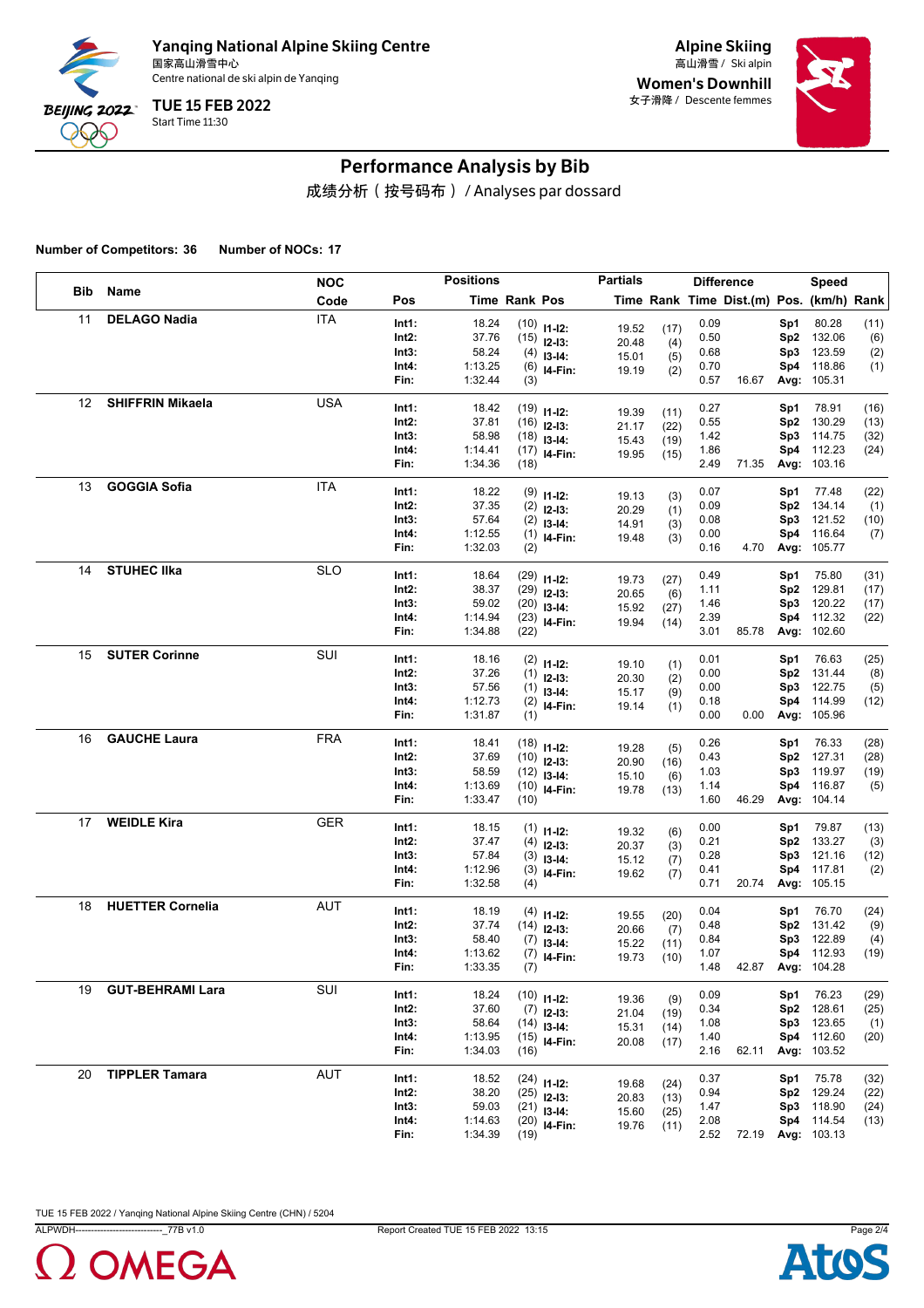

Alpine Skiing Women's Downhill 女子滑降 / Descente femmes



# Performance Analysis by Bib

成绩分析(按号码布) / Analyses par dossard

**Number of Competitors: 36 Number of NOCs: 17**

|     |                            | <b>NOC</b> |                | <b>Positions</b>   |               |                                 | <b>Partials</b> |              |              | <b>Difference</b>                        |                 | Speed                     |              |
|-----|----------------------------|------------|----------------|--------------------|---------------|---------------------------------|-----------------|--------------|--------------|------------------------------------------|-----------------|---------------------------|--------------|
| Bib | Name                       | Code       | Pos            |                    | Time Rank Pos |                                 |                 |              |              | Time Rank Time Dist.(m) Pos. (km/h) Rank |                 |                           |              |
| 21  | <b>WILKINSON Alix</b>      | <b>USA</b> | Int1:          | 18.67              |               | $(31)$ 11-12:                   | 19.33           | (7)          | 0.52         |                                          | Sp1             | 76.44                     | (27)         |
|     |                            |            | Int2:          | 38.00              |               | $(19)$ 12-13:                   | 21.00           | (18)         | 0.74         |                                          | Sp <sub>2</sub> | 130.75                    | (12)         |
|     |                            |            | Int3:          | 59.00              |               | $(19)$ 13-14:                   |                 |              | 1.44         |                                          | Sp3             | 115.63                    | (30)         |
|     |                            |            | Int4:<br>Fin:  | <b>DNF</b>         |               | I4-Fin:                         |                 |              |              |                                          | Avg:            |                           |              |
| 22  |                            | <b>FRA</b> |                |                    |               |                                 |                 |              |              |                                          |                 |                           |              |
|     | <b>GAUTHIER Tiffany</b>    |            | Int1:          | 18.39              |               | $(17)$ 11-12:                   | 19.77           | (28)         | 0.24         |                                          | Sp1             | 81.59                     | (3)          |
|     |                            |            | Int2:<br>Int3: | 38.16              |               | $(24)$ 12-13:                   |                 |              | 0.90         |                                          |                 | Sp2 125.14                | (32)         |
|     |                            |            | Int4:          |                    |               | $13-14:$                        |                 |              |              |                                          |                 |                           |              |
|     |                            |            | Fin:           | <b>DNF</b>         |               | I4-Fin:                         |                 |              |              |                                          | Avg:            |                           |              |
| 23  | <b>ROBINSON Alice</b>      | <b>NZL</b> | Int1:          | 18.43              |               |                                 |                 |              | 0.28         |                                          | Sp1             | 79.08                     | (15)         |
|     |                            |            | Int2:          | 38.21              |               | $(20)$ 11-12:<br>$(26)$ 12-13:  | 19.78           | (29)         | 0.95         |                                          | Sp <sub>2</sub> | 129.47                    | (19)         |
|     |                            |            | Int3:          | 59.58              |               | $(28)$ 13-14:                   | 21.37           | (28)         | 2.02         |                                          | Sp3             | 120.70                    | (14)         |
|     |                            |            | Int4:          | 1:15.11            |               | $(24)$ 14-Fin:                  | 15.53<br>20.46  | (22)<br>(26) | 2.56         |                                          | Sp4             | 111.89                    | (25)         |
|     |                            |            | Fin:           | 1:35.57            | (25)          |                                 |                 |              |              | 3.70 104.69                              |                 | Avg: 101.86               |              |
| 24  | <b>MUZAFERIJA Elvedina</b> | BIH        | Int1:          | 18.55              |               | $(26)$ 11-12:                   | 19.97           | (30)         | 0.40         |                                          | Sp1             | 77.56                     | (21)         |
|     |                            |            | Int2:          | 38.52              |               | $(30)$ 12-13:                   |                 |              | 1.26         |                                          |                 | Sp2 125.78                | (31)         |
|     |                            |            | Int3:          |                    |               | $13 - 14:$                      |                 |              |              |                                          |                 |                           |              |
|     |                            |            | Int4:          |                    |               | I4-Fin:                         |                 |              |              |                                          |                 |                           |              |
|     |                            |            | Fin:           | <b>DNF</b>         |               |                                 |                 |              |              |                                          | Avg:            |                           |              |
| 25  | PLESHKOVA Julia            | <b>ROC</b> | Int1:          | 18.36              |               | $(15)$ 11-12:                   | 19.71           | (25)         | 0.21         |                                          | Sp1             | 77.81                     | (20)         |
|     |                            |            | Int2:          | 38.07              |               | $(21)$ 12-13:                   | 21.39           | (29)         | 0.81         |                                          | Sp <sub>2</sub> | 128.15                    | (26)         |
|     |                            |            | Int3:          | 59.46              |               | $(25)$ 13-14:                   | 15.35           | (15)         | 1.90         |                                          | Sp3             | 121.97                    | (8)          |
|     |                            |            | Int4:<br>Fin:  | 1:14.81<br>1:34.48 | (20)          | $(21)$ 14-Fin:                  | 19.67           | (9)          | 2.26<br>2.61 | 74.70                                    | Sp4             | 111.30<br>Avg: 103.03     | (26)         |
| 26  | <b>CASHMAN Keely</b>       | <b>USA</b> |                |                    |               |                                 |                 |              |              |                                          |                 |                           |              |
|     |                            |            | Int1:<br>Int2: | 18.59<br>38.11     |               | $(27)$ 11-12:                   | 19.52           | (17)         | 0.44<br>0.85 |                                          | Sp1<br>Sp2      | 75.87<br>130.12           | (30)         |
|     |                            |            | Int3:          | 59.15              |               | $(22)$ 12-13:<br>$(23)$ 13-14:  | 21.04           | (19)         | 1.59         |                                          | Sp3             | 121.70                    | (15)<br>(9)  |
|     |                            |            | Int4:          | 1:14.58            |               | $(19)$ 14-Fin:                  | 15.43<br>19.55  | (19)         | 2.03         |                                          | Sp4             | 115.37                    | (10)         |
|     |                            |            | Fin:           | 1:34.13            | (17)          |                                 |                 | (5)          | 2.26         | 64.92                                    |                 | Avg: 103.41               |              |
| 27  | <b>CERUTTI Camille</b>     | <b>FRA</b> | Int1:          | 18.54              |               | $(25)$ 11-12:                   |                 |              | 0.39         |                                          | Sp1             | 81.35                     | (4)          |
|     |                            |            | Int2:          |                    |               | $12-13:$                        |                 |              |              |                                          |                 |                           |              |
|     |                            |            | Int3:          |                    |               | $13 - 14:$                      |                 |              |              |                                          |                 |                           |              |
|     |                            |            | Int4:          |                    |               | I4-Fin:                         |                 |              |              |                                          |                 |                           |              |
|     |                            |            | Fin:           | <b>DNF</b>         |               |                                 |                 |              |              |                                          | Avg:            |                           |              |
| 28  | <b>SMALL Greta</b>         | <b>AUS</b> | Int1:          | 18.51              |               | $(23)$ 11-12:                   | 20.12           | (31)         | 0.36         |                                          | Sp1             | 81.05                     | (7)          |
|     |                            |            | Int2:          | 38.63              |               | $(31)$ 12-13:                   | 21.22           | (25)         | 1.37         |                                          | Sp <sub>2</sub> | 130.29                    | (13)         |
|     |                            |            | Int3:          | 59.85              |               | $(29)$ 13-14:                   | 15.39           | (16)         | 2.29         |                                          | Sp3             | 120.29                    | (15)         |
|     |                            |            | Int4:<br>Fin:  | 1:15.24<br>1:36.53 | (26)          | $(26)$ 14-Fin:                  | 21.29           | (27)         | 2.69         | 4.66 130.54                              |                 | Sp4 112.29<br>Avg: 100.84 | (23)         |
| 29  | <b>FERK SAIONI Marusa</b>  | <b>SLO</b> |                |                    |               |                                 |                 |              |              |                                          |                 |                           |              |
|     |                            |            | Int1:          | 18.67              |               | $(31)$ 11-12:                   | 19.39           | (11)         | 0.52         |                                          | Sp1             | 74.94                     | (33)         |
|     |                            |            | Int2:<br>Int3: | 38.06<br>59.30     |               | $(20)$ 12-13:                   | 21.24           | (26)         | 0.80<br>1.74 |                                          | Sp3             | Sp2 127.17<br>118.85      | (29)<br>(25) |
|     |                            |            | Int4:          | 1:14.86            |               | $(24)$ 13-14:<br>$(22)$ 14-Fin: | 15.56           | (23)         | 2.31         |                                          |                 | Sp4 110.95                | (27)         |
|     |                            |            | Fin:           | 1:34.99            | (23)          |                                 | 20.13           | (20)         | 3.12         | 88.81                                    |                 | Avg: 102.48               |              |
| 30  | <b>WILES Jacqueline</b>    | <b>USA</b> | Int1:          | 18.26              |               | $(13)$ 11-12:                   |                 |              | 0.11         |                                          | Sp1             | 78.33                     | (18)         |
|     |                            |            | Int2:          | 37.87              |               | $(18)$ 12-13:                   | 19.61           | (21)         | 0.61         |                                          | Sp2             | 130.12                    | (15)         |
|     |                            |            | Int3:          | 59.08              |               | $(22)$ 13-14:                   | 21.21<br>15.39  | (24)<br>(16) | 1.52         |                                          | Sp3             | 120.04                    | (18)         |
|     |                            |            | Int4:          | 1:14.47            |               | $(18)$ 14-Fin:                  | 20.13           | (20)         | 1.92         |                                          |                 | Sp4 116.84                | (6)          |
|     |                            |            | Fin:           | 1:34.60            | (21)          |                                 |                 |              | 2.73         | 78.03                                    |                 | Avg: 102.90               |              |



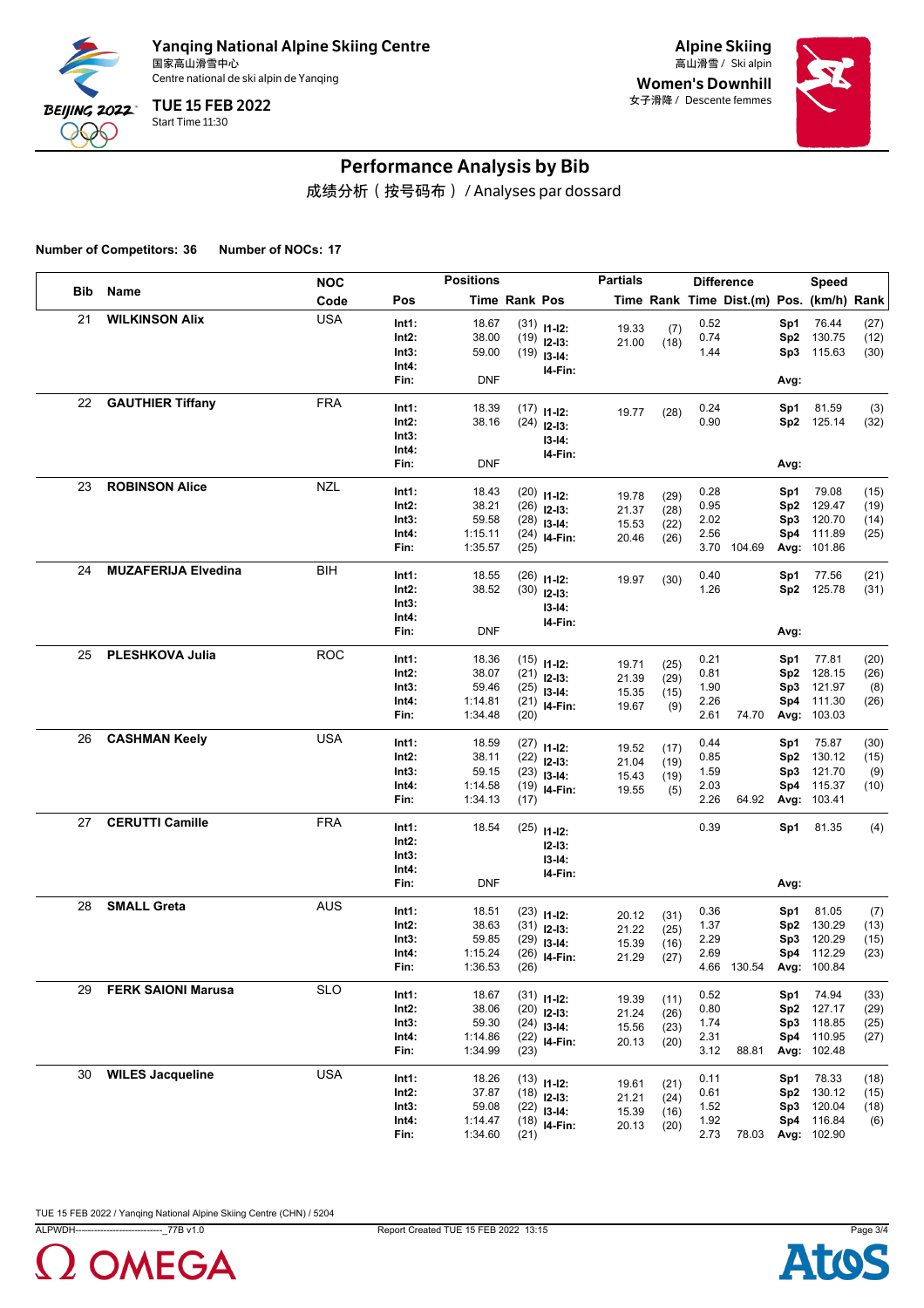

Alpine Skiing Women's Downhill 女子滑降 / Descente femmes



# Performance Analysis by Bib

成绩分析(按号码布) / Analyses par dossard

**Number of Competitors: 36 Number of NOCs: 17**

| <b>Bib</b> |                          | <b>NOC</b> |                                             | <b>Positions</b>                                |                              |                                                          | <b>Partials</b>                  |                              |                                      | <b>Difference</b>                        |                                              | <b>Speed</b>                                  |                              |
|------------|--------------------------|------------|---------------------------------------------|-------------------------------------------------|------------------------------|----------------------------------------------------------|----------------------------------|------------------------------|--------------------------------------|------------------------------------------|----------------------------------------------|-----------------------------------------------|------------------------------|
|            | Name                     | Code       | Pos                                         |                                                 | Time Rank Pos                |                                                          |                                  |                              |                                      | Time Rank Time Dist.(m) Pos. (km/h) Rank |                                              |                                               |                              |
| 31         | <b>REMME Roni</b>        | CAN        | Int1:<br>Int2:<br>Int3:<br>Int4:<br>Fin:    | 18.64<br>38.31<br>59.56<br>1:15.13<br>1:35.36   | (27)<br>(25)<br>(24)         | $(29)$ 11-12:<br>$(27)$ 12-13:<br>$13 - 14$ :<br>I4-Fin: | 19.67<br>21.25<br>15.57<br>20.23 | (22)<br>(27)<br>(24)<br>(24) | 0.49<br>1.05<br>2.00<br>2.58<br>3.49 | 98.96                                    | Sp1<br>Sp <sub>2</sub><br>Sp3<br>Sp4<br>Avg: | 76.51<br>126.66<br>119.95<br>114.37<br>102.08 | (26)<br>(30)<br>(20)<br>(14) |
| 32         | <b>MORENO Cande</b>      | <b>AND</b> | Int1:<br>$Int2$ :<br>Int3:<br>Int4:<br>Fin: | 18.60<br>38.32<br>59.49<br><b>DNF</b>           | (28)<br>(26)                 | $(28)$ 11-12:<br>$12 - 13$ :<br>$13 - 14$ :<br>I4-Fin:   | 19.72<br>21.17                   | (26)<br>(22)                 | 0.45<br>1.06<br>1.93                 |                                          | Sp1<br>Sp <sub>2</sub><br>Sp3<br>Avg:        | 80.94<br>127.82<br>119.90                     | (8)<br>(27)<br>(21)          |
| 33         | <b>NOVA Tereza</b>       | <b>CZE</b> | Int1:<br>Int2:<br>Int3:<br>Int4:<br>Fin:    | 19.16<br>40.32<br>1:02.27<br>1:18.04<br>1:39.38 | (31)<br>(28)<br>(28)         | $(34)$ 11-12:<br>$(34)$ 12-13:<br>$13-14:$<br>I4-Fin:    | 21.16<br>21.95<br>15.77<br>21.34 | (34)<br>(30)<br>(26)<br>(28) | 1.01<br>3.06<br>4.71<br>5.49<br>7.51 | 204.34                                   | Sp1<br>Sp <sub>2</sub><br>Sp3<br>Sp4<br>Avg: | 82.23<br>129.45<br>115.93<br>110.49<br>97.95  | (2)<br>(20)<br>(29)<br>(28)  |
| 34         | <b>IGNJATOVIC Nevena</b> | <b>SRB</b> | Int1:<br>$Int2$ :<br>Int3:<br>Int4:<br>Fin: | 19.29<br>40.29<br>1:02.75<br>1:18.84<br>1:40.73 | (33)<br>(32)<br>(30)<br>(30) | $(35)$ 11-12:<br>$12-13:$<br>$13-14:$<br>I4-Fin:         | 21.00<br>22.46<br>16.09<br>21.89 | (33)<br>(32)<br>(29)<br>(30) | 1.14<br>3.03<br>5.19<br>6.29         | 8.86 237.84                              | Sp1<br>Sp <sub>2</sub><br>Sp3<br>Sp4<br>Avg: | 82.89<br>124.26<br>115.02<br>110.47<br>96.64  | (1)<br>(33)<br>(31)<br>(29)  |
| 35         | <b>NOVAKOVA Barbora</b>  | <b>CZE</b> | Int1:<br>$Int2$ :<br>Int3:<br>Int4:<br>Fin: | 18.81<br>39.65<br>1:01.95<br>1:17.96<br>1:39.50 | (30)<br>(27)<br>(29)         | $(33)$ 11-12:<br>$(32)$ 12-13:<br>$13-14:$<br>I4-Fin:    | 20.84<br>22.30<br>16.01<br>21.54 | (32)<br>(31)<br>(28)<br>(29) | 0.66<br>2.39<br>4.39<br>5.41<br>7.63 | 207.35                                   | Sp1<br>Sp <sub>2</sub><br>Sp3<br>Sp4<br>Avg: | 70.76<br>123.65<br>116.36<br>105.55<br>97.83  | (36)<br>(34)<br>(28)<br>(30) |
| 36         | <b>KONG Fanying</b>      | <b>CHN</b> | Int1:<br>Int2:<br>Int3:<br>Int4:<br>Fin:    | 20.32<br>42.16<br>1:05.39<br>1:22.42<br>1:44.53 | (33)<br>(31)<br>(31)         | $(36)$ 11-12:<br>$(35)$ 12-13:<br>$13 - 14$ :<br>I4-Fin: | 21.84<br>23.23<br>17.03<br>22.11 | (35)<br>(33)<br>(30)<br>(31) | 2.17<br>4.90<br>7.83<br>9.87         | 12.66 327.49                             | Sp1<br>Sp <sub>2</sub><br>Sp3<br>Sp4<br>Avg: | 70.84<br>120.51<br>106.36<br>101.83<br>93.13  | (35)<br>(35)<br>(33)<br>(31) |

| Intermediate Time Positions : | $Int. 1 = Inter1$<br>Int. $4 =$ Inter4 | $Int. 2 = Inter2$ | $Int. 3 = Inter3$ |  |
|-------------------------------|----------------------------------------|-------------------|-------------------|--|
| Speed Measurement Positions : | $Sp 1 = Speed 1$<br>$Sp 4 = Speed 4$   | $Sp 2 = Speed 2$  | $Sp 3 = Speed 3$  |  |
| <b>I</b> enend                |                                        |                   |                   |  |

| Leaend:    |              |          |                    |            |                                |     |        |
|------------|--------------|----------|--------------------|------------|--------------------------------|-----|--------|
| <b>Ava</b> | Average      | Dist.(m) | Distance in metres | <b>DNF</b> | Did Not Finish                 | Fin | Finish |
| Int        | Intermediate |          | Intermediate x     | Pos.       | Intermediate or speed position |     |        |
| $ $ Sp     | beed trap    |          |                    |            |                                |     |        |

TUE 15 FEB 2022 / Yanqing National Alpine Skiing Centre (CHN) / 5204

ALPWDH----------------------------\_77B v1.0 Report Created TUE 15 FEB 2022 13:15 Page 4/4



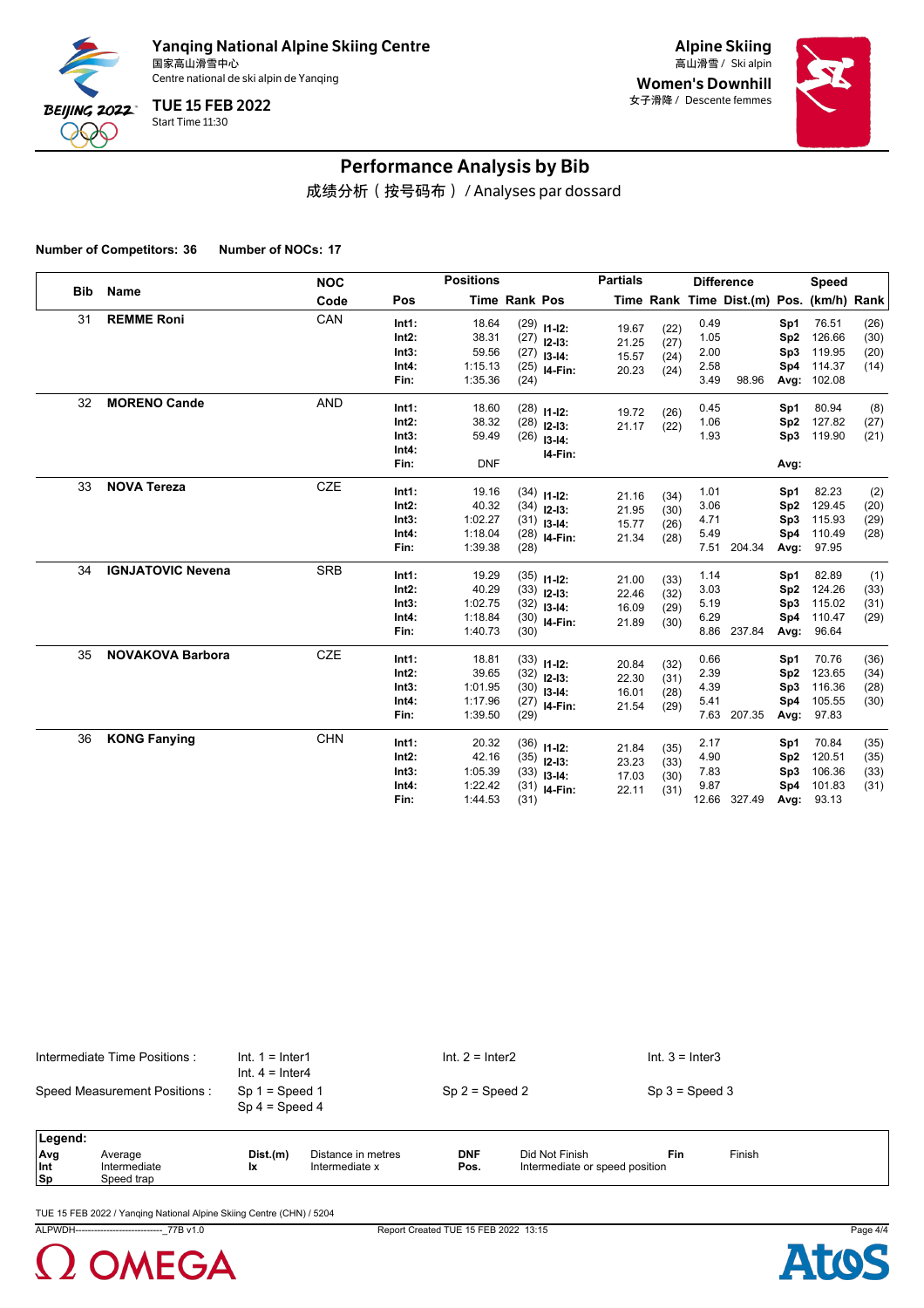

Alpine Skiing 高山滑雪 / Ski alpin Women's Downhill 女子滑降 / Descente femmes



# FIS WCSL List

国际雪联世界杯出发顺序(排名)名单 / Liste FIS WCSL

As of TUE 15 FEB 2022

| Rank | <b>FIS</b><br>Code | <b>Name</b>                       |                    | <b>NOC</b><br>Code |  | 4 | 5                                                            | - 6 |                                                                                                                                                                 | Bas |
|------|--------------------|-----------------------------------|--------------------|--------------------|--|---|--------------------------------------------------------------|-----|-----------------------------------------------------------------------------------------------------------------------------------------------------------------|-----|
|      |                    | <b>Number of Competitors: 61,</b> | Number of NOCs: 14 |                    |  |   | 3 DEC 2021 Lake Louise (CAN)<br>4 DEC 2021 Lake Louise (CAN) |     | 18 DEC 2021 Val d'Isère (FRA)<br>15 JAN 2022 Zauchensee (AUT)<br>22 JAN 2022 Cortina d'Ampezzo (ITA)<br>29 JAN 2022 Garmisch (GER)<br>15 FEB 2022 Beijing (CHN) |     |

| Rank         | <b>FIS</b><br>Code | Name                        | <b>NOC</b><br>Code | 1                        | 2                        | 3                        | 4              | 5                        | 6                        | 7                        |                |     |                          | Base - $X + Y = WCSL-DH$ |
|--------------|--------------------|-----------------------------|--------------------|--------------------------|--------------------------|--------------------------|----------------|--------------------------|--------------------------|--------------------------|----------------|-----|--------------------------|--------------------------|
| 1            | 298323             | <b>GOGGIA Sofia</b>         | <b>ITA</b>         | 100                      | 100                      | 100                      | $\sim$         | 100                      | $\overline{a}$           | 80                       | 480            | 336 | 480                      | 624                      |
| $\mathbf{2}$ | 516319             | <b>SUTER Corinne</b>        | SUI                | 45                       | 60                       | 40                       | 36             | 50                       | 100                      | 100                      | 510            | 357 | 431                      | 584                      |
| 3            | 56087              | <b>SIEBENHOFER Ramona</b>   | AUT                | 50                       | 24                       | 50                       | 60             | 80                       | 14                       | 22                       | 239            | 167 | 300                      | 372                      |
| 4            | 206668             | <b>WEIDLE Kira</b>          | GER                | 26                       | 36                       | $\overline{a}$           | 80             | 26                       | 50                       | 50                       | 345            | 242 | 268                      | 371                      |
| 5            | 6535455            | <b>JOHNSON Breezy</b>       | USA                | 80                       | 80                       | 80                       | $\overline{a}$ |                          | $\overline{a}$           | ÷,                       | 359            | 251 | 240                      | 348                      |
| 6            | 299630             | <b>DELAGO Nadia</b>         | ITA                | 40                       | 40                       | 32                       | 50             | 11                       | 45                       | 60                       | 111            | 78  | 278                      | 311                      |
| 7            | 56125              | <b>PUCHNER Mirjam</b>       | AUT                | 60                       | 32                       | 60                       | 14             | 45                       | 20                       | 32                       | 137            | 96  | 263                      | 304                      |
| 8            | 516138             | <b>GUT-BEHRAMI Lara</b>     | SUI                | 14                       | 8                        | $\overline{\phantom{a}}$ | 100            | 29                       | $\overline{\phantom{a}}$ | $\overline{a}$           | 443            | 310 | 151                      | 284                      |
| 9            | 297910             | <b>CURTONI Elena</b>        | ITA                | 9                        | 18                       | 29                       | 20             | 18                       | 15                       | 45                       | 238            | 167 | 154                      | 225                      |
| 10           | 516248             | <b>FLURY Jasmine</b>        | SUI                | 29                       | $\overline{\phantom{a}}$ | 8                        | 29             | 8                        | 80                       | 16                       | 154            | 108 | 170                      | 216                      |
| 11           | 56128              | <b>HUETTER Cornelia</b>     | AUT                | 36                       | 50                       | 15                       | $\overline{a}$ |                          | 60                       | 36                       | 39             | 27  | 197                      | 209                      |
| 12           | 155763             | <b>LEDECKA Ester</b>        | <b>CZE</b>         | 22                       | 9                        | $\blacksquare$           | 32             | 60                       | $\overline{\phantom{a}}$ | $\overline{\phantom{a}}$ | 256            | 179 | 123                      | 200                      |
| 13           | 105269             | <b>GAGNON Marie-Michele</b> | CAN                | 15                       | 29                       | $\overline{\phantom{a}}$ | 45             | 3                        | 29                       | 32                       | 148            | 104 | 153                      | 197                      |
| 14           | 565360             | <b>STUHEC IIka</b>          | SLO                | 11                       | 15                       | 45                       | 16             | 24                       | 4                        | $\overline{a}$           | 163            | 114 | 115                      | 164                      |
| 14           | 297601             | <b>BRIGNONE Federica</b>    | <b>ITA</b>         | 20                       | 26                       | 24                       | 40             | 12                       | 13                       | ÷                        | 96             | 67  | 135                      | 164                      |
| 16           | 56198              | <b>SCHEYER Christine</b>    | AUT                | 16                       | 45                       | 12                       | 26             | 20                       | 26                       | $\blacksquare$           | 52             | 36  | 145                      | 161                      |
| 17           | 425929             | <b>MOWINCKEL Ragnhild</b>   | <b>NOR</b>         | 11                       | 15                       | 36                       | 15             | 32                       | ÷,                       | 18                       | 84             | 59  | 127                      | 152                      |
| 18           | 56088              | <b>TIPPLER Tamara</b>       | AUT                | 24                       | 22                       | ÷,                       | $\overline{4}$ | 5                        | 16                       | $\overline{a}$           | 247            | 173 | 71                       | 145                      |
| 19           | 516185             | <b>HAEHLEN Joana</b>        | SUI                | 3                        | 18                       | 10                       | $\overline{7}$ | $\overline{\phantom{a}}$ | 32                       | 40                       | 56             | 39  | 110                      | 127                      |
| 20           | 516284             | <b>GISIN Michelle</b>       | SUI                | ÷,                       | ÷,                       | 26                       | ÷,             | 40                       | ÷,                       | $\overline{a}$           | 188            | 132 | 66                       | 122                      |
| 21           | 299466             | <b>DELAGO Nicol</b>         | ITA                | 32                       | 10                       | $\overline{\phantom{a}}$ | 22             | 18                       | $\blacksquare$           | 24                       | 51             | 36  | 106                      | 121                      |
| 22           | 197497             | <b>MIRADOLI Romane</b>      | <b>FRA</b>         | 12                       | 20                       | 2                        | 11             | 14                       | 24                       | 20                       | 51             | 36  | 103                      | 118                      |
| 23           | 516219             | <b>NUFER Priska</b>         | SUI                | 18                       | 3                        | 4                        | 13             | 22                       | 18                       |                          | 125            | 88  | 78                       | 115                      |
| 24           | 56311              | <b>REISINGER Elisabeth</b>  | AUT                | $\blacksquare$           | 2                        | 20                       | 9              | 36                       | 40                       | $\overline{a}$           | 17             | 12  | 107                      | 112                      |
| 25           | 56256              | <b>RAEDLER Ariane</b>       | AUT                | $\overline{\phantom{a}}$ | 12                       | 22                       | 24             | $\overline{a}$           | 36                       | ÷                        | 33             | 23  | 94                       | 104                      |
| 26           | 56177              | <b>VENIER Stephanie</b>     | AUT                | 14                       | 11                       | 11                       | $\overline{a}$ | 8                        | 22                       | $\overline{a}$           | 80             | 56  | 66                       | 90                       |
| 27           | 197641             | <b>GAUCHE Laura</b>         | <b>FRA</b>         | $\overline{a}$           | 7                        | 18                       | 9              | 10                       | 9                        | 26                       | 17             | 12  | 79                       | 84                       |
| 28           | 299624             | <b>PIROVANO Laura</b>       | <b>ITA</b>         |                          |                          |                          |                |                          |                          |                          | 242            | 169 | $\overline{a}$           | 73                       |
| 29           | 56417              | <b>FEST Nadine</b>          | <b>AUT</b>         | 6                        | 5                        | 16                       | 10             | 1                        | 12                       |                          | 13             | 9   | 50                       | 54                       |
| 29           | 705423             | <b>VLHOVA Petra</b>         | SVK                | $\blacksquare$           | $\overline{\phantom{a}}$ |                          | 5              |                          | $\overline{\phantom{0}}$ |                          | 164            | 115 | 5                        | 54                       |
| 29           | 426257             | <b>LIE Kajsa Vickhoff</b>   | <b>NOR</b>         | ۰                        | ÷,                       |                          |                |                          | $\overline{a}$           |                          | 179            | 125 | $\overline{a}$           | 54                       |
| 32           | 539536             | <b>WILES Jacqueline</b>     | USA                | 8                        | 2                        | 5                        | $\overline{a}$ | 18                       | 10                       |                          | 21             | 15  | 43                       | 49                       |
| 33           | 297702             | <b>MARSAGLIA Francesca</b>  | <b>ITA</b>         | $\overline{\phantom{0}}$ | $\overline{\phantom{a}}$ | 13                       | 12             |                          | 5                        | ٠                        | 57             | 40  | 30                       | 47                       |
| 34           | 55970              | <b>SCHMIDHOFER Nicole</b>   | AUT                |                          |                          | $\overline{\phantom{a}}$ |                |                          |                          |                          | 154            | 108 | $\overline{a}$           | 46                       |
| 34           | 56328              | <b>ORTLIEB Nina</b>         | AUT                | -                        |                          |                          |                |                          | $\overline{a}$           |                          | 154            | 108 | $\overline{a}$           | 46                       |
| 36           | 516521             | <b>KOLLY Noemie</b>         | SUI                | $\blacksquare$           | $\overline{a}$           | 7                        | 18             | $\overline{2}$           | $\overline{7}$           | $\overline{a}$           | 13             | 9   | 34                       | 38                       |
| 36           | 516394             | <b>SUTER Jasmina</b>        | SUI                |                          |                          | 3                        | 3              |                          | 11                       |                          | 71             | 50  | 17                       | 38                       |
| 38           | 56224              | <b>MAIER Sabrina</b>        | AUT                | $\blacksquare$           |                          | 14                       |                | 6                        | $\overline{\phantom{a}}$ |                          | 26             | 18  | 20                       | 28                       |
| 39           | 506701             | <b>HOERNBLAD Lisa</b>       | SWE                | 7                        | 13                       | 6                        |                |                          |                          |                          |                | ÷   | 26                       | 26                       |
| 40           | 485941             | PLESHKOVA Julia             | <b>RUS</b>         | 2                        | 4                        |                          | 2              | 10                       | 2                        |                          | 18             | 13  | 20                       | 25                       |
| 41           | 299276             | <b>BASSINO Marta</b>        | ITA                |                          |                          | 9                        |                |                          |                          |                          | 44             | 31  | 9                        | 22                       |
| 42           | 6536396            | <b>WILKINSON Alix</b>       | <b>USA</b>         |                          |                          |                          | ÷,             | 13                       | $\overline{7}$           |                          | $\overline{a}$ | ÷,  | 20                       | 20                       |
| 43           | 6535791            | <b>WRIGHT Isabella</b>      | <b>USA</b>         | 4                        |                          |                          |                |                          |                          |                          | 39             | 27  | 4                        | 16                       |
| 43           | 56174              | <b>HAASER Ricarda</b>       | AUT                | 1                        |                          |                          |                |                          |                          |                          | 51             | 36  | $\mathbf{1}$             | 16                       |
| 45           | 197383             | <b>GAUTHIER Tiffany</b>     | <b>FRA</b>         |                          |                          |                          |                |                          | 8                        |                          | 23             | 16  | 8                        | 15                       |
| 46           | 6536213            | <b>CASHMAN Keely</b>        | USA                |                          |                          |                          |                |                          |                          |                          | 29             | 20  | $\overline{\phantom{a}}$ | 9                        |



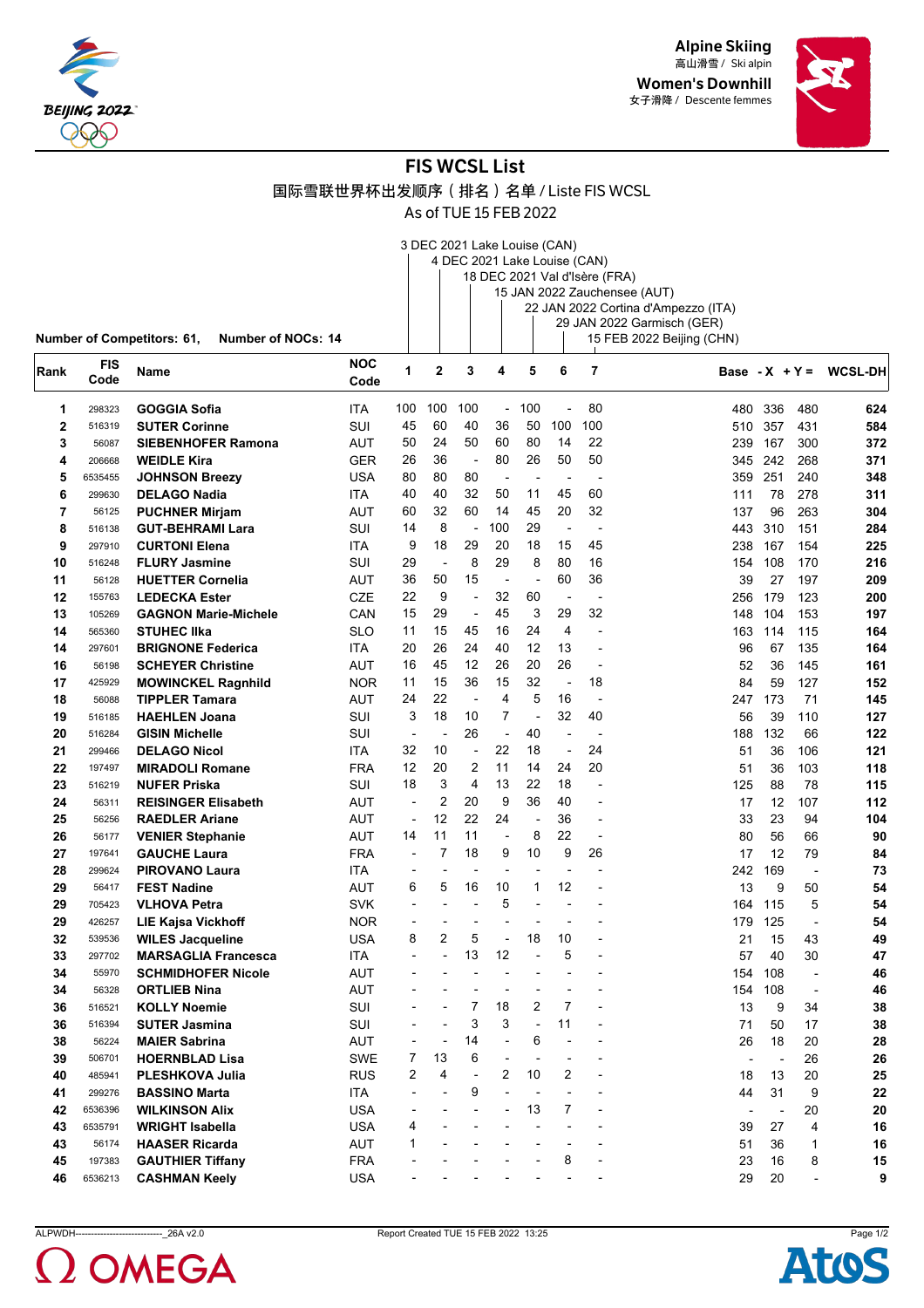

Alpine Skiing 高山滑雪 / Ski alpin Women's Downhill 女子滑降 / Descente femmes



# FIS WCSL List

国际雪联世界杯出发顺序(排名)名单 / Liste FIS WCSL

As of TUE 15 FEB 2022

|      |                |                                             |                           |            |             |                |   | 3 DEC 2021 Lake Louise (CAN)  |   |                |   |                                     |                |                |                |                          |
|------|----------------|---------------------------------------------|---------------------------|------------|-------------|----------------|---|-------------------------------|---|----------------|---|-------------------------------------|----------------|----------------|----------------|--------------------------|
|      |                |                                             |                           |            |             |                |   | 4 DEC 2021 Lake Louise (CAN)  |   |                |   |                                     |                |                |                |                          |
|      |                |                                             |                           |            |             |                |   | 18 DEC 2021 Val d'Isère (FRA) |   |                |   |                                     |                |                |                |                          |
|      |                |                                             |                           |            |             |                |   |                               |   |                |   | 15 JAN 2022 Zauchensee (AUT)        |                |                |                |                          |
|      |                |                                             |                           |            |             |                |   |                               |   |                |   | 22 JAN 2022 Cortina d'Ampezzo (ITA) |                |                |                |                          |
|      |                |                                             |                           |            |             |                |   |                               |   |                |   | 29 JAN 2022 Garmisch (GER)          |                |                |                |                          |
|      |                | Number of Competitors: 61,                  | <b>Number of NOCs: 14</b> |            |             |                |   |                               |   |                |   | 15 FEB 2022 Beijing (CHN)           |                |                |                |                          |
|      | <b>FIS</b>     |                                             |                           | <b>NOC</b> |             |                |   |                               |   |                |   |                                     |                |                |                |                          |
| Rank | Code           | Name                                        |                           | Code       | 1           | $\overline{2}$ | 3 | 4                             | 5 | 6              | 7 |                                     |                |                |                | Base - $X + Y = WCSL-DH$ |
| 46   | 565320         | <b>FERK Marusa</b>                          |                           | <b>SLO</b> |             | 6              |   |                               |   |                |   |                                     | 3              | $\overline{2}$ | 8              | 9                        |
| 48   | 516280         | <b>HOLDENER Wendy</b>                       |                           | SUI        |             |                |   | 6                             |   |                |   |                                     |                |                | 6              |                          |
| 49   | 6535237        | <b>SHIFFRIN Mikaela</b>                     |                           | <b>USA</b> | 5           |                |   |                               |   |                |   |                                     |                |                | 5              |                          |
| 50   | 715171         | <b>MUZAFERIJA Elvedina</b>                  |                           | <b>BIH</b> |             |                |   |                               | 4 |                |   |                                     |                |                | 4              |                          |
| 50   | 56241          | <b>SCHNEEBERGER Rosina</b>                  |                           | <b>AUT</b> |             |                |   |                               |   |                |   |                                     | 13             | 9              |                |                          |
| 50   | 6535600        | <b>MERRYWEATHER Alice</b>                   |                           | <b>USA</b> |             |                |   |                               |   |                |   |                                     | 13             | 9              |                |                          |
| 53   | 298694         | <b>PICHLER Karoline</b>                     |                           | <b>ITA</b> |             |                |   |                               |   | 3              |   |                                     |                |                | 3              |                          |
| 53   | 197956         | <b>CERUTTI Camille</b>                      |                           | <b>FRA</b> |             | 2              |   |                               |   |                |   |                                     |                |                | 3              |                          |
| 53   | 56268          | <b>HEIDER Michaela</b>                      |                           | <b>AUT</b> |             |                |   |                               |   |                |   |                                     | 11             | 8              |                |                          |
| 56   | 299383         | <b>MELESI Roberta</b>                       |                           | <b>ITA</b> |             |                |   |                               |   |                |   |                                     | 8              | 6              |                |                          |
| 56   | 538573         | <b>ROSS Laurenne</b>                        |                           | <b>USA</b> |             |                |   |                               |   |                |   |                                     | 8              | 6              |                | 2                        |
| 58   | 516344         | <b>KOPP Rahel</b>                           |                           | SUI        |             |                |   |                               |   |                |   |                                     | 2              |                |                |                          |
| 58   | 538685         | <b>MCKENNIS DURAN Alice</b>                 |                           | <b>USA</b> |             |                |   |                               |   |                |   |                                     | 2              | 1              | $\blacksquare$ |                          |
| 58   | 506718         | <b>IVARSSON Lin</b>                         |                           | <b>SWE</b> |             |                |   |                               |   |                |   |                                     | 3              | $\overline{2}$ |                |                          |
| 58   | 516519         | <b>SUTER Juliana</b>                        |                           | <b>SUI</b> |             |                |   |                               |   |                |   |                                     | $\overline{2}$ | 1              |                |                          |
|      |                | Number of competitors per NOC in the top 60 |                           |            |             |                |   |                               |   |                |   |                                     |                |                |                |                          |
| AUT: | 15             | BIH:                                        | 1                         | CAN:       | 1           |                |   | CZE:                          |   | 1              |   | FRA:                                | 4              |                | GER:           | 1                        |
| ITA: | 10             | NOR:                                        | 2                         | RUS:       | $\mathbf 1$ |                |   | SLO:                          |   | $\overline{2}$ |   | SUI:                                | 10             |                | SVK:           | 1                        |
| SWE: | $\overline{2}$ | USA:                                        | 9                         |            |             |                |   |                               |   |                |   |                                     |                |                |                |                          |

**Legend: -** No points **Base** Last season FIS World Cup Start List points **WCSL-DH** FIS World Cup Start List points for Downhill<br> **X** (Base/number of planned races in the currer<br> **Y** FIS World Cup points won in the current sea **X** (Base/number of planned races in the current season) \*(number of completed races in the current season) **Y** FIS World Cup points won in the current season



ALPWDH----------------------------\_26A v2.0 Report Created TUE 15 FEB 2022 13:25 Page 2/2

Atc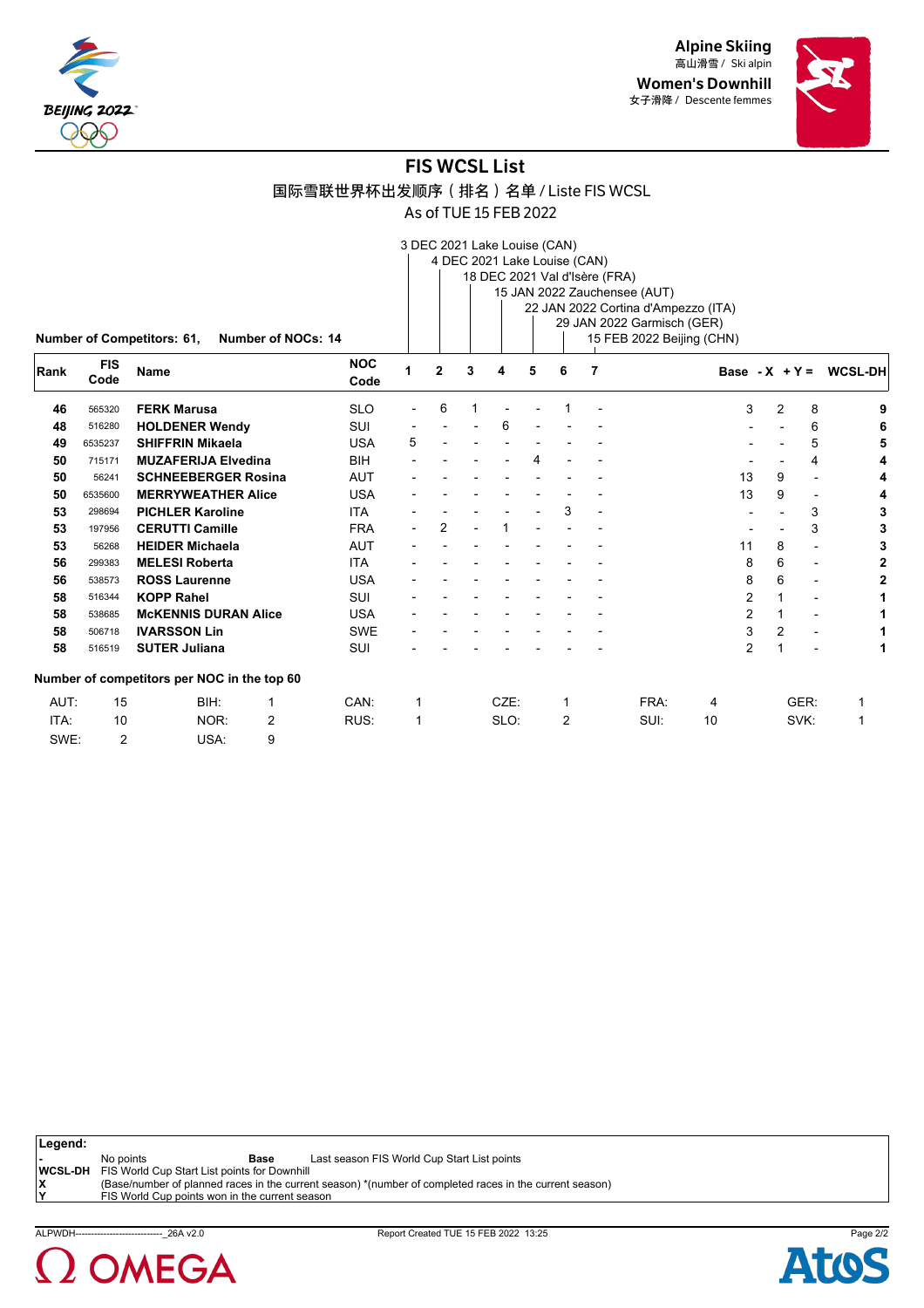

> Women 女子 / Femmes



# Overall FIS WCSL List

国际雪联世界杯出发顺序总名单 / Liste FIS WCSL - classement général

**Number of Competitors: 159, Number of NOCs: 23**

| Rank | <b>FIS</b> | Name                         | <b>NOC</b> | <b>WCSL</b> | Diff. | DH                       | SL                       | GS                       | SG                       | AC                       | <b>PAR</b>               |
|------|------------|------------------------------|------------|-------------|-------|--------------------------|--------------------------|--------------------------|--------------------------|--------------------------|--------------------------|
|      | Code       |                              | Code       |             |       | 7 races                  | 8 races                  | 7 races                  | 8 races                  | 0 races                  | 1 race                   |
| 1    | 705423     | <b>VLHOVA Petra</b>          | <b>SVK</b> | 1548        |       | 54 (29)                  | 906<br>(1)               | 458<br>(4)               | 50 (34)                  | (2)<br>80                |                          |
| 2    | 6535237    | <b>SHIFFRIN Mikaela</b>      | <b>USA</b> | 1460        | 88    | 5(49)                    | 583<br>(2)               | (2)<br>511               | (9)<br>261               | 100<br>(1)               |                          |
| 3    | 297601     | <b>BRIGNONE Federica</b>     | ITA        | 1107        | 441   | 164 (14)                 | 32 (35)                  | (6)<br>328               | 583<br>(1)               | $\overline{\phantom{a}}$ |                          |
| 4    | 298323     | GOGGIA Sofia                 | ITA        | 1061        | 487   | 624<br>(1)               | $\overline{\phantom{a}}$ | 88<br>(27)               | 349<br>(5)               | $\overline{\phantom{a}}$ |                          |
| 5    | 516138     | <b>GUT-BEHRAMI Lara</b>      | SUI        | 1052        | 496   | 284<br>(8)               | -                        | 301<br>(7)               | 451<br>(2)               | $\overline{\phantom{a}}$ | 16 (15)                  |
| 6    | 516284     | <b>GISIN Michelle</b>        | SUI        | 982         | 566   | 122 (20)                 | 325<br>(6)               | 283<br>(8)               | 192 (12)                 | 60<br>(3)                |                          |
| 7    | 516319     | <b>SUTER Corinne</b>         | SUI        | 931         | 617   | 584<br>(2)               |                          | 23 (38)                  | 324<br>(6)               |                          |                          |
| 8    | 506399     | <b>HECTOR Sara</b>           | <b>SWE</b> | 870         | 678   | $\overline{\phantom{a}}$ | (9)<br>204               | 621<br>(1)               |                          | $\overline{\phantom{a}}$ | 45<br>(5)                |
| 9    | 56087      | <b>SIEBENHOFER Ramona</b>    | AUT        | 753         | 795   | 372<br>(3)               | $\overline{\phantom{0}}$ | 195 (13)                 | 141 (17)                 | 45<br>(5)                | $\overline{\phantom{a}}$ |
| 10   | 297910     | <b>CURTONI Elena</b>         | ITA        | 745         | 803   | 225<br>(9)               | $\overline{\phantom{a}}$ | 43 (33)                  | 427<br>(3)               | 50<br>(4)                | $\overline{\phantom{a}}$ |
| 11   | 299276     | <b>BASSINO Marta</b>         | ITA        | 685         | 863   | 22 (41)                  | 3(61)                    | 366<br>(5)               | 204 (11)                 | 40<br>(6)                | 50<br>(4)                |
| 12   | 56388      | <b>LIENSBERGER Katharina</b> | AUT        | 682         | 866   | $\overline{\phantom{a}}$ | 510<br>(3)               | 157 (14)                 | $\overline{a}$           |                          | 15 (16)                  |
| 13   | 425929     | <b>MOWINCKEL Ragnhild</b>    | <b>NOR</b> | 678         | 870   | 152 (17)                 | $\overline{\phantom{a}}$ | 226 (10)                 | 271<br>(8)               | 29<br>(9)                |                          |
| 14   | 516280     | <b>HOLDENER Wendy</b>        | SUI        | 640         | 908   | 6 (48)                   | 474<br>(4)               | 99 (22)                  | 61<br>(29)               | $\overline{\phantom{a}}$ |                          |
| 15   | 196928     | <b>WORLEY Tessa</b>          | <b>FRA</b> | 607         | 941   | $\overline{\phantom{a}}$ | $\blacksquare$           | 495<br>(3)               | 112<br>(21)              |                          |                          |
| 16   | 56125      | <b>PUCHNER Mirjam</b>        | AUT        | 580         | 968   | 304<br>(7)               | $\overline{a}$           | L,                       | 276<br>(7)               |                          |                          |
| 17   | 56088      | <b>TIPPLER Tamara</b>        | AUT        | 516         | 1032  | 145 (18)                 |                          |                          | 371<br>(4)               |                          |                          |
| 18   | 206668     | <b>WEIDLE Kira</b>           | <b>GER</b> | 480         | 1068  | 371<br>(4)               |                          | $\overline{\phantom{0}}$ | 109<br>(22)              |                          |                          |
| 19   | 206355     | <b>DUERR Lena</b>            | <b>GER</b> | 449         | 1099  | $\overline{\phantom{a}}$ | 413<br>(5)               | $\blacksquare$           |                          |                          | 36<br>(7)                |
| 20   | 6535455    | <b>JOHNSON Breezy</b>        | USA        | 441         | 1107  | (5)<br>348               |                          |                          | 93 (24)                  |                          |                          |
| 21   | 56128      | <b>HUETTER Cornelia</b>      | <b>AUT</b> | 421         | 1127  | 209 (11)                 |                          | $\blacksquare$           | 212 (10)                 | $\overline{a}$           |                          |
| 22   | 155763     | <b>LEDECKA Ester</b>         | CZE        | 418         | 1130  | 200 (12)                 | $\overline{a}$           | 3<br>(59)                | 183 (13)                 | 32<br>(8)                |                          |
| 23   | 56315      | <b>TRUPPE Katharina</b>      | AUT        | 396         | 1152  | $\overline{a}$           | 185 (10)                 | 200 (12)                 |                          | $\overline{\phantom{0}}$ | 11 (20)                  |
| 24   | 565401     | <b>BUCIK Ana</b>             | <b>SLO</b> | 381         | 1167  | $\overline{\phantom{a}}$ | 246<br>(8)               | 135 (16)                 |                          |                          |                          |
| 25   | 516248     | <b>FLURY Jasmine</b>         | SUI        | 377         | 1171  | 216 (10)                 |                          |                          | 161 (16)                 |                          |                          |
| 26   | 299630     | <b>DELAGO Nadia</b>          | ITA        | 329         | 1219  | 311<br>(6)               |                          |                          | 18<br>(46)               |                          |                          |
| 27   | 105269     | <b>GAGNON Marie-Michele</b>  | CAN        | 319         | 1229  | 197 (13)                 |                          |                          | 122<br>(20)              | $\overline{\phantom{0}}$ |                          |
| 28   | 565463     | <b>SLOKAR Andreja</b>        | <b>SLO</b> | 318         | 1230  | $\overline{\phantom{a}}$ | 172 (11)                 | 46 (31)                  |                          | $\overline{\phantom{0}}$ | 100<br>(1)               |
| 29   | 197497     | <b>MIRADOLI Romane</b>       | <b>FRA</b> | 294         | 1254  | 118 (22)                 |                          | (52)<br>6                | 170 (15)                 |                          |                          |
| 30   | 435334     | <b>GASIENICA-DANIEL M</b>    | POL        | 285         | 1263  | $\overline{\phantom{a}}$ |                          | 230<br>(9)               | 9<br>(51)                | 22 (12)                  | 24 (11)                  |
| 31   | 415232     | <b>ROBINSON Alice</b>        | NZL        | 282         | 1266  | ÷,                       | $\blacksquare$           | 142 (15)                 | 140 (18)                 | $\overline{\phantom{a}}$ |                          |
| 32   | 56256      | <b>RAEDLER Ariane</b>        | AUT        | 279         | 1269  | 104 (25)                 |                          | ÷,                       | 175 (14)                 | $\overline{a}$           |                          |
| 33   | 516562     | <b>RAST Camille</b>          | SUI        | 273         | 1275  | $\overline{\phantom{a}}$ | 167 (12)                 | 100 (21)                 | $\overline{\phantom{0}}$ | $\blacksquare$           | 6<br>(25)                |
| 34   | 426193     | <b>STJERNESUND Th.</b>       | <b>NOR</b> | 266         | 1282  | $\overline{\phantom{a}}$ | 80 (25)                  | 106 (20)                 | $\overline{\phantom{a}}$ | $\overline{\phantom{a}}$ | (2)<br>80                |
| 34   | 539909     | <b>MOLTZAN Paula</b>         | <b>USA</b> | 266         | 1282  | ÷                        | 167 (12)                 | 99 (22)                  |                          |                          |                          |
| 36   | 506146     | <b>SWENN LARSSON Anna</b>    | <b>SWE</b> | 256         | 1292  | ÷,                       | 256<br>(7)               | $\overline{\phantom{a}}$ |                          |                          |                          |
| 36   | 516185     | <b>HAEHLEN Joana</b>         | SUI        | 256         | 1292  | 127 (19)                 |                          | L,                       | 129 (19)                 |                          |                          |
| 38   | 565471     | <b>HROVAT Meta</b>           | <b>SLO</b> | 239         | 1309  |                          | 23 (40)                  | 216(11)                  |                          |                          |                          |
| 39   | 426100     | <b>HOLTMANN Mina Fuerst</b>  | <b>NOR</b> | 236         | 1312  | $\overline{\phantom{a}}$ | 108(21)                  | 128 (17)                 |                          |                          |                          |
| 40   | 56198      | <b>SCHEYER Christine</b>     | AUT        | 230         | 1318  | 161 (16)                 |                          |                          | 69<br>(28)               | $\overline{\phantom{a}}$ |                          |
| 41   | 197641     | <b>GAUCHE Laura</b>          | <b>FRA</b> | 220         | 1328  | 84 (27)                  |                          |                          | 100 (23)                 | 36<br>(7)                |                          |
| 42   | 426043     | <b>TVIBERG Maria Therese</b> | <b>NOR</b> | 214         | 1334  | $\overline{\phantom{a}}$ | 97 (23)                  | 110 (19)                 | $\overline{\phantom{a}}$ | $\overline{\phantom{0}}$ | 7(24)                    |
| 43   | 56253      | <b>HUBER Katharina</b>       | AUT        | 211         | 1337  | $\overline{\phantom{a}}$ | 153 (16)                 | 38 (34)                  | $\overline{\phantom{a}}$ | 20 (13)                  |                          |
| 44   | 516219     | <b>NUFER Priska</b>          | SUI        | 178         | 1370  | 115 (23)                 |                          | 6(52)                    | 57 (32)                  |                          |                          |
| 45   | 299466     | <b>DELAGO Nicol</b>          | ITA        | 175         | 1373  | 121(21)                  |                          | ٠                        | 54 (33)                  | ÷                        |                          |
| 46   | 565360     | <b>STUHEC IIka</b>           | <b>SLO</b> | 167         | 1381  | 164 (14)                 | $\overline{\phantom{a}}$ | $\overline{\phantom{a}}$ | 3(57)                    | $\overline{a}$           | $\overline{\phantom{a}}$ |
| 47   | 155728     | <b>DUBOVSKA Martina</b>      | CZE        | 166         | 1382  | $\overline{\phantom{a}}$ | 166 (14)                 |                          |                          |                          | $\overline{a}$           |
| 48   | 56367      | <b>GALLHUBER Katharina</b>   | AUT        | 159         | 1389  | $\overline{\phantom{a}}$ | 156 (15)                 | $\overline{a}$           | $\overline{\phantom{0}}$ | $\overline{\phantom{a}}$ | 3(28)                    |
| 49   | 56311      | <b>REISINGER Elisabeth</b>   | <b>AUT</b> | 154         | 1394  | 112 (24)                 | $\overline{\phantom{a}}$ | L,                       | 42 (39)                  | $\overline{\phantom{a}}$ |                          |
| 50   | 385096     | <b>POPOVIC Leona</b>         | <b>CRO</b> | 153         | 1395  | $\overline{\phantom{a}}$ | 153 (16)                 |                          | ٠                        |                          |                          |
| 51   | 107427     | <b>ST-GERMAIN Laurence</b>   | CAN        | 149         | 1399  | $\overline{\phantom{a}}$ | 149 (18)                 | $\overline{a}$           | $\blacksquare$           | $\overline{\phantom{a}}$ | $\overline{a}$           |
| 52   | 56417      | <b>FEST Nadine</b>           | <b>AUT</b> | 147         | 1401  | 54 (29)                  |                          | $\overline{\phantom{a}}$ | 93 (24)                  | $\overline{\phantom{a}}$ | $\overline{\phantom{a}}$ |
| 53   | 56333      | <b>MAIR Chiara</b>           | <b>AUT</b> | 143         | 1405  | $\overline{\phantom{a}}$ | 135 (19)                 |                          | ÷,                       |                          | 8<br>(23)                |
| 54   | 297702     | <b>MARSAGLIA Francesca</b>   | ITA        | 136         | 1412  | 47 (33)                  | $\overline{\phantom{a}}$ | $\overline{\phantom{a}}$ | 89 (26)                  | $\overline{a}$           |                          |
| 54   | 56174      | <b>HAASER Ricarda</b>        | <b>AUT</b> | 136         | 1412  | 16 (43)                  | -                        | 85 (28)                  | 35 (41)                  | -                        |                          |
| 56   | 107613     | <b>GRENIER Valerie</b>       | CAN        | 127         | 1421  | ÷,                       |                          | 127 (18)                 |                          |                          |                          |
| 57   | 56217      | <b>BRUNNER Stephanie</b>     | AUT        | 126         | 1422  | $\overline{\phantom{a}}$ | $\overline{\phantom{a}}$ | 97 (25)                  | $\overline{\phantom{a}}$ | $\overline{\phantom{a}}$ | 29 (9)                   |



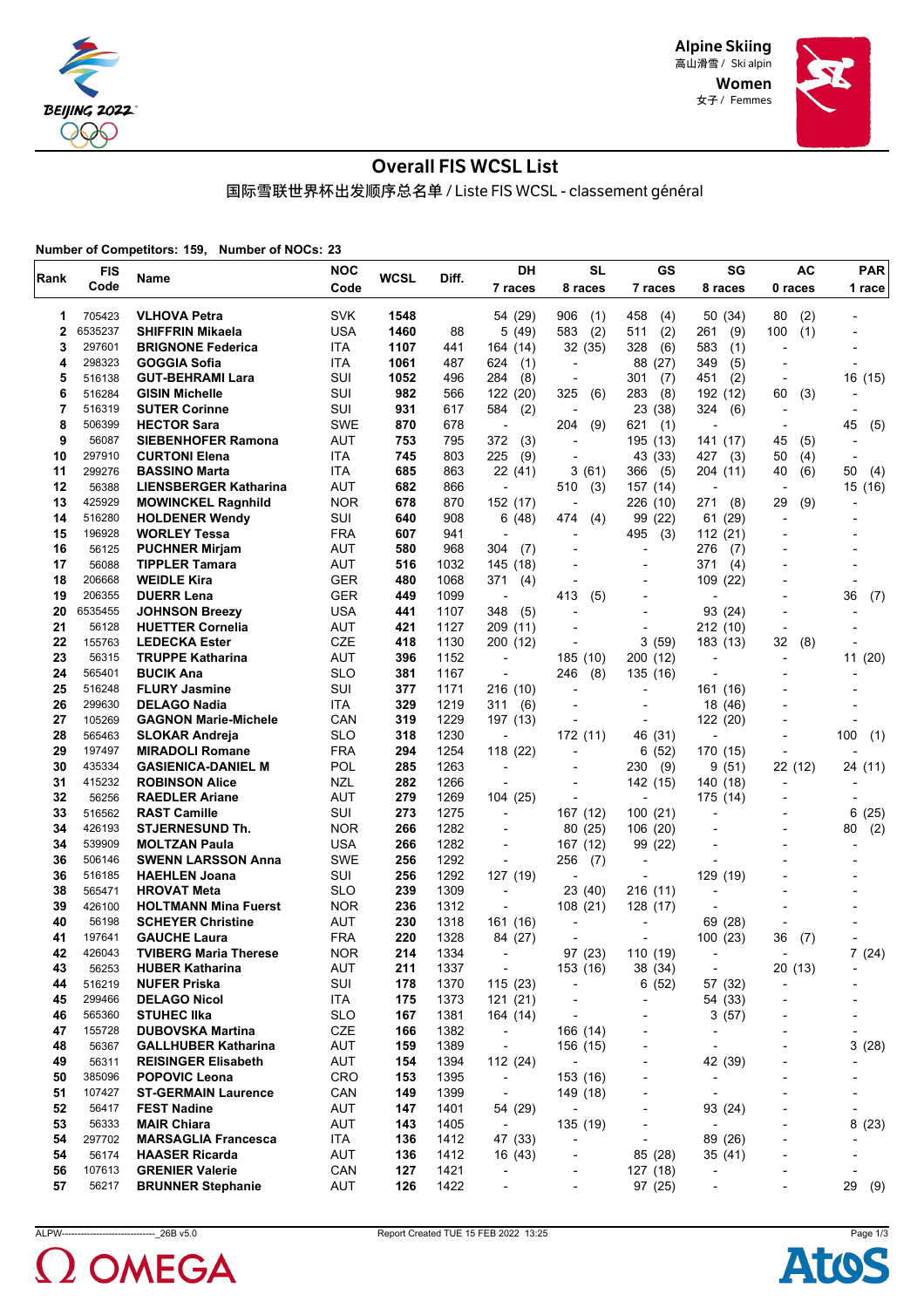

Women 女子 / Femmes



# Overall FIS WCSL List

国际雪联世界杯出发顺序总名单 / Liste FIS WCSL - classement général

**Number of Competitors: 159, Number of NOCs: 23**

| Rank       | <b>FIS</b>             | Name                                                    | <b>NOC</b>               | <b>WCSL</b>      | Diff.        | DH                                | <b>SL</b>                | GS                       | SG                                  | <b>AC</b>                | <b>PAR</b>               |
|------------|------------------------|---------------------------------------------------------|--------------------------|------------------|--------------|-----------------------------------|--------------------------|--------------------------|-------------------------------------|--------------------------|--------------------------|
|            | Code                   |                                                         | Code                     |                  |              | 7 races                           | 8 races                  | 7 races                  | 8 races                             | 0 races                  | 1 race                   |
| 57         | 6535773                | <b>O BRIEN Nina</b>                                     | USA                      | 126              | 1422         | $\overline{a}$                    | 27 (38)                  | 98 (24)                  |                                     |                          | 1(30)                    |
| 57         | 56177                  | <b>VENIER Stephanie</b>                                 | <b>AUT</b>               | 126              | 1422         | 90 (26)                           | $\blacksquare$           | $\blacksquare$           | 36 (40)                             |                          |                          |
| 60         | 426187                 | <b>LYSDAHL Kristin</b>                                  | <b>NOR</b>               | 125              | 1423         | $\overline{\phantom{a}}$          | 59 (29)                  | 6 (52)                   | $\overline{\phantom{a}}$            |                          | 60<br>(3)                |
| 60         | 107798                 | <b>NULLMEYER Ali</b>                                    | CAN                      | 125              | 1423         | $\overline{\phantom{a}}$          | 125 (20)                 | $\overline{\phantom{a}}$ |                                     | $\overline{a}$           |                          |
| 62         | 197124                 | <b>FRASSE SOMBET Coralie</b>                            | <b>FRA</b>               | 122              | 1426         | $\overline{\phantom{a}}$          |                          | 96 (26)                  |                                     |                          | 26 (10)                  |
| 63         | 55970                  | <b>SCHMIDHOFER Nicole</b>                               | <b>AUT</b>               | 107              | 1441         | 46 (34)                           |                          | -                        | 61 (29)                             |                          |                          |
| 64         | 106961                 | <b>MIELZYNSKI Erin</b>                                  | CAN                      | 103              | 1445         | $\overline{\phantom{a}}$          | 103 (22)                 | $\overline{a}$           |                                     |                          |                          |
| 65         | 516394                 | <b>SUTER Jasmina</b>                                    | SUI                      | 102              | 1446         | 38 (36)                           |                          |                          | 60 (31)                             |                          | 4(27)                    |
| 66         | 426257                 | <b>LIE Kajsa Vickhoff</b>                               | <b>NOR</b>               | 99               | 1449         | 54 (29)                           |                          |                          | 45 (36)                             |                          |                          |
| 67         | 565373                 | <b>ROBNIK Tina</b>                                      | <b>SLO</b>               | 94               | 1454         | $\overline{\phantom{a}}$          |                          | 62 (30)                  | $\overline{\phantom{a}}$            |                          | 32<br>(8)                |
| 67         | 196806                 | <b>NOENS Nastasia</b>                                   | <b>FRA</b>               | 94               | 1454         | ÷,                                | 94 (24)                  | ÷                        | $\overline{a}$                      |                          |                          |
| 69         | 197383                 | <b>GAUTHIER Tiffany</b>                                 | <b>FRA</b>               | 88               | 1460         | 15(45)                            | $\blacksquare$           |                          | 73 (27)                             |                          |                          |
| 70         | 516283                 | <b>ELLENBERGER Andrea</b>                               | SUI                      | 86               | 1462         | $\overline{\phantom{a}}$          |                          | (29)<br>64               | $\overline{\phantom{a}}$            | Ĭ.                       | 22 (12)                  |
| 71         | 299624                 | <b>PIROVANO Laura</b>                                   | <b>ITA</b>               | 84               | 1464         | 73 (28)                           |                          | (66)<br>1                | 10(50)                              |                          |                          |
| 72         | 516521                 | <b>KOLLY Noemie</b>                                     | SUI                      | 81               | 1467         | 38 (36)                           |                          |                          | 43 (37)                             | $\overline{a}$           |                          |
| 73         | 56392                  | <b>GRITSCH Franziska</b>                                | AUT                      | 76               | 1472         | $\overline{\phantom{a}}$          | 28 (37)                  | 22 (39)                  |                                     | 24 (11)                  | 2(29)                    |
| 74         | 225518                 | <b>GUEST Charlie</b>                                    | <b>GBR</b>               | 71               | 1477         | $\overline{\phantom{a}}$          | 71 (26)                  | $\overline{a}$           | $\overline{\phantom{a}}$            |                          |                          |
| 74         | 485941                 | <b>PLESHKOVA Julia</b>                                  | <b>RUS</b>               | 71               | 1477         | 25 (40)                           |                          |                          | 46 (35)                             |                          |                          |
| 76         | 516504                 | <b>DANIOTH Aline</b>                                    | SUI                      | 63               | 1485         | $\overline{\phantom{a}}$          | 63 (27)                  |                          |                                     |                          |                          |
| 76         | 56328                  | <b>ORTLIEB Nina</b>                                     | <b>AUT</b>               | 63               | 1485         | 46 (34)                           |                          |                          | 17 (48)                             |                          |                          |
| 78         | 107747                 | <b>SMART Amelia</b>                                     | CAN                      | 62               | 1486         | $\overline{\phantom{a}}$          | 62 (28)                  |                          |                                     |                          |                          |
| 79         | 506583                 | <b>SAEFVENBERG Charlotta</b>                            | <b>SWE</b>               | 59               | 1489         | $\overline{\phantom{a}}$          | 59 (29)                  |                          |                                     | $\overline{\phantom{a}}$ |                          |
| 79         | 565320                 | <b>FERK Marusa</b>                                      | <b>SLO</b>               | 59               | 1489         | 9 (46)                            | $\overline{\phantom{a}}$ | $\overline{\phantom{a}}$ | 24 (44)                             | 26 (10)                  |                          |
| 79         | 516268                 | <b>WILD Simone</b>                                      | SUI                      | 59               | 1489         | $\overline{\phantom{a}}$          |                          | 45 (32)                  |                                     | $\overline{a}$           | 14 (17)                  |
| 82         | 507168                 | <b>AICHER Emma</b>                                      | <b>GER</b>               | 58               | 1490         | $\overline{\phantom{a}}$          | 46 (32)                  | $\overline{a}$           |                                     | $\overline{a}$           | 12 (19)                  |
| 83         | 299383                 | <b>MELESI Roberta</b>                                   | <b>ITA</b>               | 55               | 1493         | 2(56)                             |                          | 10(47)                   | 43 (37)                             |                          |                          |
| 84         | 565491                 | <b>DVORNIK Neja</b>                                     | <b>SLO</b>               | 52               | 1496         | $\overline{\phantom{a}}$          | 41 (33)                  | 11 (45)                  |                                     |                          |                          |
| 85         | 56373                  | <b>MOERZINGER Elisa</b>                                 | AUT                      | 50               | 1498         | $\overline{\phantom{a}}$          | $\overline{\phantom{a}}$ | 30(37)                   |                                     |                          | 20 (13)                  |
| 85         | 539536                 | <b>WILES Jacqueline</b>                                 | <b>USA</b>               | 50               | 1498         | 49 (32)                           |                          | $\overline{a}$           | (64)<br>1                           |                          |                          |
| 87         | 56344                  | <b>SPORER Marie-Therese</b>                             | <b>AUT</b>               | 48               | 1500         | $\overline{\phantom{a}}$          | 48 (31)                  |                          |                                     |                          |                          |
| 88         | 197616                 | <b>ALPHAND Estelle</b>                                  | <b>SWE</b>               | 47               | 1501         | $\blacksquare$                    | $\overline{\phantom{a}}$ | 35(35)                   | 2(62)                               |                          | 10<br>(21)               |
| 89         | 426324                 | <b>MONSEN Marte</b>                                     | <b>NOR</b>               | 40               | 1508         |                                   |                          |                          |                                     |                          | 40<br>(6)                |
| 89         | 197651                 | <b>DIREZ Clara</b>                                      | <b>FRA</b>               | 40               | 1508         | ÷,                                |                          | 31 (36)                  |                                     |                          | 9<br>(22)                |
| 91         | 56224                  | <b>MAIER Sabrina</b>                                    | AUT                      | 37               | 1511         | 28 (38)                           |                          | ÷                        | 9<br>(51)                           | $\overline{a}$           |                          |
| 91         | 6535791                | WRIGHT Isabella                                         | USA                      | 37               | 1511         | 16 (43)                           | $\overline{\phantom{a}}$ | -                        | 3<br>(57)                           | 18 (14)                  |                          |
| 93         | 299699                 | <b>PETERLINI Martina</b>                                | <b>ITA</b>               | 36               | 1512         | $\overline{a}$                    | 36 (34)                  |                          |                                     |                          |                          |
| 93         | 206497                 | <b>FILSER Andrea</b>                                    | <b>GER</b>               | 36               | 1512         | $\overline{a}$                    | 18 (45)                  | 5<br>(55)                |                                     | Ĭ.                       |                          |
| 95         | 507109                 |                                                         | <b>SWE</b>               | 30               |              |                                   |                          |                          |                                     |                          | 13 (18)                  |
| 95         | 298694                 | <b>ARONSSON ELFMAN Hanna</b><br><b>PICHLER Karoline</b> | <b>ITA</b>               | 30               | 1518<br>1518 | $\overline{a}$<br>3(53)           | 16 (46)                  | 14 (43)                  | 27 (42)                             |                          |                          |
| 95         | 355061                 | <b>HILZINGER Jessica</b>                                | <b>GER</b>               | 30               | 1518         | $\overline{\phantom{a}}$          | 30 (36)                  |                          | ÷                                   |                          |                          |
| 98         | 197956                 | <b>CERUTTI Camille</b>                                  | <b>FRA</b>               | 28               |              |                                   | $\overline{\phantom{a}}$ |                          |                                     |                          |                          |
| 98         | 516407                 | <b>KASPER Vanessa</b>                                   | SUI                      | 28               | 1520<br>1520 | 3(53)<br>$\overline{\phantom{a}}$ |                          | 10(47)                   | 25 (43)<br>$\overline{\phantom{a}}$ |                          | 18 (14)                  |
|            |                        |                                                         |                          |                  |              |                                   |                          |                          |                                     |                          |                          |
|            | 100 6536213<br>6536392 | <b>CASHMAN Keely</b><br><b>HURT A J</b>                 | <b>USA</b><br><b>USA</b> | 27<br>${\bf 27}$ | 1521         | 9(46)                             | $\overline{a}$           | $\overline{\phantom{a}}$ | 18 (46)                             | -                        | 5(26)                    |
| 100<br>102 | 185493                 | <b>POHJOLAINEN Rosa</b>                                 |                          | 26               | 1521         | $\overline{\phantom{a}}$          | $\overline{\phantom{a}}$ | 21(41)<br>$\overline{a}$ | 1(64)                               |                          |                          |
|            |                        |                                                         | <b>FIN</b>               |                  | 1522         | $\overline{\phantom{a}}$          | 26 (39)                  |                          |                                     |                          |                          |
| 102        | 506701                 | <b>HOERNBLAD Lisa</b>                                   | <b>SWE</b>               | 26               | 1522         | 26 (39)                           | $\overline{\phantom{a}}$ | $\overline{\phantom{a}}$ |                                     |                          |                          |
| 104        | 225525                 | <b>TILLEY Alex</b>                                      | <b>GBR</b>               | 22               | 1526         | $\overline{a}$                    | $\overline{\phantom{a}}$ | 22 (39)                  |                                     |                          |                          |
| 104        | 516426                 | <b>STOFFEL Elena</b>                                    | SUI                      | 22               | 1526         | -                                 | 22 (41)                  | $\overline{\phantom{a}}$ |                                     |                          |                          |
| 104        | 307493                 | <b>ANDO Asa</b>                                         | <b>JPN</b>               | 22               | 1526         | $\overline{a}$                    | 19 (43)                  | 3(59)                    | $\overline{a}$                      |                          |                          |
| 107<br>107 | 516517<br>425879       | <b>JENAL Stephanie</b>                                  | SUI<br><b>NOR</b>        | 21<br>21         | 1527         | $\overline{a}$                    | $\overline{\phantom{a}}$ | -                        | 21 (45)                             |                          |                          |
|            |                        | RIIS-JOHANNESSEN Kristina                               |                          |                  | 1527         | $\overline{\phantom{a}}$          | 21 (42)                  | -                        |                                     |                          |                          |
| 109        | 6536396                | <b>WILKINSON Alix</b>                                   | <b>USA</b>               | 20               | 1528         | 20 (42)                           | $\overline{\phantom{a}}$ | -                        |                                     |                          |                          |
| 110        | 296509                 | <b>CURTONI Irene</b>                                    | ITA                      | 19               | 1529         | $\overline{a}$                    | 19 (43)                  | $\overline{\phantom{a}}$ |                                     |                          |                          |
| 110        | 516528                 | <b>MEILLARD Melanie</b>                                 | SUI                      | 19               | 1529         | $\overline{\phantom{a}}$          | 12(50)                   | 7(50)                    |                                     |                          |                          |
| 112        | 107583                 | <b>REMME Roni</b>                                       | CAN                      | 18               | 1530         | $\overline{\phantom{a}}$          | 14 (48)                  | -                        | 4(56)                               |                          |                          |
| 113        | 715171                 | <b>MUZAFERIJA Elvedina</b>                              | BIH                      | 17               | 1531         | 4(50)                             | -                        | $\overline{\phantom{a}}$ | 13 (49)                             |                          |                          |
| 113        | 405138                 | JELINKOVA Adriana                                       | <b>NED</b>               | 17               | 1531         | $\overline{\phantom{a}}$          | $\overline{\phantom{a}}$ | 17 (42)                  | $\overline{\phantom{a}}$            | -                        | $\overline{\phantom{a}}$ |



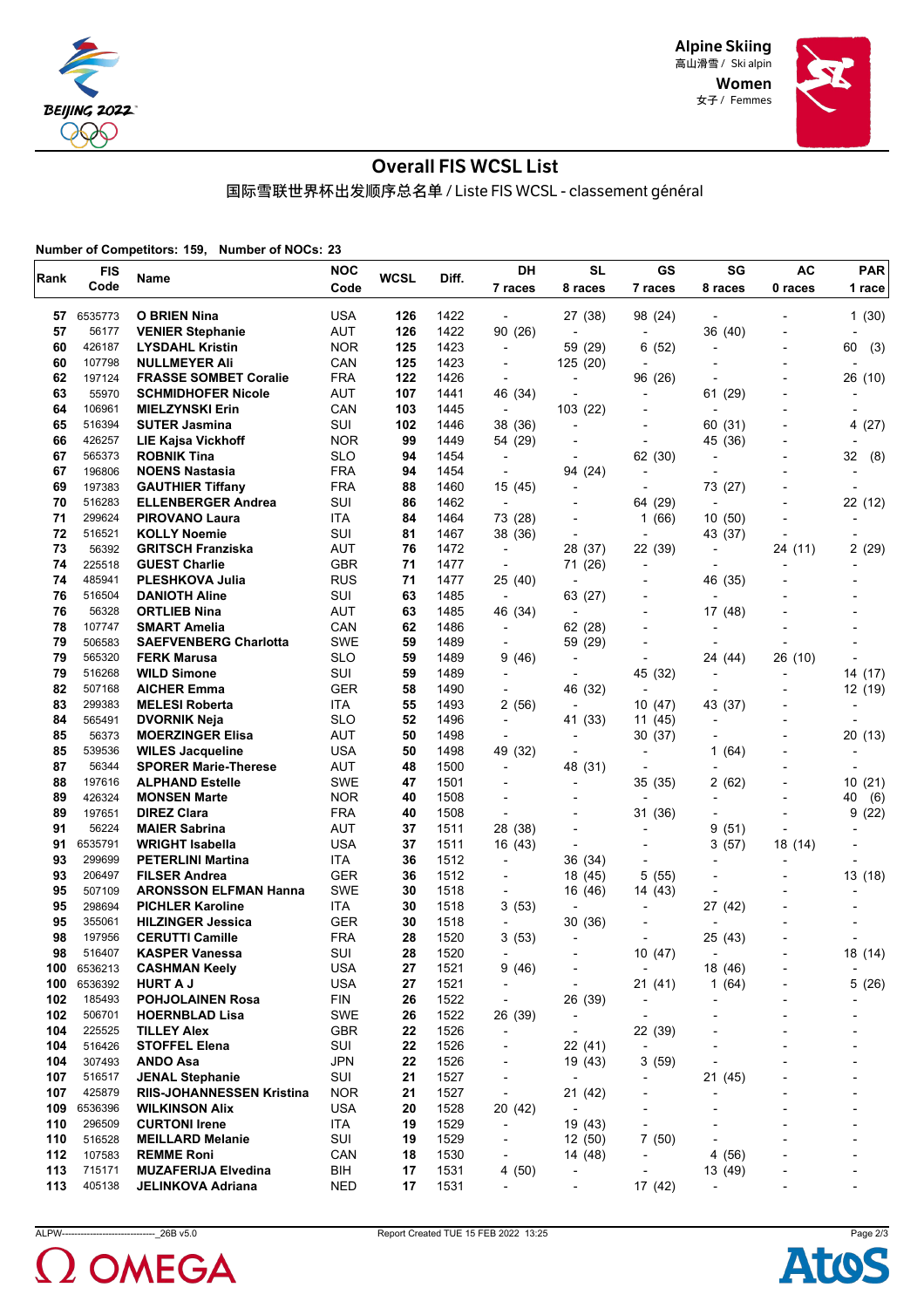

> Women 女子 / Femmes



# Overall FIS WCSL List

国际雪联世界杯出发顺序总名单 / Liste FIS WCSL - classement général

**Number of Competitors: 159, Number of NOCs: 23**

| Rank       | <b>FIS</b>       | Name                          | <b>NOC</b>        | <b>WCSL</b> | Diff.        | DH                               | SL                       | GS                       | SG                                       | AC                       | PAR                      |
|------------|------------------|-------------------------------|-------------------|-------------|--------------|----------------------------------|--------------------------|--------------------------|------------------------------------------|--------------------------|--------------------------|
|            | Code             |                               | Code              |             |              | 7 races                          | 8 races                  | 7 races                  | 8 races                                  | 0 races                  | 1 race                   |
| 115        | 506867           | <b>FERMBAECK Elsa</b>         | <b>SWE</b>        | 16          | 1532         |                                  | 16 (46)                  |                          |                                          |                          |                          |
| 115        | 45331            | <b>SMALL Greta</b>            | <b>AUS</b>        | 16          | 1532         | L,                               | $\overline{a}$           |                          |                                          | 16 (15)                  |                          |
| 117        | 506664           | <b>FJAELLSTROEM Magdalena</b> | <b>SWE</b>        | 14          | 1534         |                                  | 12 (50)                  | 2 (64)                   |                                          | $\overline{\phantom{a}}$ |                          |
| 117        | 506341           | <b>WIKSTROEM Emelie</b>       | <b>SWE</b>        | 14          | 1534         | $\blacksquare$                   | 14 (48)                  |                          |                                          |                          |                          |
| 119        | 485802           | <b>TKACHENKO Ekaterina</b>    | <b>RUS</b>        | 12          | 1536         | $\overline{a}$                   | ÷,                       | 12 (44)                  |                                          |                          |                          |
| 120        | 665009           | <b>SHKANOVA Maria</b>         | <b>BLR</b>        | 11          | 1537         | $\overline{a}$                   | 11 (52)                  | $\overline{a}$           |                                          |                          |                          |
| 120        | 435432           | LUCZAK Magdalena              | POL               | 11          | 1537         | $\overline{\phantom{a}}$         | $\overline{\phantom{a}}$ | 11(45)                   | $\overline{a}$                           |                          |                          |
| 122        | 56268            | <b>HEIDER Michaela</b>        | AUT               | 10          | 1538         | 3(53)                            | $\overline{a}$           | $\overline{\phantom{a}}$ | 7<br>(53)                                |                          |                          |
| 122        | 56241            | <b>SCHNEEBERGER Rosina</b>    | AUT               | 10          | 1538         | 4 (50)                           |                          | 1(66)                    | (54)<br>5                                |                          |                          |
| 124        | 108461           | <b>RICHARDSON Britt</b>       | CAN               | 9           | 1539         | $\blacksquare$                   | $\overline{a}$           | (49)<br>9                |                                          |                          |                          |
| 124        | 299983           | <b>GULLI Anita</b>            | ITA               | 9           | 1539         |                                  | 9(53)                    |                          |                                          |                          |                          |
| 124        | 6535600          | <b>MERRYWEATHER Alice</b>     | USA               | 9           | 1539         | 4 (50)                           | $\overline{\phantom{a}}$ | $\overline{a}$           | 5<br>(54)                                |                          |                          |
| 127        | 516530           | <b>GOOD Nicole</b>            | <b>SUI</b>        | 8           | 1540         | $\overline{a}$                   | 8(54)                    |                          |                                          |                          |                          |
| 127        | 56416            | <b>SCHEIB Julia</b>           | AUT               | 8           | 1540         | $\overline{a}$                   | $\overline{\phantom{a}}$ | 7 (50)                   | $\mathbf{1}$<br>(64)                     |                          |                          |
| 129        | 426303           | <b>NORBYE Kaja</b>            | <b>NOR</b>        | 7           | 1541         |                                  | 2(63)                    | 5 (55)                   |                                          |                          |                          |
| 129        | 6295165          | <b>ROSSETTI Marta</b>         | ITA               | 7           | 1541         | $\overline{a}$                   | 7(55)                    | L,                       |                                          |                          |                          |
| 131        | 6536171          | <b>HENSIEN Katie</b>          | USA               | 6           | 1542         | $\overline{a}$                   | 6 (56)                   |                          |                                          |                          |                          |
| 132        | 385116           | <b>LJUTIC Zrinka</b>          | CRO               | 5           | 1543         | $\overline{a}$                   | 5(57)                    |                          |                                          |                          |                          |
| 132        | 507046           | <b>BOSTROEM MUSSENER Moa</b>  | <b>SWE</b>        | 5           | 1543         | $\overline{\phantom{a}}$         | 5(57)                    |                          |                                          |                          |                          |
| 134        | 306977           | <b>MUKOGAWA Sakurako</b>      | JPN               | 4           | 1544         | $\overline{a}$                   | 4 (59)                   | $\overline{a}$           |                                          |                          |                          |
| 134        | 516574           | <b>HAERRI Vivianne</b>        | SUI               | 4           | 1544         |                                  | $\overline{\phantom{a}}$ | 4<br>(57)                |                                          |                          |                          |
| 134        | 197931           | <b>LACHEB Kenza</b>           | <b>FRA</b>        | 4           | 1544         | $\overline{a}$                   | 4 (59)                   |                          |                                          |                          |                          |
| 134        | 298723           | <b>MIDALI Roberta</b>         | ITA               | 4           | 1544         | $\overline{a}$                   | $\overline{a}$           | (57)<br>4                | $\overline{a}$                           |                          | $\overline{a}$           |
| 134        | 516344           | <b>KOPP Rahel</b>             | SUI               | 4           | 1544         | 1(58)                            | $\blacksquare$           | $\overline{a}$           | 3<br>(57)                                |                          |                          |
| 139        | 185430           | <b>HONKANEN Riikka</b>        | <b>FIN</b>        | 3           | 1545         | ÷,                               | 3(61)                    |                          | L                                        |                          |                          |
| 139        | 206532           | <b>SCHMOTZ Marlene</b>        | <b>GER</b>        | 3           | 1545         |                                  | $\overline{a}$           | 3 (59)                   |                                          |                          |                          |
| 139        | 198016           | <b>ESCANE Doriane</b>         | <b>FRA</b>        | 3           | 1545         |                                  |                          | 3(59)                    |                                          |                          |                          |
| 139        | 108077           | <b>GRAY Cassidy</b>           | CAN               | 3           | 1545         | L,                               |                          | 3 (59)                   |                                          |                          |                          |
| 139        | 56509            | <b>GRILL Lisa</b>             | AUT               | 3           | 1545         |                                  |                          |                          | 3<br>(57)                                |                          |                          |
| 139        | 538685           | <b>McKENNIS DURAN Alice</b>   | <b>USA</b>        | 3           | 1545         | 1(58)                            | $\overline{\phantom{a}}$ | L,                       | 2<br>(62)                                |                          |                          |
| 139        | 197860           | <b>ROUX Tifany</b>            | <b>FRA</b>        | 3           | 1545         | $\blacksquare$                   |                          |                          | (57)<br>3                                |                          |                          |
| 146<br>146 | 507011           | <b>LOEVBLOM Hilma</b>         | <b>SWE</b>        | $\mathbf 2$ | 1546         | $\blacksquare$                   | $\overline{\phantom{a}}$ | 2 (64)                   |                                          |                          |                          |
|            | 56551            | <b>EGGER Magdalena</b>        | AUT               | $\mathbf 2$ | 1546         | ÷,                               | 2(63)                    |                          |                                          |                          |                          |
| 146        | 538573           | <b>ROSS Laurenne</b>          | USA               | $\mathbf 2$ | 1546         | 2 (56)                           | $\overline{\phantom{a}}$ |                          |                                          |                          |                          |
| 146        | 56032<br>516705  | <b>SCHILD Bernadette</b>      | AUT               | 2<br>1      | 1546         | $\overline{\phantom{a}}$         | 2(63)                    |                          | $\overline{\phantom{0}}$<br>$\mathbf{1}$ |                          |                          |
| 150<br>150 |                  | <b>DURRER Delia</b>           | SUI               | 1           | 1547         | $\overline{a}$                   |                          | L,                       | (64)                                     |                          |                          |
| 150        | 56258            | <b>AGER Christina</b>         | AUT<br><b>SUI</b> | 1           | 1547         |                                  | $\overline{\phantom{a}}$ |                          | 1<br>(64)                                |                          |                          |
|            | 516429<br>55898  | <b>GROEBLI Nathalie</b>       |                   | 1           | 1547         | $\overline{a}$                   |                          |                          | 1(64)                                    |                          |                          |
| 150        |                  | <b>BREM Eva-Maria</b>         | AUT               | 1           | 1547         | $\blacksquare$<br>$\overline{a}$ | $\overline{\phantom{a}}$ | (66)<br>1                | $\overline{a}$                           |                          |                          |
| 150<br>150 | 197540<br>299402 | <b>FORNI Josephine</b>        | <b>FRA</b>        | 1           | 1547         |                                  | 1(66)                    |                          |                                          |                          |                          |
| 150        |                  | <b>GASSLITTER Verena</b>      | ITA<br><b>SWE</b> | 1           | 1547         | $\overline{a}$                   |                          |                          | (64)<br>1                                |                          |                          |
|            | 506718           | <b>IVARSSON Lin</b>           | USA               | 1           | 1547         | 1(58)                            |                          |                          |                                          |                          |                          |
| 150<br>150 | 539927<br>516519 | LAPANJA Lila                  | SUI               | 1           | 1547         | $\overline{\phantom{a}}$         | 1(66)                    |                          |                                          |                          |                          |
| 150        | 206536           | <b>SUTER Juliana</b>          | <b>GER</b>        | 1           | 1547<br>1547 | 1 (58)<br>$\overline{a}$         | ٠                        |                          | $\overline{a}$                           |                          |                          |
|            |                  | <b>WALLNER Marina</b>         |                   |             |              |                                  | 1(66)                    |                          |                                          |                          | $\overline{\phantom{0}}$ |

| Legend:                                              |                                             |           |                             |          |                     |             |                             |  |
|------------------------------------------------------|---------------------------------------------|-----------|-----------------------------|----------|---------------------|-------------|-----------------------------|--|
| $\overline{\phantom{0}}$<br><b>GS</b><br><b>WCSL</b> | No points<br>Giant Slalom<br>Overall points | AC<br>PAR | Alpine Combined<br>Parallel | DH<br>SG | Downhill<br>Super-G | Diff.<br>SL | <b>Difference</b><br>Slalom |  |



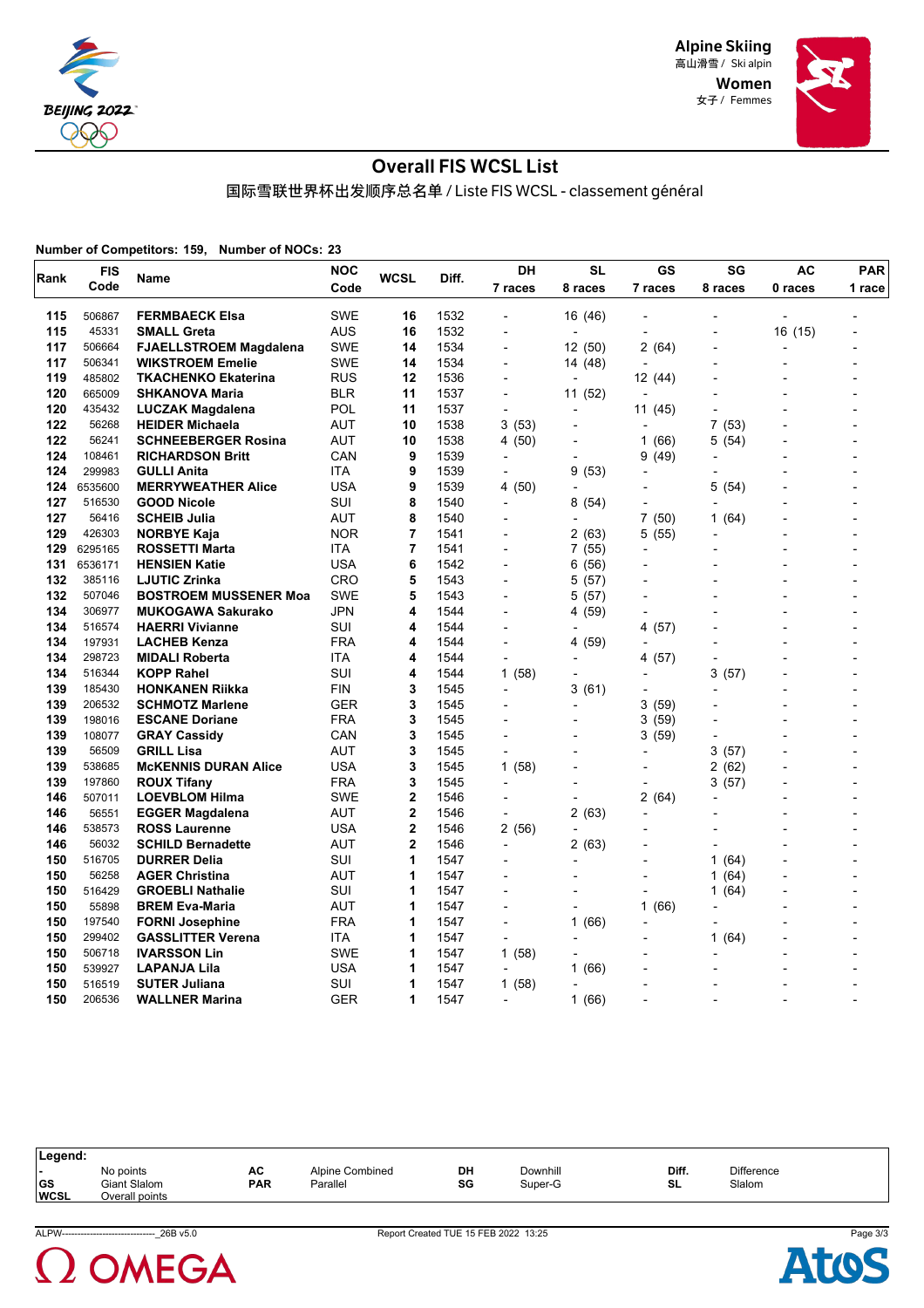

Alpine Skiing 高山滑雪 / Ski alpin Women's Downhill 女子滑降 / Descente femmes



# Medallists

获奖(奖牌)名单 / Médaillé(e)s

| Medal         | <b>Name</b>          | <b>NOC</b>        |
|---------------|----------------------|-------------------|
| <b>GOLD</b>   | <b>SUTER Corinne</b> | SUI - Switzerland |
| <b>SILVER</b> | GOGGIA Sofia         | ITA - Italy       |
| <b>BRONZE</b> | DELAGO Nadia         | ITA - Italy       |





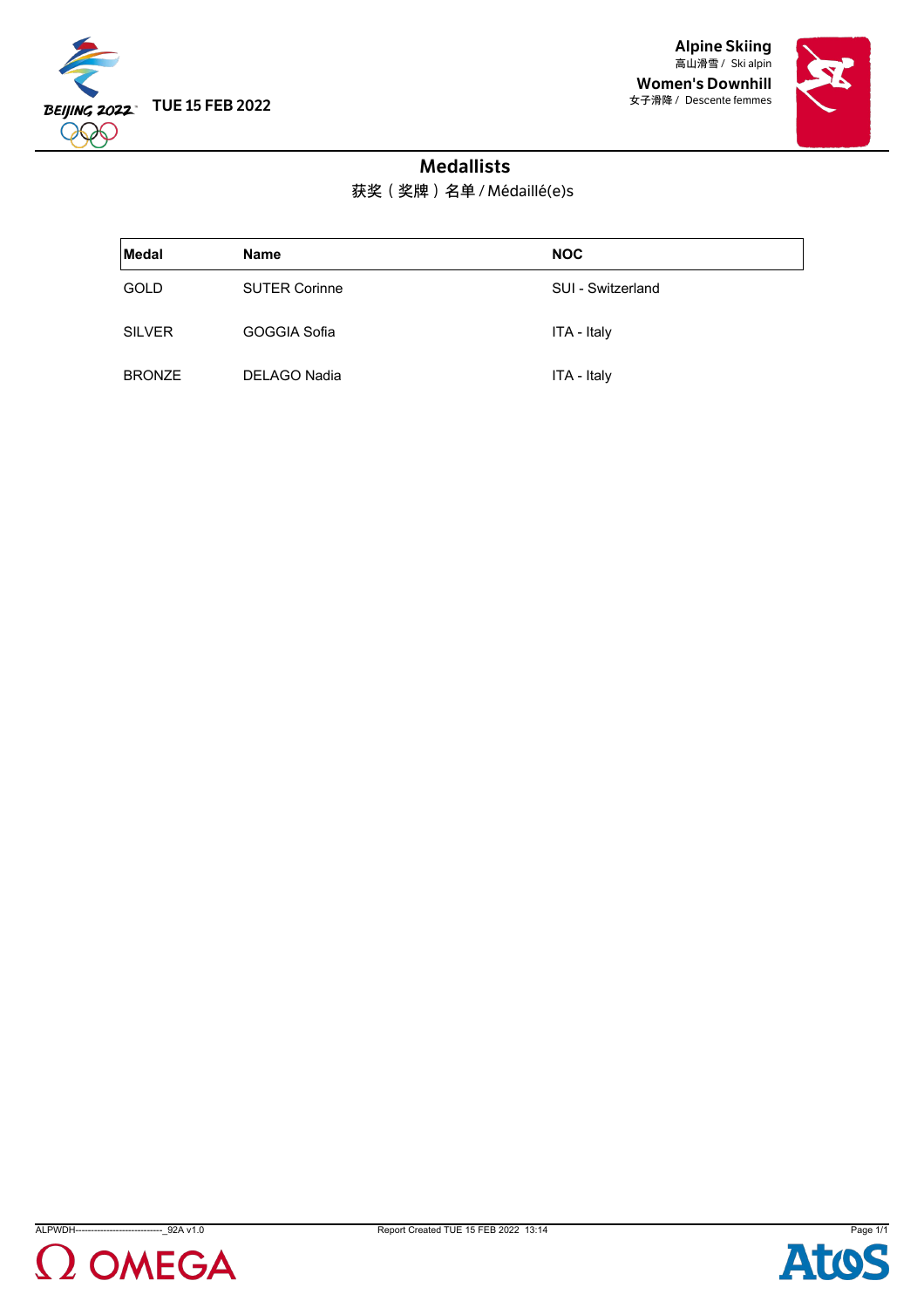





# Medallists by Event

奖牌名单(按小项) / Médaillé(e)s par épreuve

As of TUE 15 FEB 2022 at 13:15

**After 8 of 11 Events**

| Event                   |            | Date   Medal  | <b>Name</b>                    | <b>NOC Code</b> |
|-------------------------|------------|---------------|--------------------------------|-----------------|
| <b>Women's Downhill</b> | TUE 15 FEB | GOLD          | <b>SUTER Corinne</b>           | SUI             |
|                         |            | <b>SILVER</b> | GOGGIA Sofia                   | <b>ITA</b>      |
|                         |            | <b>BRONZE</b> | <b>DELAGO Nadia</b>            | <b>ITA</b>      |
| Men's Giant Slalom      | SUN 13 FEB | <b>GOLD</b>   | <b>ODERMATT Marco</b>          | <b>SUI</b>      |
|                         |            | <b>SILVER</b> | <b>KRANJEC Zan</b>             | <b>SLO</b>      |
|                         |            | <b>BRONZE</b> | <b>FAIVRE Mathieu</b>          | <b>FRA</b>      |
| Women's Super-G         | FRI 11 FEB | GOLD          | <b>GUT-BEHRAMI Lara</b>        | <b>SUI</b>      |
|                         |            | <b>SILVER</b> | <b>PUCHNER Mirjam</b>          | <b>AUT</b>      |
|                         |            | <b>BRONZE</b> | <b>GISIN Michelle</b>          | SUI             |
| Men's Alpine Combined   | THU 10 FEB | GOLD          | <b>STROLZ Johannes</b>         | <b>AUT</b>      |
|                         |            | <b>SILVER</b> | <b>KILDE Aleksander Aamodt</b> | <b>NOR</b>      |
|                         |            | <b>BRONZE</b> | <b>CRAWFORD James</b>          | CAN             |
| Women's Slalom          | WED 9 FEB  | GOLD          | <b>VLHOVA Petra</b>            | <b>SVK</b>      |
|                         |            | <b>SILVER</b> | <b>LIENSBERGER Katharina</b>   | <b>AUT</b>      |
|                         |            | <b>BRONZE</b> | <b>HOLDENER Wendy</b>          | <b>SUI</b>      |
| Men's Super-G           | TUE 8 FEB  | GOLD          | <b>MAYER Matthias</b>          | <b>AUT</b>      |
|                         |            | <b>SILVER</b> | <b>COCHRAN-SIEGLE Ryan</b>     | <b>USA</b>      |
|                         |            | <b>BRONZE</b> | <b>KILDE Aleksander Aamodt</b> | <b>NOR</b>      |
| Women's Giant Slalom    | MON 7 FEB  | GOLD          | <b>HECTOR Sara</b>             | <b>SWE</b>      |
|                         |            | <b>SILVER</b> | <b>BRIGNONE Federica</b>       | <b>ITA</b>      |
|                         |            | <b>BRONZE</b> | <b>GUT-BEHRAMI Lara</b>        | SUI             |
| Men's Downhill          | MON 7 FEB  | GOLD          | <b>FEUZ Beat</b>               | <b>SUI</b>      |
|                         |            | <b>SILVER</b> | <b>CLAREY Johan</b>            | <b>FRA</b>      |
|                         |            | <b>BRONZE</b> | <b>MAYER Matthias</b>          | <b>AUT</b>      |